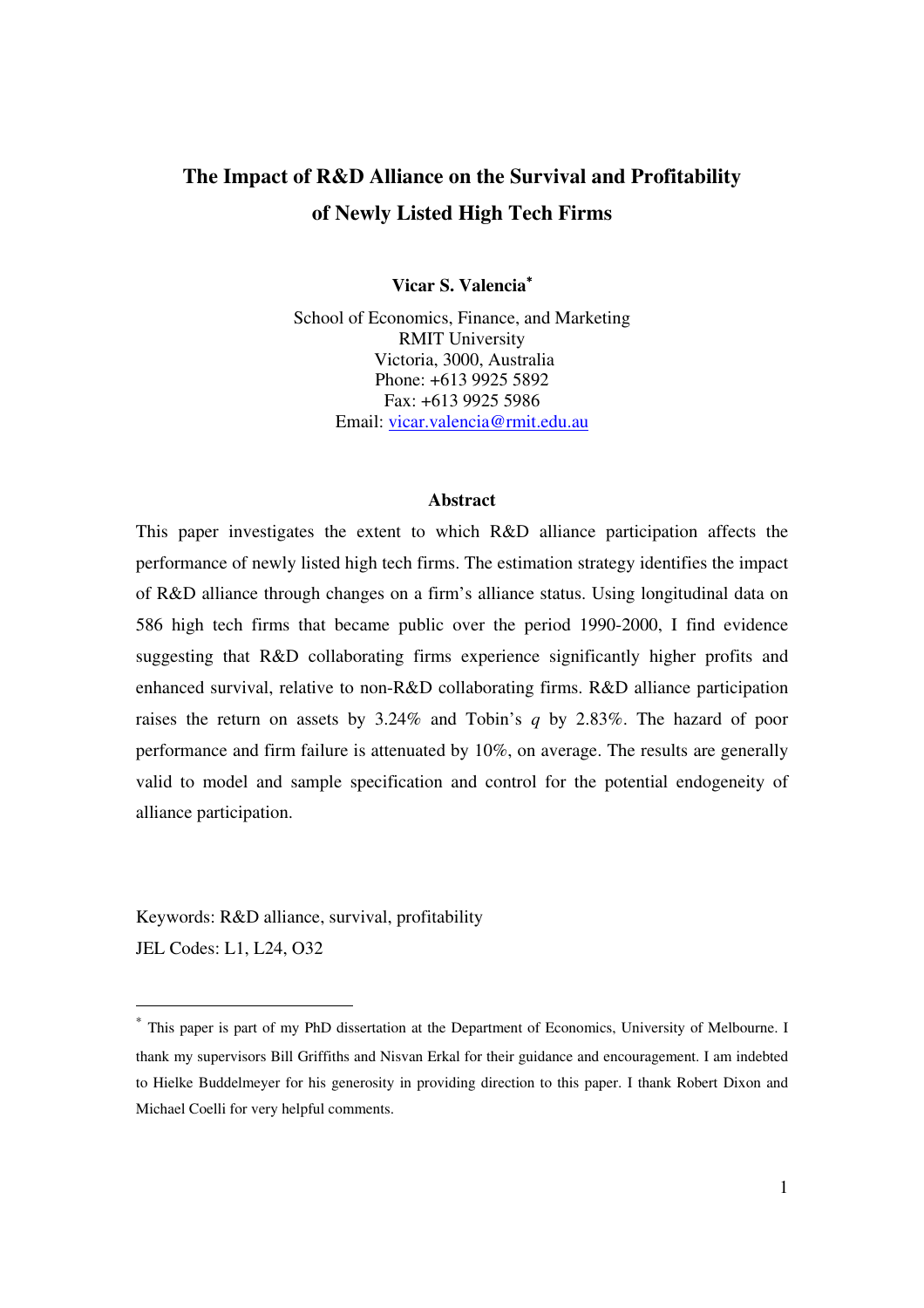### **1. Introduction**

Firms are continually faced with the challenge to find ways to enhance their growth and survival. A key aspect of sustainable firm performance is to innovate – to develop new products that amplify market reach or to implement business methods and processes that reduce production costs. To do so, a firm must devote part of its resources to undertake research and development (R&D) activities. These can be as mundane, but fundamentally important, as appraising current technologies and capabilities, and as complicated as developing paradigm-shifting ideas. It is an established fact that research and development is a significant precursor to innovation (Hausman, et.al., 1984; Cohen and Levinthal, 1989; Griliches, 1990).

To perform R&D, a firm can decide to either do it alone, or to collaborate with other firms, in what is known as an R&D alliance. Essentially, an R&D alliance is a non-equity, contractual agreement among firms to jointly undertake R&D activities. The impetus for engaging in an alliance has economic merit: when firms collaborate, they share and concomitantly reduce the cost of R&D. More pertinently, participating firms can jointly manage the uncertainties associated with the innovation process and its eventual outcome (Mitchell and Singh, 1992), tap each other's core competencies to exploit synergies (Teece, 1992; Mody, 1993), and generate economies of scale and scope in R&D (Cohen and Klepper, 1996). From a welfare point of view, collaborative management of R&D enhances the incentive to innovate and deters wasteful duplication of research projects (Katz, 1986). The central theme for engaging in an alliance is that it benefits the firm. Hagedoorn (2002) documents remarkable increases in the number of R&D alliances formed worldwide that began during the 1960s. In 1980, there were about 200 cooperative R&D agreements established; by the middle of the 1990s, there were close to 700 alliances formed. High technology firms accounted for bulk of the alliances formed. Between 1980 and 1998, high tech R&D collaborations rose from 50% to over 80%.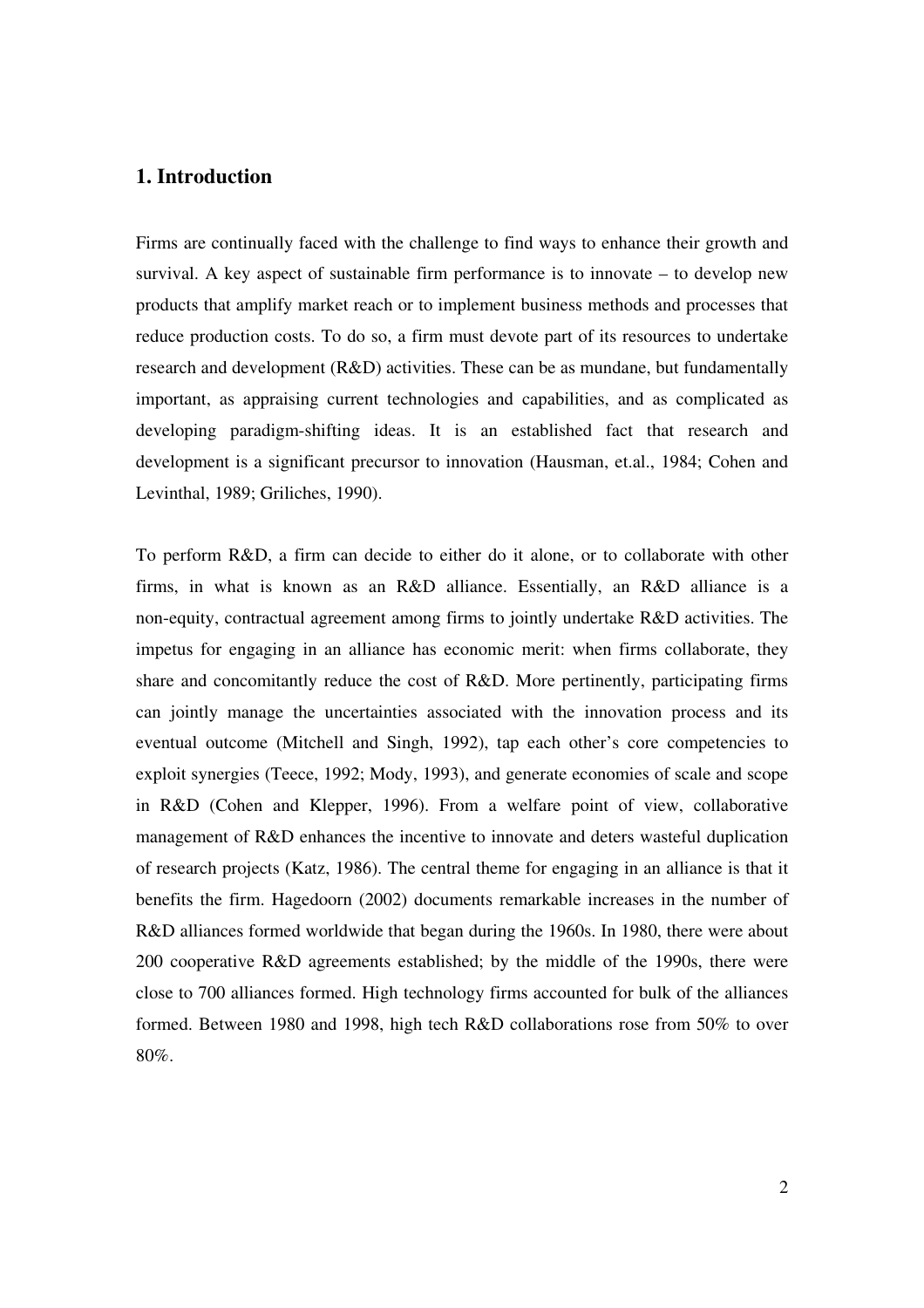The goal of this paper is to examine the extent to which participation in an R&D alliance affects firm performance. Of particular focus is its impact on the post-IPO (initial public offering) survival and profitability of high technology firms. Fama and French (2004) document high failure rates among newly listed firms, with more than 40% delisted within a decade due to poor performance. Firms operating in high technology industries, such as those in computers, machinery, and electronics, are not immune to this, posting sharp declines in earnings growth. The pronounced increase in high tech IPOs is correspondingly paralleled by significant attrition. Since high tech firms derive their competitive advantage mainly by innovating, examining the extent to which R&D alliances can help sustain their survival and profitability provides an important policy perspective for enhancing post-IPO performance. However, despite the acknowledged advantage and increasing trend towards collaborative R&D activities, there is scant evidence that characterizes the specific impact of alliances on survival and profitability.

Much of the empirical literature on R&D alliances analyzes its impact on the research productivity it confers to participating firms. The overwhelming consensus is that firms are generally better off collaborating with each other if they want to enhance their innovative performance. Branstetter and Sakakibara (1998, 2002) examine the impact of research consortia on the patenting behavior of Japanese firms and report an increase in registered patents among collaborating firms relative to stand-alone (non-collaborating) firms. Controlling for firm size and industry effects, they also find that collaborating firms generate higher levels of R&D expenditures. Sampson (2007) supports the finding that firms involved in an alliance report higher patent counts, particularly when participating firms exhibit diverse, but complementary skills and resources. Using patent citations as a measure of the extent to which firms share and promote technological knowledge, Gomes-Casseres, et.al., (2006) provide evidence that firms engaged in an R&D alliance show a higher degree of knowledge flow than those otherwise.

Theory posits a profit advantage for firms that participate in an R&D alliance. D'Aspremont and Jacquemin (1988), Kamien and Zang (1992, 2000), Bloch (1995), De Bondt (1997), and Deroin and Gannon (2006) exposit models that show higher profits for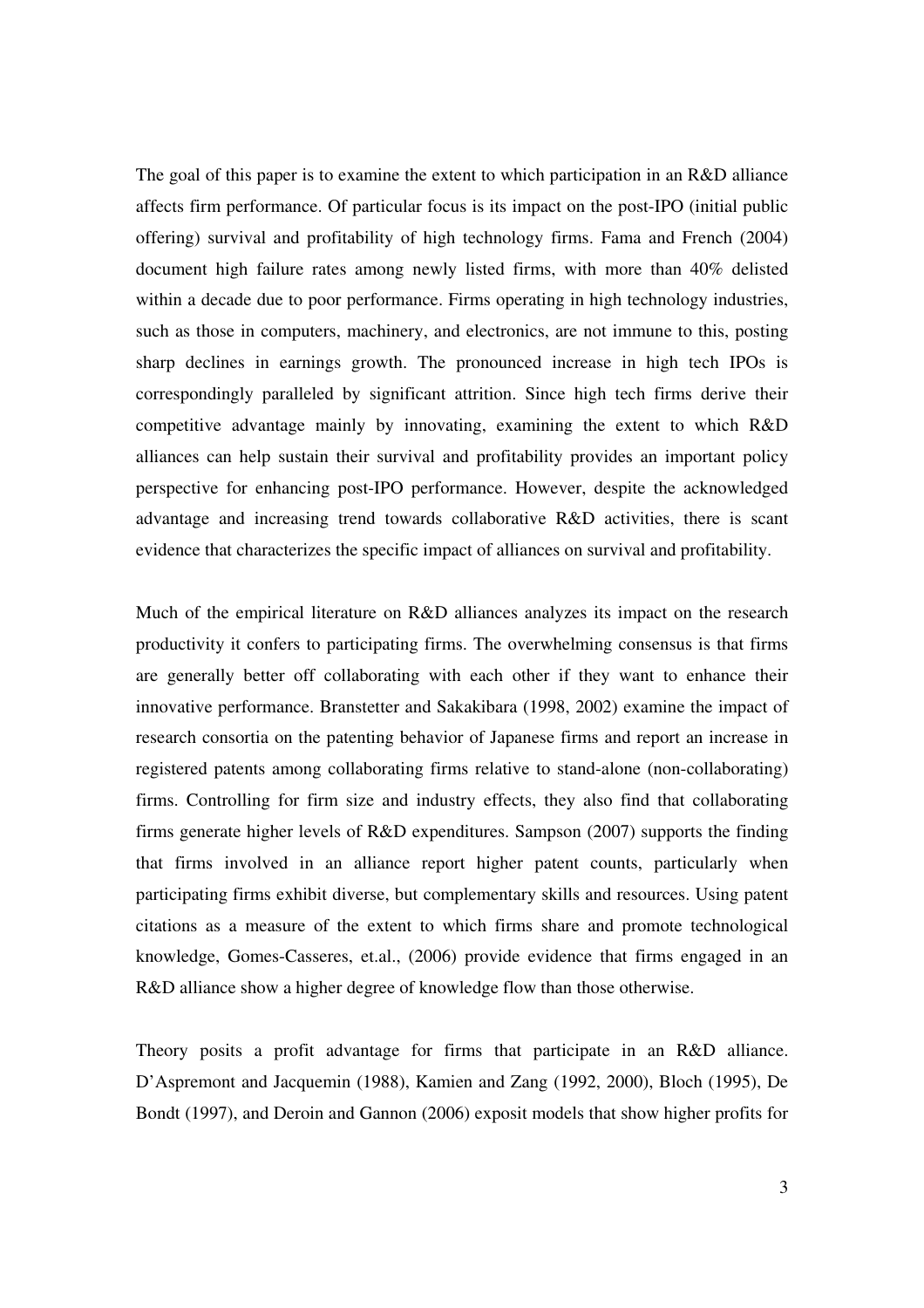collaborating firms compared to their stand-alone counterparts. In these models, membership in an alliance confers higher profits to the firm mainly because of the reduction in the cost of production for high enough spillovers. The positive effect on profits extends to a model of unrestricted alliance membership and free entry, where Erkal and Piccinin (2007) show that collaborative R&D generally yields higher profits than R&D competition, in which firms independently perform R&D activities. The theory on firm survival emanates from Jovanovic (1982) who postulates a model of a firm learning its capabilities over time. Those that are able to discover and develop their capabilities increasingly become productive and survive, whereas those unable to do so fail. Learning also takes place in Klepper's (2002) model. Firms invest in R&D to reduce production costs. As firms become more experienced in conducting R&D activities, they consequently achieve higher profits and are less susceptible to exit-inducing shocks. The idea that a firm learns to raise productivity spurs the incentive to recognize its intrinsic capabilities, acknowledge deficiencies, and overcome constraints by collaborating with other firms. Interfirm collaborations provide a channel for efficient learning because the acquisition and development of capabilities for any firm acting alone can be lengthy and complicated.

Empirical support for the profit advantage R&D alliances confer on firms, in particular, high tech IPOs, is sparse, considerably more so for its likely effect on post-IPO survival. From a sample of American, European, and Japanese manufacturing firms, Hagedoorn and Schakenraad (1994) use path analysis to demonstrate that R&D cooperating firms are more profitable than non-R&D cooperating firms. Powell, et.al. (1999), report that R&D alliances formed in the biotechnology industry can help a firm achieve higher profits, conditional on how well-connected or active the firm is in the overall network. Using a worldwide sample of firms on the semiconductor industry, Stuart (2000) provide evidence of higher sales growth experienced by firms in an alliance. The higher revenue growth rate among collaborating firms is also supported by Baum, et.al., (2000). Much of the empirical literature on survival has recognized the importance of firm size (Klepper, 1996), firm age (Agarwal and Gort, 2002) and industry characteristics (Audretsch, 1995). While interfirm collaborations are becoming recognized as well, the specific impact of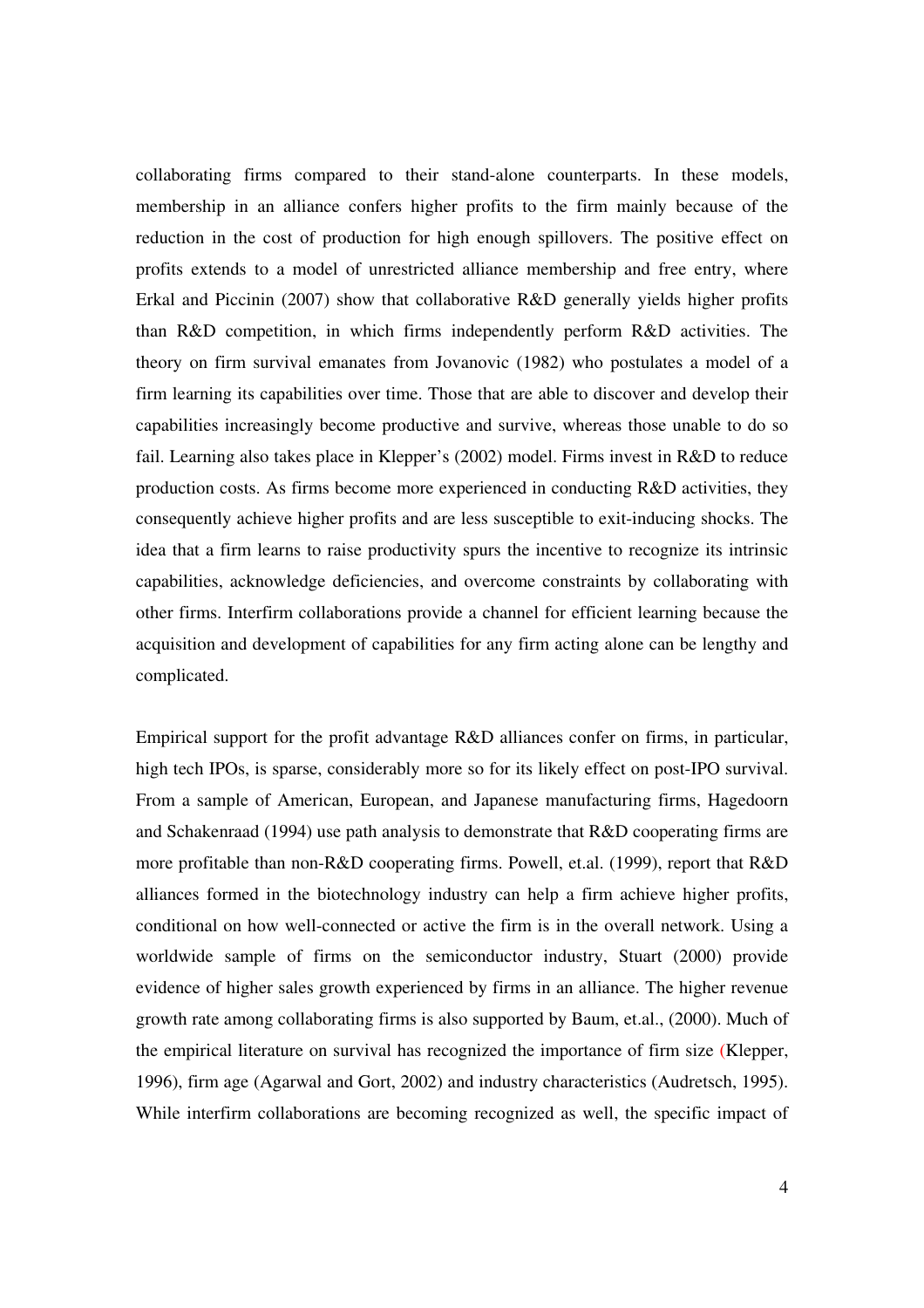R&D alliance merits investigation. Mitchell and Singh (1996), using logistic regression, find that alliances related to licensing, marketing, and distribution help firms survive longer. Capron and Mitchell (2007) examine survey data on executives from the telecommunications industry and report that firms survive longer by closing the capability gap. This means that alliances, such as R&D and marketing partnerships, enable firms to obtain and develop desired capabilities. However, Fosfuri and Giarratana (2004) find no support that alliances (which also broadly includes R&D, marketing, and distribution) raise firm survival rates. This is based from a hazard model of 270 startups in the security software industry.

There are essentially two main issues which these studies do not generally address that can potentially vitiate the causal linkage of profitability and survival to alliance participation. A key issue is the problem of selection on unobservables. Firms who selfselect or are selected to participate in an alliance may differ from those that do not participate or get selected in ways that can also impact on their profitability and survival. Moreover, even if these unobservable factors are accounted for, there may be a feedback effect or reverse causation in that profitable, surviving firms may be the ones mainly involved in an alliance. If this possibility is valid but ignored, then parameter estimates of the alliance effect will provide misleading evidence of causality.

In this paper, I evaluate the specific impact of R&D alliance using information on the firm's listing duration and earnings profile. The estimation strategy identifies the impact through changes in the firm's alliance status. I employ Cox and piecewise duration models and an unobserved effects lag specification to ascertain the link between R&D alliance participation and the survival and profitability of high tech firms. Using a sample of 586 high tech firms newly listed in the United States over the period 1990- 2000, I find evidence suggesting that R&D participating firms experience higher survival rates and generate higher profits. On average, alliances in R&D can help attenuate the risk of poor firm performance and eventual delistment by 10%. Profit valuations are higher by 2.83% using Tobin's *q*, and by 3.24%, using return on assets. These results are broadly impervious to model specification and sample selection. The alliance effect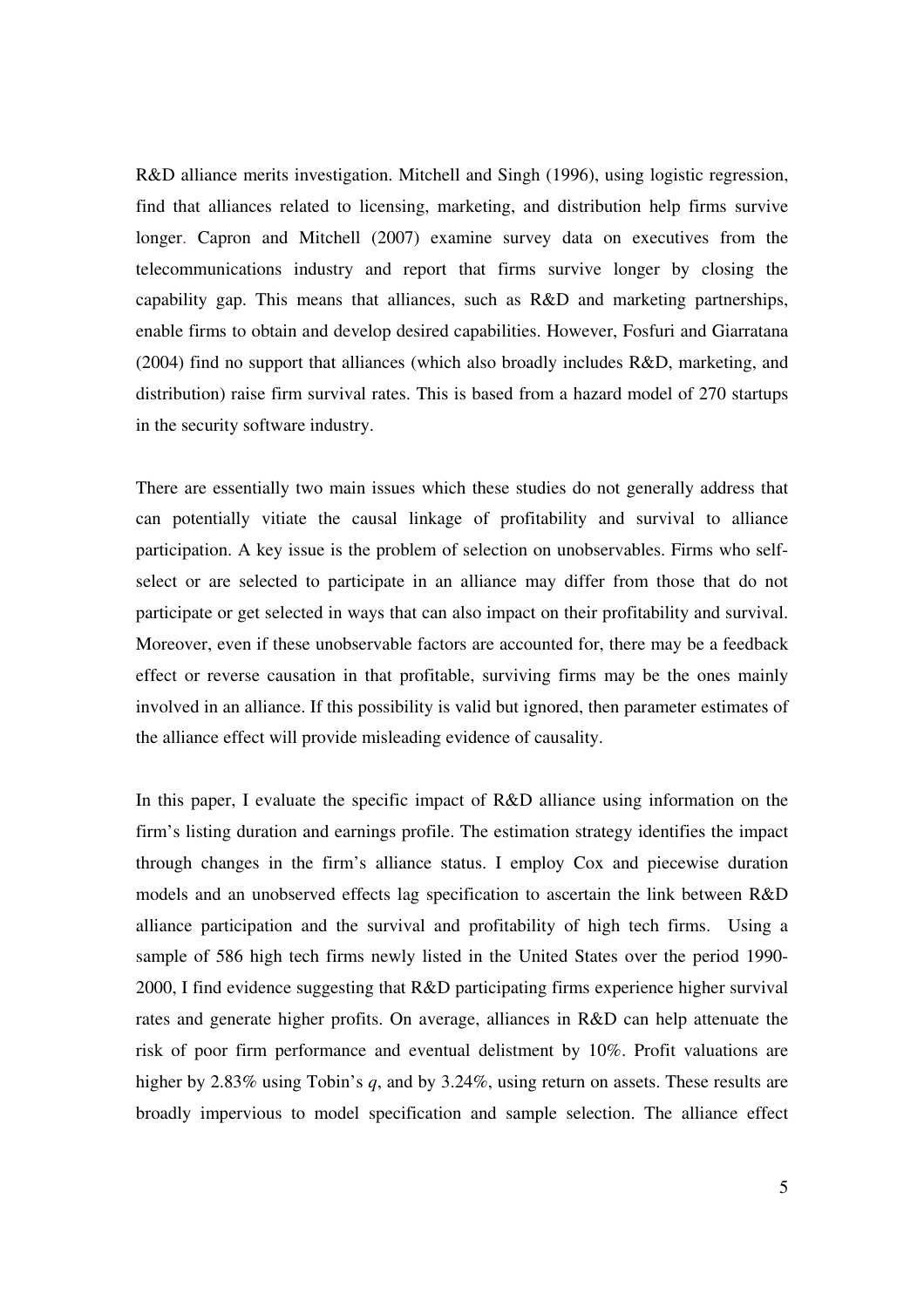becomes more pronounced, even after controlling for firm age, when the sample includes well-established, older firms, suggesting that collaboration becomes even more important over time for sustainable performance.

This paper contributes to the literature along three strands. First, it provides empirical evidence for R&D alliance as a channel through which innovation can be pursued and developed that leads to sustainable firm performance. Second, it builds on studies that analyze IPO failure risk by highlighting the potential role of cooperative R&D agreements in deterring the hazards of poor performance. Finally, this paper reinforces insight from management and organizational studies that advocate development of capabilities through interfirm collaborations.

The rest of the paper is organized as follows. I review the literature espousing the hypothesized effect of R&D alliances on profitability and survival in section 2. I describe the construction of the data and variables used in the estimations in section 3. The empirical framework and the results are discussed in section 4. The paper concludes in section 5.

### **2 Hypothesis and Review of Literature**

I posit that participation in an R&D alliance enhances the survival and profitability of newly listed high tech firms. I draw upon three essential advantages that R&D alliances confer to participating firms that provide salience to this hypothesis: (i) containment of uncertainty and tolerance for risk, (ii) complementarities, and (iii) economies of scale and scope in R&D.

*Containment of uncertainty and tolerance for risk:* High-tech firms mainly rely on new product development as a way to create, sustain, and boost brand recognition and market reach. Apart from the fact that production must be efficiently implemented to keep costs at bay, high tech firms attempt to introduce new products that not only meet consumer enthusiasm, but also generate market demand. The increasing complexity and vagaries of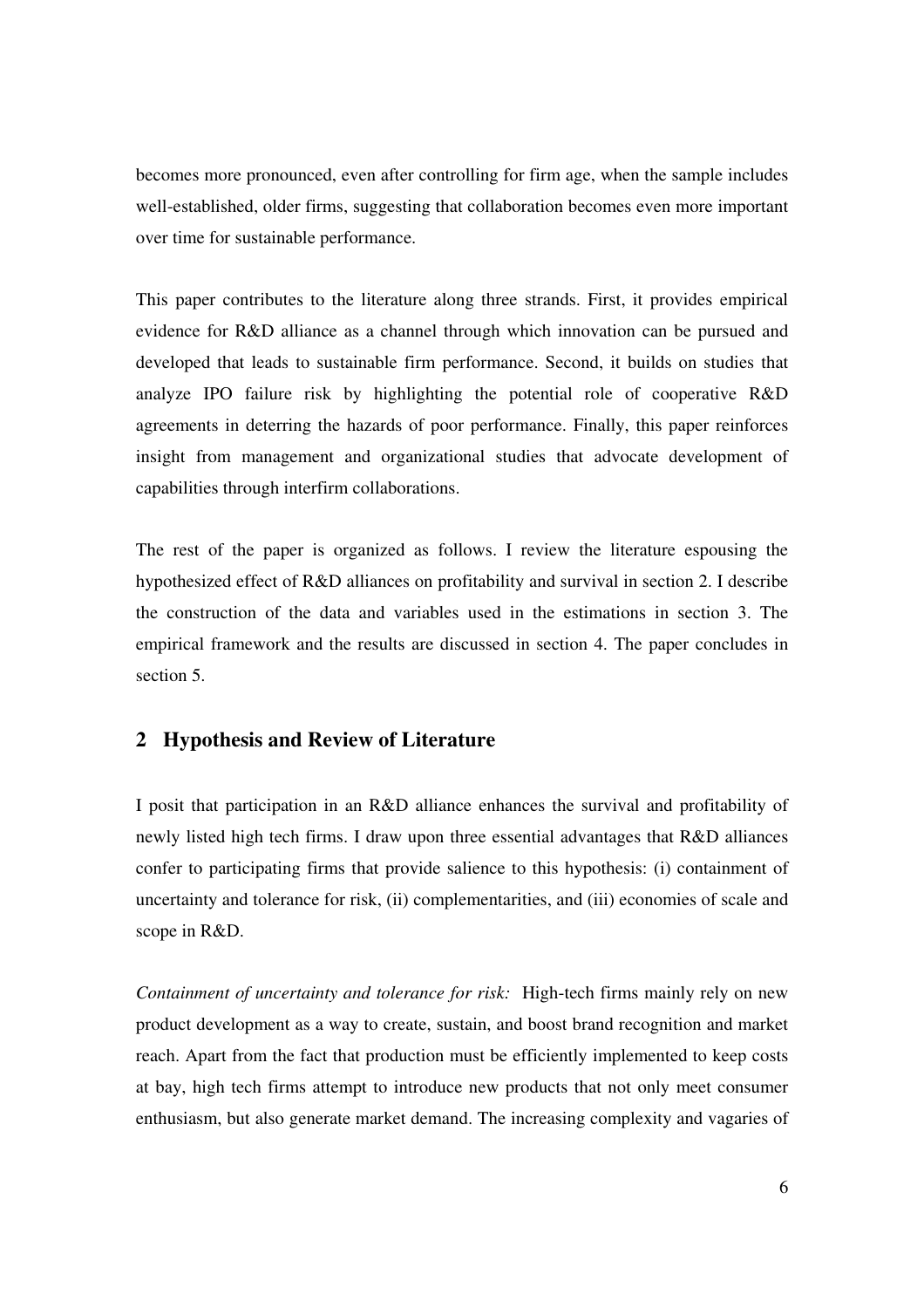consumer tastes, coupled with the rapid obsolescence of technological capabilities and product innovations, create uncertainties and risks which necessitate firms to search for mechanisms that enable them to cope with competitive benchmarks. The creation of new products and technologies and the adoption of experimental processes are uncertainties and risks that firms face in order to succeed in the market (Mitchell and Singh, 1992). To create the seeds of innovation that can potentially generate profits and reinforce survival, firms must pass the hurdle of venturing into the unknown (uncertainties of whether or not the idea is implementable and novel enough to stimulate market interest) and the hazard of failure (risk that the idea gets shelved before, during, and after the innovation process because of, say, financial constraints or lack of sufficient expertise).

Participation in an alliance provides a mechanism or structure that allows firms to jointly manage the uncertainty of the innovation process and tolerate the risks involved. Unlike their stand-alone counterparts, those involved in an alliance are able to open up mixed options of jointly creating, designing, testing, and implementing products and processes that would have otherwise been constrained or suppressed because of the uncertainties and risks. Collaboration acts as an enabling mechanism in that firms can realize uncertain technologies with limited individual risk exposures.

Robertson and Gatignon (1998) find empirical support for this: firms that face greater technological uncertainty, such as those in high technology industries, are more likely to (i) engage in an alliance than to develop the innovation single-handedly, (ii) pursue paradigm-shifting ideas, and (iii) introduce innovations at a faster rate. Robinson (2007) similarly report that alliances are commonly established in inherently riskier industries (in particular, high tech) and that the risk of the alliance activity is comparably greater than the risk of individual firm projects, suggesting that the alliance as a whole can tolerate greater risk for expectations of greater reward, despite limited investment exposures by participating firms. Erkal and Minehart (2006) point out that because uncertainties are highest at the beginning of any research venture, the incentive to collaborate is correspondingly highest at this stage. Dittrich and Duysters (2007) document an interesting case study of Nokia, which is currently one of the top mobile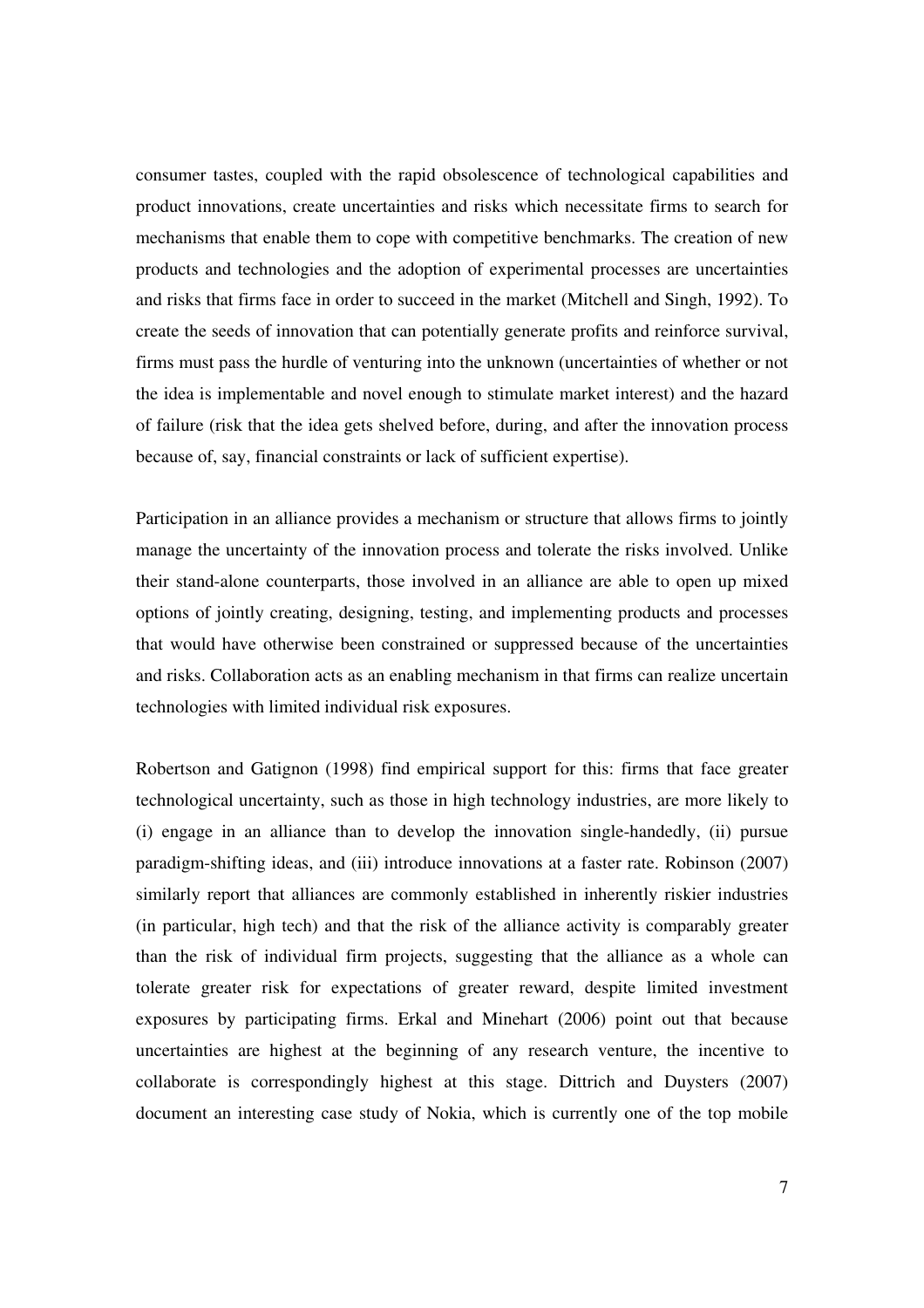phone companies in the world. To test its technological capabilities and set the standards for an untapped market, Nokia collaborates with other mobile companies such as Ericsson, Siemens, and Motorola. The view is that a strategic technological alliance with other firms creates an innovation network that relaxes market access through joint product development and technology standardization.

*Complementarities:* Interfirm R&D agreements are established to collaboratively discover and develop technologies that result in profitable ventures for the firm. While the set of firm responsibilities and group tasks in which R&D activities are organized and outcomes are achieved may broadly differ across alliances, the aim of successful innovative performance among participating firms is a common thread that forges alliances. This implies that alliances are not random collections of firms. Alliances evolve through a grouping together of firms with dissimilar, but complementary skills, knowledge, and expertise. Because alliances are mainly driven by project-specific goals, participating firms learn each other's distinct capabilities and create a pool of knowledge from which they can draw and harness the skill necessary to implement research ventures. Rothaermel and Boeker (2008) report evidence that projects aimed at discovering and developing human therapeutic drugs have involved alliances between pharmaceutical and biotechnology firms. These collaborations were forged mainly on the basis of accessing each other's complementary capabilities to ensure drug success.

Access to complementarities is the operative word for R&D alliances (Teece, 1992; Mody, 1993; Grant and Baden-Fuller, 2004). The pursuit of a successful innovative outcome that elevates firm survival and profitability necessitates a high tech firm to have a considerable amount of multi-disciplinary knowledge and expert capabilities. Singularly obtaining and learning these can be costly, inefficient, and unwieldy for any particular firm. Participation in an alliance provides an avenue for firms to focus on their core competencies and to access each other's specialized knowledge. Doz, et.al. (2000) report that collaborating firms undergo an interactive cycle of learning, reevaluation, and readjustment in the course of delineating alliance tasks and expectations. Using a sample of over 2,000 German manufacturing firms that were asked about their innovation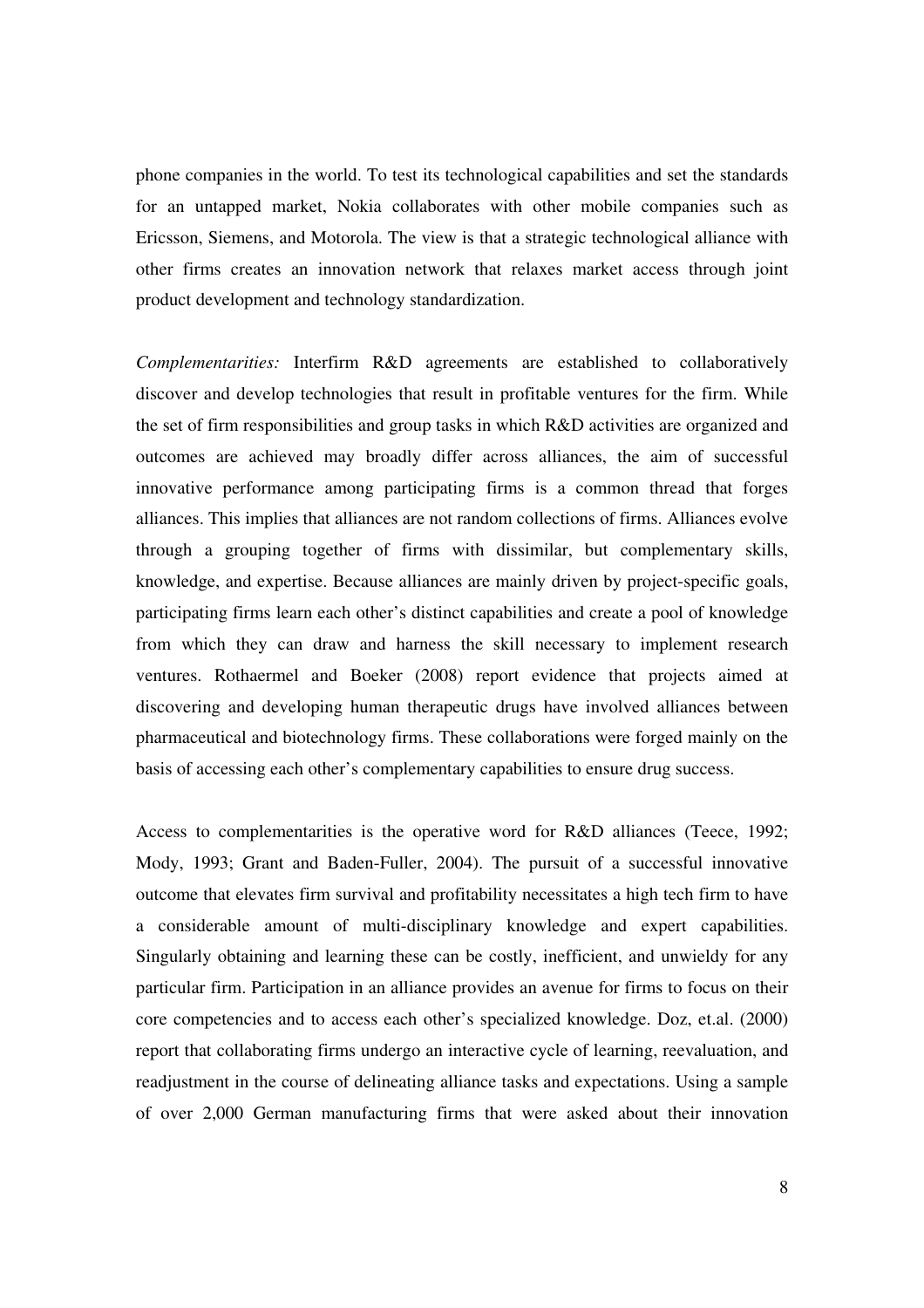activities over the period 1990-1992, Becker and Dietz (2004) find that firms collaborate in order to complement existing R&D capabilities and that this results in higher research productivity and more product innovations.

*Economies of scale and scope in R&D:* Fundamentally, firms invest resources in R&D in order to generate innovative products and processes that bolster market demand, create niches, or streamline production to make it cost-efficient. This enables firms to realize higher profits and lower susceptibility to the hazards of failure and market exit. While it is acknowledged that R&D is a key input to the innovation process, resources spent on discovering novel ideas and implementing these into commercial ventures do not, by themselves, necessarily translate to a successful innovation outcome. Such success entails a high intensity of quality research and development principally driven through economies of scale and scope. This distinction is important. Henderson and Cockburn (1996) and Cockburn and Henderson (2001) provide empirical evidence that while the research aspect of R&D is successfully initiated through economies of scale, its development phase is successfully implemented through economies of scope.

This generally imbues large firms an advantage in R&D in that their size enables them to reduce the unit cost required for these activities (Cohen and Klepper, 1996; Macher and Boerner, 2006) and to exploit the synergy of having different functional groupings inherent in their organizational structure (Henderson and Cockburn, 1996; Zollo and Winter, 2002). But not all firms are large, and large firms do not necessarily possess a limitless amount of resources and the skill and experience needed to successfully conduct R&D.

It is in this context that R&D alliances play a central role as the bridge or mechanism that enables participating firms to achieve economies of scale and scope in R&D. Collaboration engenders (i) economies of scale in the sense that it creates a network of firms pooling their resources together and drawing upon each other's capabilities and embedded knowledge and (ii) economies of scope in the sense that it creates a crossfunctional linkage of firms, assigning tasks according to firm specialization and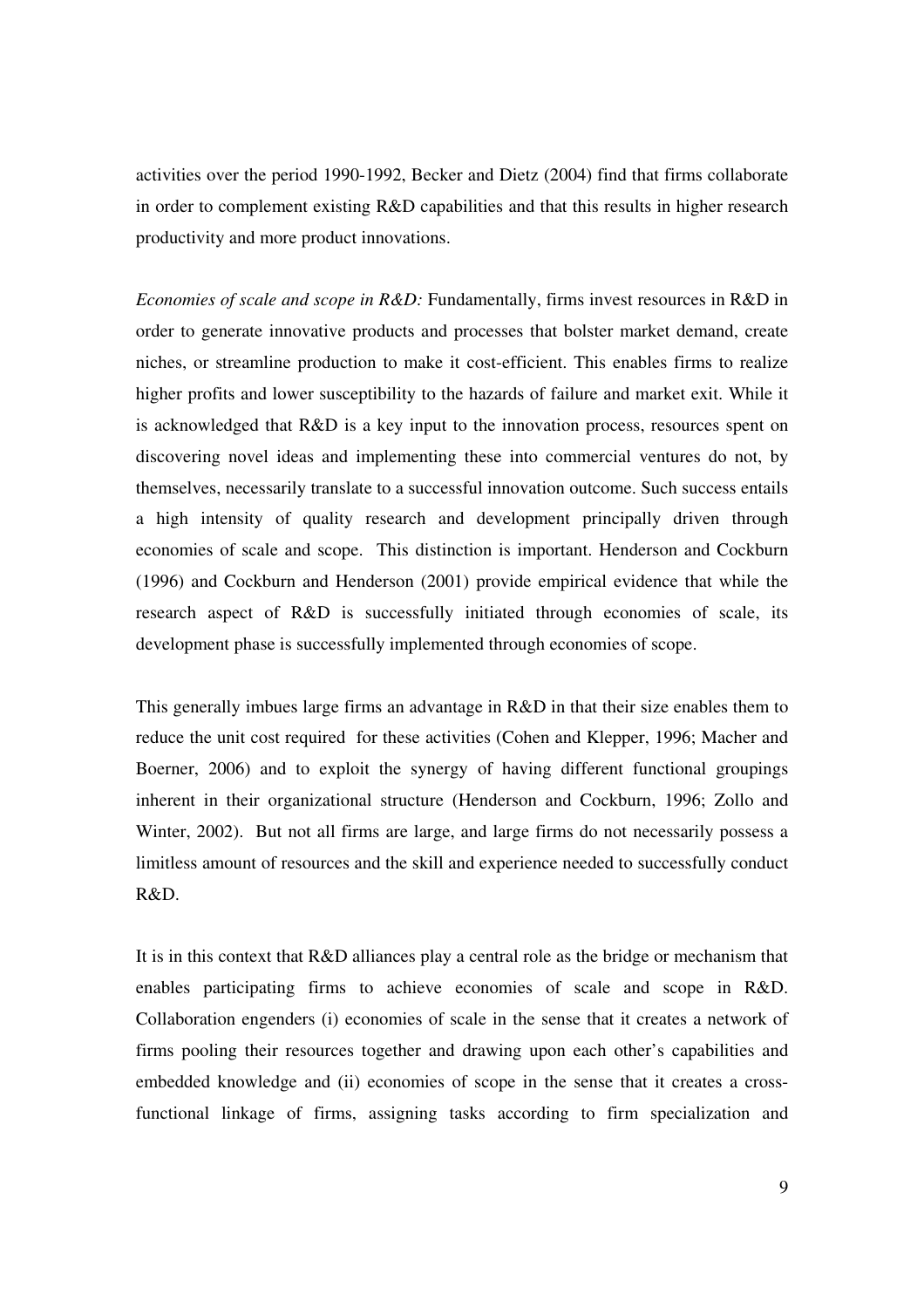integrating the outcome into other areas at minimal or zero marginal cost. It is on this basis that Danzon, et.al. (2005) empirically document a role for alliances in enhancing research productivity. Using data on drugs being developed and clinically tested at various stages, they find that while the effect of individual firm experience on drug development and testing varies in stages, drugs developed in an alliance between pharmaceutical and biotechnology firms are more likely to advance through clinical tests and completed. This finding is shared by Arora, et.al. (2000) and Nicholson, et.al. (2005). Lerner, et.al. (2003) provide evidence of the significance of scale economies in alliances, reporting that sufficiently funded biotechnology alliances have a faster time to develop new products and obtain product approval.

### **3. Data and Variable Description**

I use a panel of 586 firms that became publicly listed for the first time over the period 1990-2000. This sample is a merger of four different datasets. I assembled information on (i) initial public offerings, (ii)  $R&D$  alliances, (iii) stock exchange delisment, and (iv) financial data.

The sample of IPOs was obtained from the SDC Platinum Global New Issues database, which collects information on public offerings made worldwide. To make the analysis manageable and achieve focus, I restricted my data to firms that went public in the United States from 1990 to 2000. In particular, these firms had an IPO offer price of at least \$1 and issued ordinary shares at the New York Stock Exchange (NYSE), the American Stock Exchange (AMEX), and NASDAQ. The offer price criterion is meant to exclude firms which potentially have insecure trading behavior. The sample IPO period is meant to characterize newly listed firms; with reference to their IPO date, these firms are relatively young in that a firm is at least 1 year old (it had its IPO in 2000) and no more than 10 years old (it had its IPO in 1990).

I relied on NAICS codes (North American Industrial Classification System) that constitute the high tech industries prescribed by the US National Science Foundation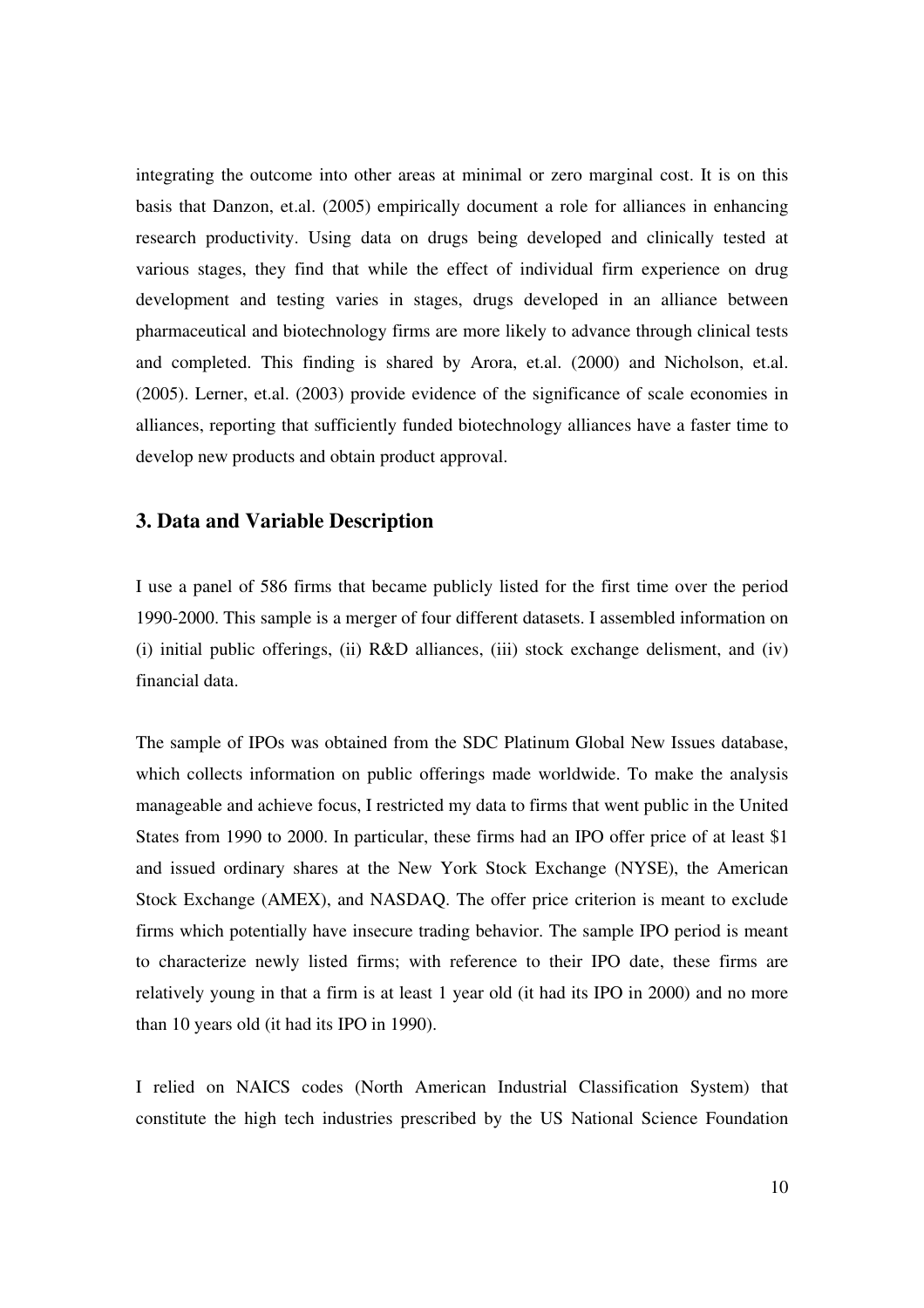Science and Engineering Indicators (2006). For ease of classification, I used 2-digit NAICS codes to group the firms in my sample. These are NAICS codes 32 (e.g., pharmaceutical manufacturing), 33 (e.g., industrial machinery), 51 (e.g., software), 54 (e.g., computer systems), and 81 (e.g., computer and office machine maintenance).

I merged the sample of high tech IPOs with the SDC Platinum Joint Venture/Alliances database, which provides information on firms that entered into R&D alliance agreements domiciled or established in the Unites States. These are non-equity, contractual agreements among firms to collaborate on research and development activities. To ensure the integrity of this definition, I individually read the business profile of each participating firm and the specified alliance project. I particularly looked for R&D alliances that unambiguously describe the R&D activity. This may have involved the development of new technology, customization of a product, or redesign of a process. The matched sample therefore creates two IPO profiles: newly listed high tech firms that engage in R&D alliances and those that do not.

I used the Center for Research in Security Prices (CRSP) database to identify delisted firms. Firms are delisted or removed from the exchange for non-compliance of continued listing standards. To remain listed, firms must regularly demonstrate that they are in compliance with these standards, which are designed to protect the integrity of the exchange and maintain public trust (Macey, et.al., 2005). These standards run the gamut from legal requirements and corporate governance to trading volume. More pertinent for my analysis is when a firm gets delisted due to poor financial performance, as when a company files for liquidation or bankruptcy proceedings. The CRSP database provides codes that specify the reason for delistment. In my sample, I collected delistment codes that pertain to firm liquidations, bankruptcies, insolvencies, and precarious diminution of capital or equity, among others. I used the Compustat-WRDS financial and accounting database to obtain information on firm profits, R&D expenditures, cash flow, and outstanding shares, among others. These are used to construct the covariates essential for the empirical framework described in the succeeding section.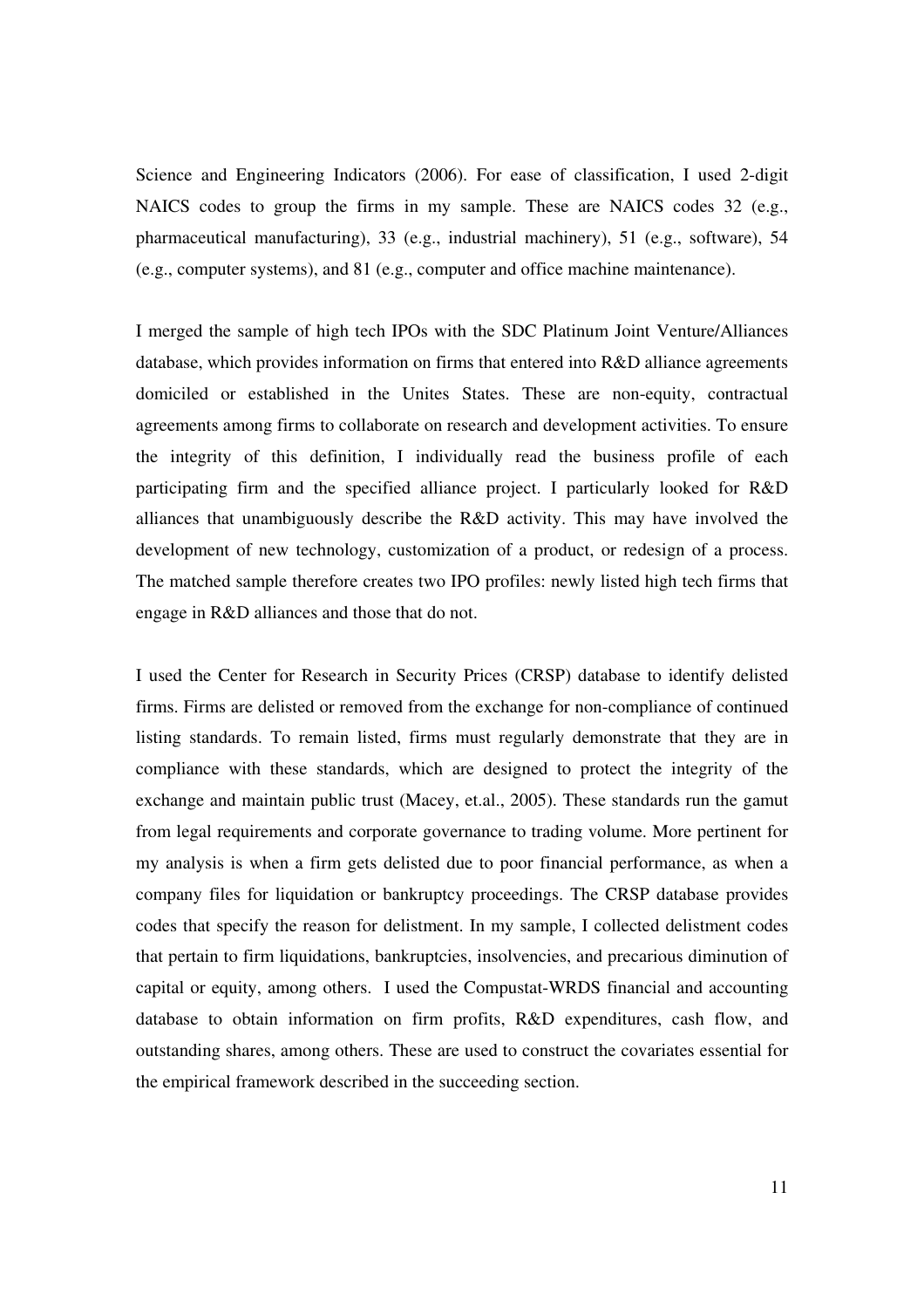The sample selection process resulted in 928 firms, for a total of 6,971 observations. To obtain a sharper analysis of the effect of R&D alliances on the survival and profitability of newly listed high tech firms, I excluded firms that were incorporated or founded before 1990. Examining the potential benefit of collaborative R&D on well-established, old high tech firms is important in its own right, but may be confounded by the fact that these firms have had greater experience in the nuances of their chosen market. However, as detailed in the next section, their presence does not alter the hypothesized effect of collaboration. This exclusion resulted in a final sample of 586 firms or 3,723 firmobservations, which I use in my estimations.

Table 1 reports the industry and exchange distribution of firms. About 60% operate in NAICS industry code 33, which includes machinery, computer, and electronics. NASDAQ is the predominant choice for high tech initial public offerings, with about 93% of total listings. These averages may potentially mask annual distribution patterns, but the results persist systematically over the years (Figure 1A and Figure 1B). Table 2 provides a breakdown of the listing status and alliance profile of the sampled firms. Less than half of the total number of firms engages in R&D alliances. While R&D alliance participating and non-R&D alliance participating firms exhibit similar listing rates, firms that collaborate report lower delisting rates. Of those delisted, 65% are firms with no alliances. To test if this difference is statistically significant, I use a two-sample test of proportions that compares the delisting rate of participating firms  $p_1 = 11\%$  with that of non-participating firms  $p_2 = 20\%$ . The *p*-value of 0.0013 rejects the null hypothesis  $H_0$ :  $p_1 = p_2$ , in favor of the observed alternative  $H_1$ :  $p_1 < p_2$ , implying that the latter type of firms are more likely get delisted due to poor performance. On average, compared with collaborating firms, those with no alliances are twice more likely to get delisted (Figure 2A), regardless of industry (Figure 2B) or exchange affiliation (Figure 2C). Figure 3 shows the number of R&D alliances formed over the period 1990-2005. There was a steady increase in the early part of the 1990s, culminating in a sharp peak by the close of the decade, followed by a slow-down. Firms participated twice in an alliance, and 95% of alliances are between two firms, on average. The latter result appears to support Deroin and Gannon's (2006) model in which R&D efforts decrease with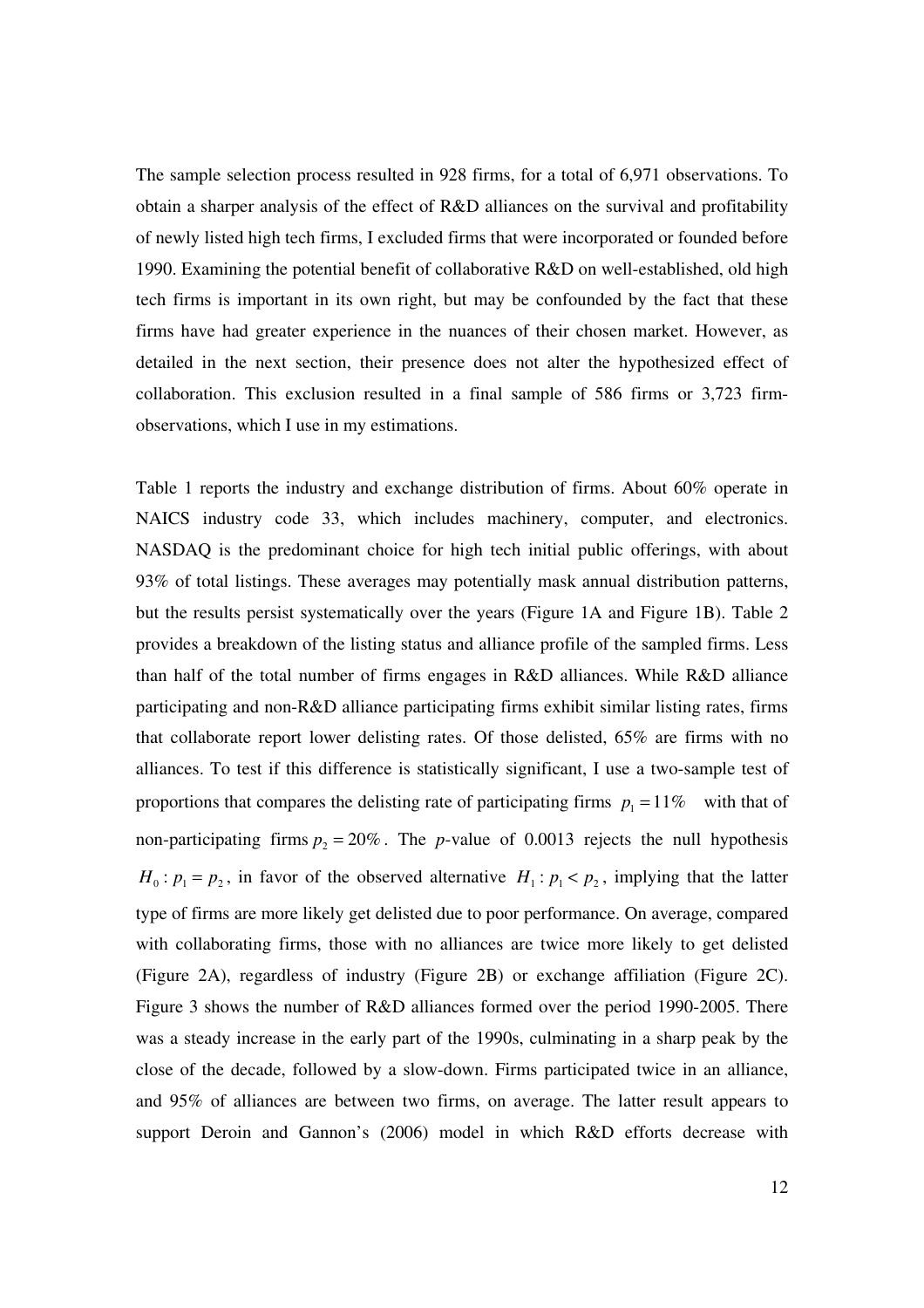collaboration size. Potential problems in alliances, such as free-riding and dissonance, become magnified when there are several firms working together.

To examine the impact of R&D alliance on firm survival and profitability, I define the variable  $R&D$  *alliance* =1 to indicate that a firm engages in a contractual, non-equity cooperative R&D agreement with other firms, and 0 otherwise. Firm survival is gauged by recording the listing duration of firms, which is measured from the time a firm had its IPO to the time it was delisted. This provides an empirical framework for assessing a firm's proneness to failure and eventual delistment. Since IPOs are recorded until 2000, I selected 2005 as the last window year to reasonably observe listing durations that available data permit.

I use *Tobin's q* as a market-based measure of profitability. This is calculated as follows (Kaplan and Zingales, 1997)

$$
Tobin's \tq = \frac{Market \tValue \tof \tAssets}{Book \tValue \tof \tAssets} \t(1)
$$

where market value of assets = book value of assets + market value of common stock  $-$ (book value of common stock + balance sheet deferred taxes); book value of assets  $=$ Compustat item 6; market value of common stock  $=$  share price at the end of the fiscal year (Compustat item 199)  $\times$  common shares outstanding (Compustat item 25); book value of common stock = Compustat item 60; and balance sheet deferred taxes = Compustat item 74.

To check for robustness, I also use return on assets or *ROA*, as an accounting-based measure of firm profits. This is defined as

$$
ROA = \frac{EBITDA}{Book Value of Assets}
$$
 (2)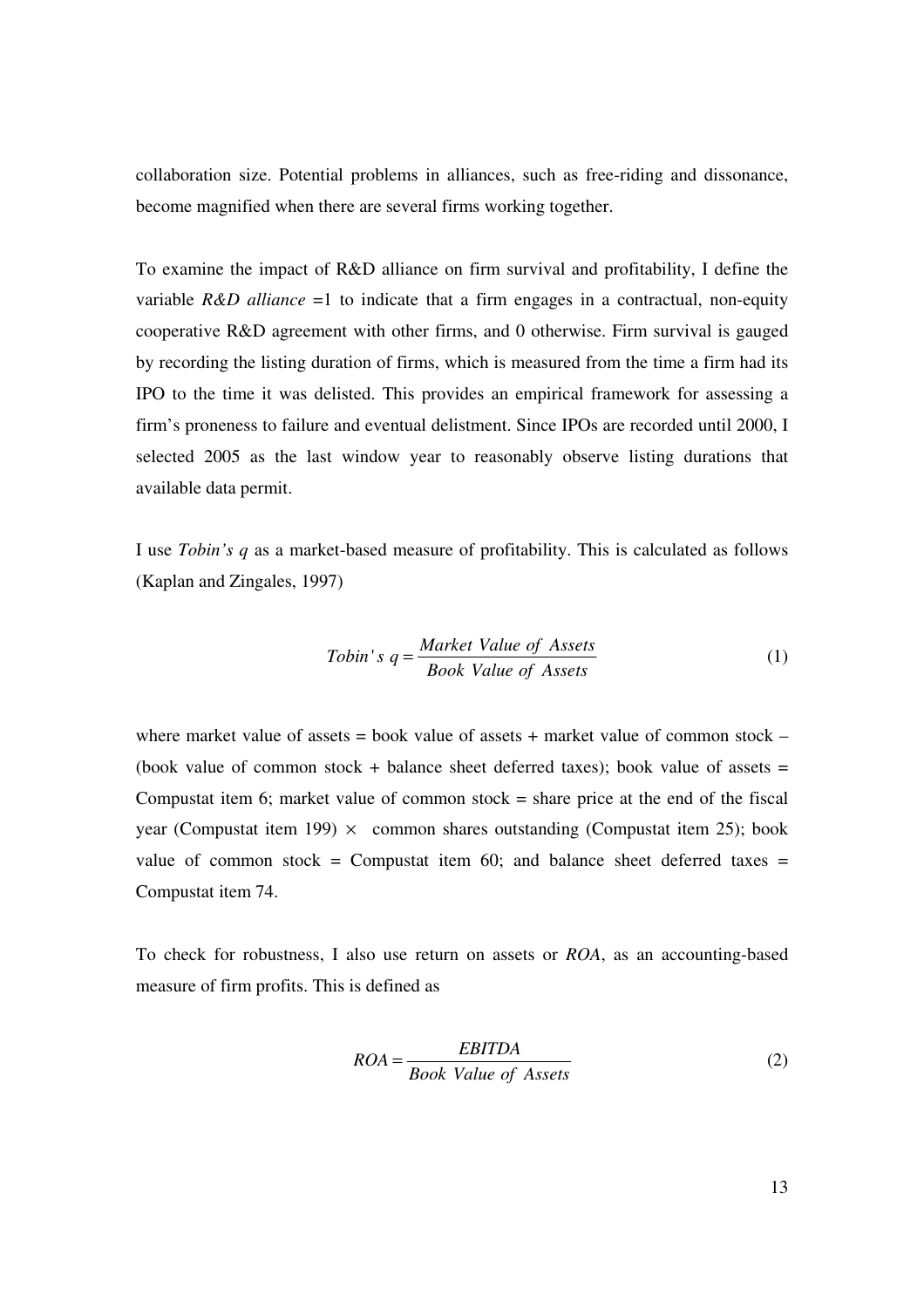where the book value of assets is defined as in equation  $(1)$  and EBITDA = earnings before interest, taxes, depreciation, and amortization; this is also commonly referred to as as operating profits for the firm.

These two measures offer a nuanced perspective on profits. While ROA provides information on current profitability, Tobin's *q* additionally generates insight on expected profitability and incentives to invest in the future.

I use the following as control covariates of firm performance: *(log) Sales*, to account for the idea that large firms presumably have greater access to resources and opportunities which sustain profitability and survival (Klepper, 1996); *Debt/Assets*, following the empirical finding that highly leveraged firms are likely to experience stunted growth (Lang, et.al., 1996); *Cash flow/Assets*, in that internally generated funds relieve firms of financial constraints, raising the opportunity to embark on profitable ventures (Carpenter, *et.al.,* 1998); and *(log) R&D expenditures*, given that firms which devote resources to research and development activities are more likely to explore new ideas and find ways to implement and commercialize their innovation.

I measure *Debt/Assets* and *Cash flow/Assets* as follows:

$$
Debt / Assets = \frac{Book Value of Total Debt}{Book Value of Assets}
$$
  

$$
Cash flow / Assets = \frac{Cash flow before interest}{Book Value of Assets}
$$
 (3)

The effects of debt and cash flow are scaled by the book value of assets defined previously. The book value of total debt = market value of equity + book value of debt + preferred stock – deferred taxed; market value of equity = share price at the end of the fiscal year (Compustat item 199)  $\times$  common shares outstanding (Compustat item 25); book value of debt = sum of Compustat items 9 and 34; preferred stock = sum of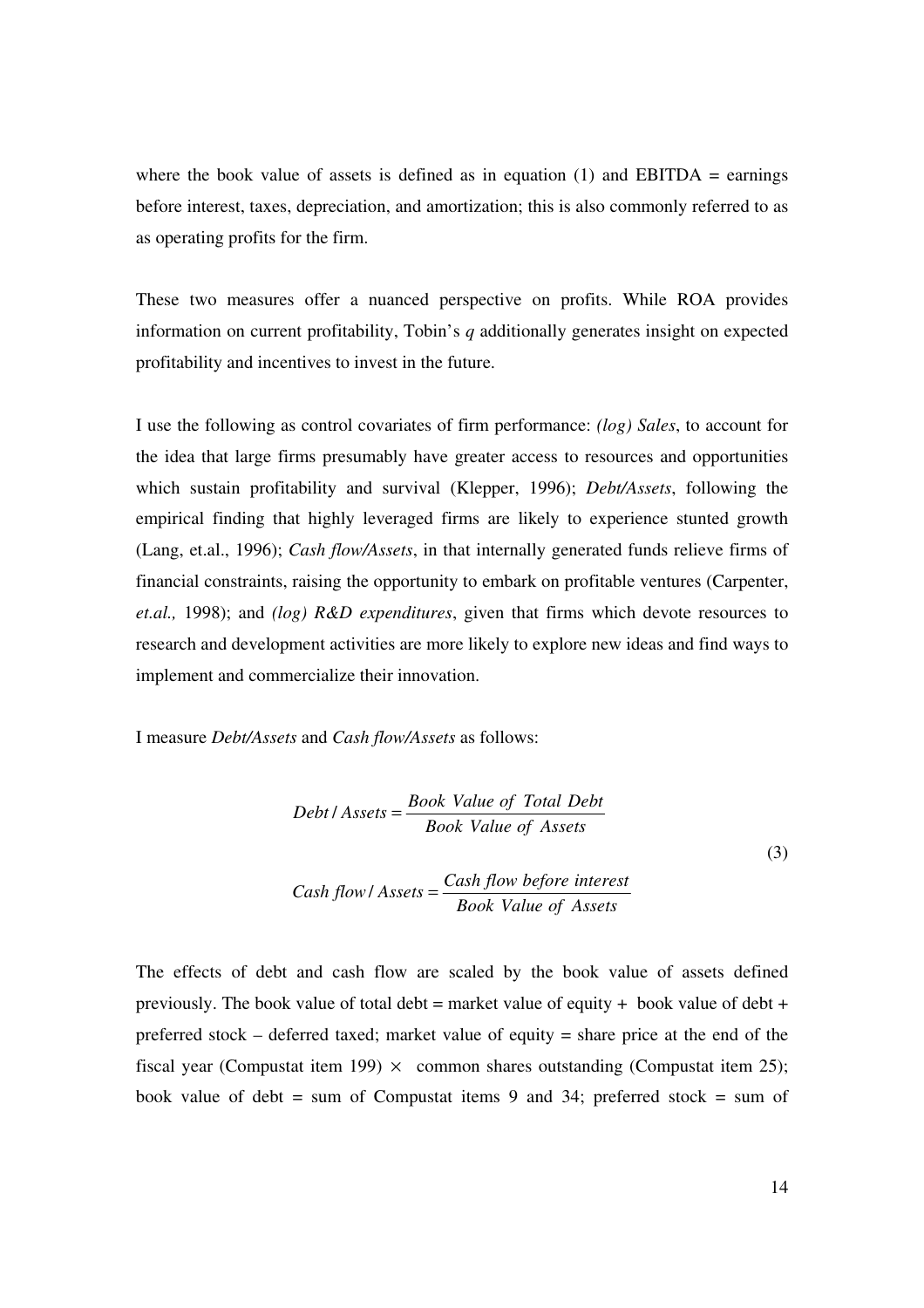Compustat items 56, 10, and 130; deferred taxes = Compustat item 74; and cash flow before interest expense = sum of Compustat items 18 and 14.

Table 3A provides some summary statistics for the variables used in the estimation. To gain perspective on these numbers, I report in Table 3B separate summary statistics for firms with an R&D alliance and for those with no alliances. On average, firms engaged in an R&D alliance remain listed for 7 years compared with 6 years for those that do not have an alliance. These listing averages are taken at face value as they are unable to capture censored listing durations; there are firms in my sample whose exact delistment times are unknown. These censored observations will tend to overestimate listing times. A duration technique is introduced in Section 4 that can handle this situation.

Although both firm types displayed negative ROAs, collaborating firms reported higher profit valuations (as measured by *Tobin's q*) and operating profit (as measured by EBITDA). These firms also reported higher sales and R&D expenditures and lower debt. Figure 4 compares the operating profits of both firm types. Over the years 1990-2005, collaborating firms generated five times more profits, on average, than their stand-alone counterparts. Table 3B also provides *p*-values for the two-sample *t* test and Wilcoxon-Mann-Whitney test, to assess whether the observed differences between the R&D collaborating and non-R&D collaborating firms are statistically significant. The *t* test compares differences in terms of means, while the Wilcoxon-Mann-Whitney test compares differences in terms of medians. Except for ROA and cash flow, the *p*-values for the rest of the variables are well below the 1% level of significance, reinforcing the impression that participation in an R&D alliance enhances firm survival and profitability.

#### **4. Estimation Strategy and Results**

The economic thrust of this paper addresses two fundamental questions. First, it examines whether participation in an R&D alliance mitigates the risk or hazard of firm failure due to poor post-IPO performance. Second, it examines whether R&D participating firms experience higher profit valuations than those that do not engage in such alliances. The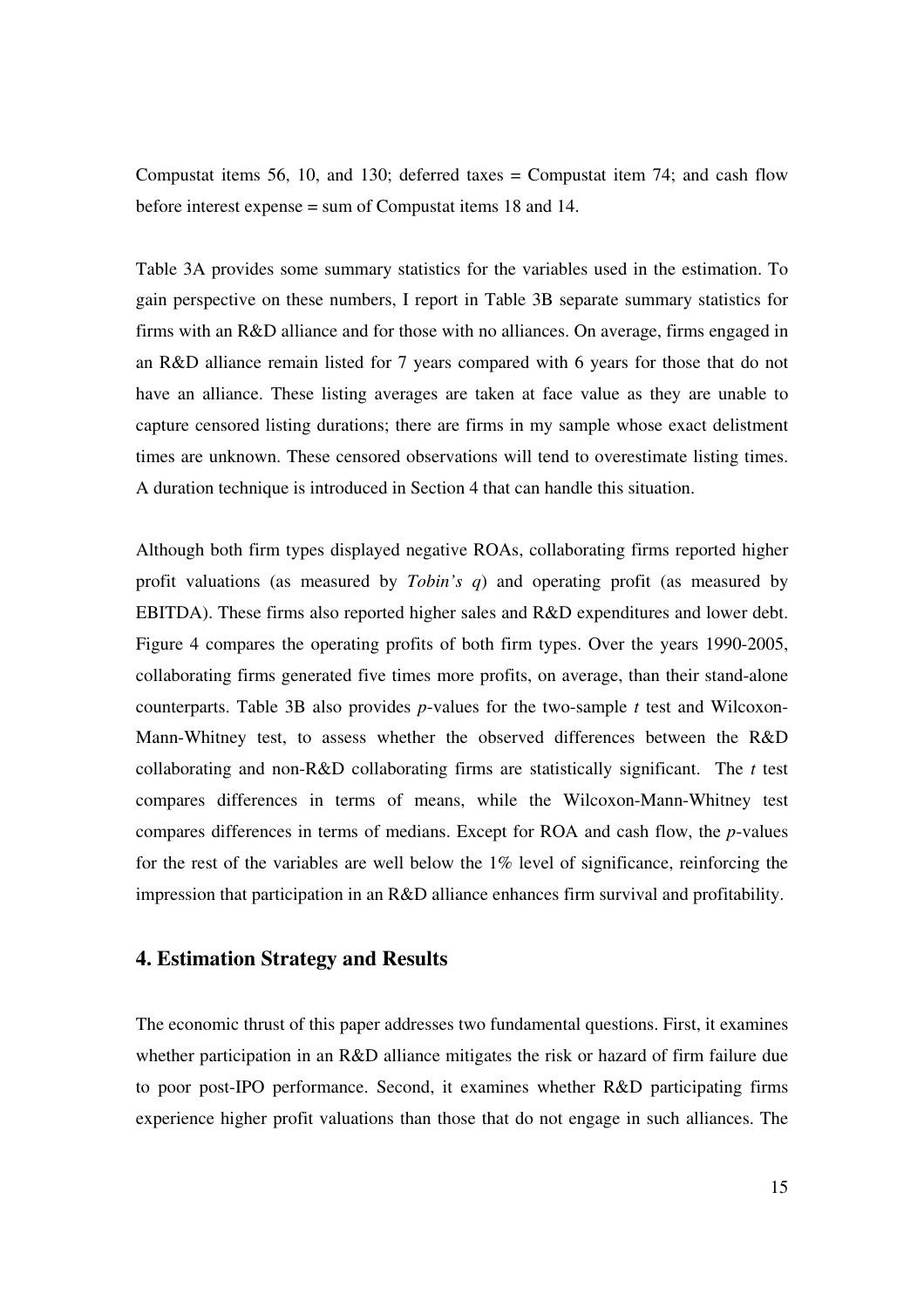overarching aim is to analyze the extent to which inter-firm collaborations in R&D benefit the participating firm. I use duration models to address the first question, and panel data models for the second question.

#### **Analysis of Listing Duration**

My sample data consist of firms that became publicly-listed for the first time over the period 1990-2000. Once listed, these firms either continue to become going concern entities and operate profitably or become delisted from the stock exchange due to poor financial performance. Given data on the year in which the firm had its IPO at the exchange and the date in which it was delisted, I have a record of how long the firm remained listed. My estimation strategy relies on these duration distributions to examine whether participation in an R&D alliance can help attenuate the risk of poor firm performance and eventual delistment.

The outcome variable of interest is a nonnegative random variable *T*, which denotes the time from the firm's IPO to its delistment. Its distribution can be characterized by the survival function and hazard function. The survival function

$$
S(t) = Prob(T > t)
$$
\n<sup>(4)</sup>

gives the probability that a firm remains listed or survives longer than a particular listing duration *t* . The survival function is a nonincreasing function of time. It is equal to 1, at time  $t = 0$ , which means that all firms are listed and surviving at the beginning of their IPO, and decreases towards 0 as  $t \rightarrow \infty$ . Of particular interest is the hazard function

$$
h(t) = \lim_{\Delta t \to 0} \frac{Prob(t \le T < t + \Delta t | T \ge t)}{\Delta t}
$$
 (5)

which defines the instantaneous rate of firm delistment or failure at time *t* , given that the firm has survived up to that time. This conditional failure rate gauges the newly listed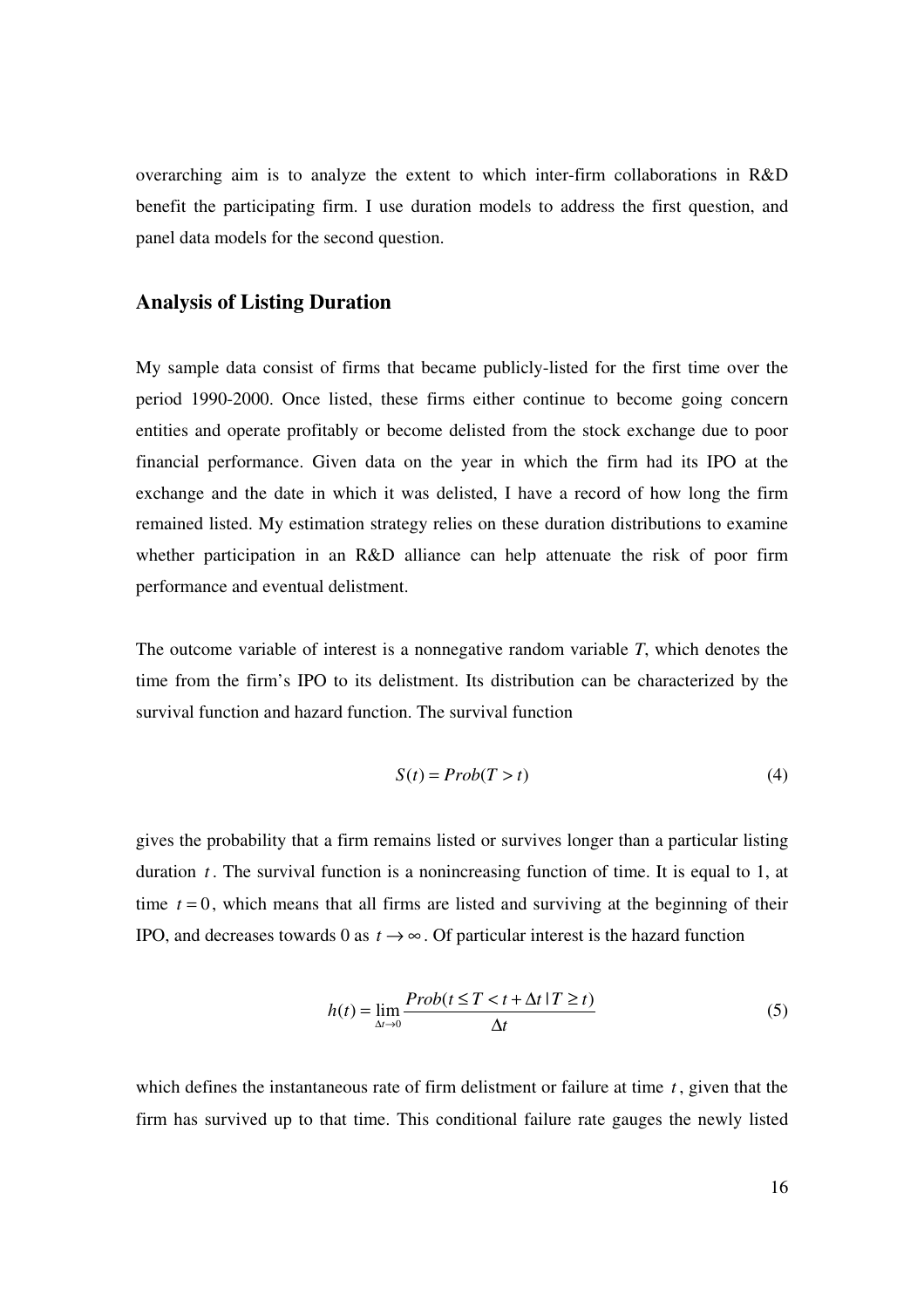firm's proneness to delistment, and the intent is to determine whether interfirm collaborations in R&D can be causally linked to the attenuation of this hazard.

The survival and hazard function are complementary representations of listing duration. For a given probability density  $f(t)$ , the hazard function can be derived from the survival

function, and vice-versa in that  $h(t) = \frac{f(t)}{g(t)}$  $(t)$  $h(t) = \frac{f(t)}{g(t)}$ *S t*  $=\frac{J(1)}{S(1)}$ .

A useful, indicative way to assess the impact of R&D alliances would be to compare the survival distribution of firms that engage in an alliance with those that do not. I estimate the survival functions for these two types of firms using the Kaplan-Meier estimator, which is given as (Lawless, 2003)

$$
\hat{S}(t) = \prod_{j:t_j < t} \frac{n_j - d_j}{n_j} \tag{6}
$$

where  $n_j$  counts the number of listed firms at risk of delistment at time  $t_j$  and  $d_j$  denotes the corresponding number of firms that have been delisted. The *J* duration data are arranged in ascending order such that  $t_j < t$ . An estimate of the conditional probability of delistment is given by  $\frac{a_j}{a_j}$ *j d n* and  $\frac{n_j - a_j}{j} = 1 - \frac{a_j}{j}$ *j j*  $n_i - d_i$  d  $n_i$  n −  $= 1 - \frac{v}{v}$  correspondingly provides the estimated conditional probability of surviving. Successive multiplication of the survival probabilities provides an estimate of the overall survival function. Viewed in this way, the Kaplan-Meier estimator  $\hat{S}(t)$  intuitively gives the estimated proportion of firms listed and surviving at time *t*.

The Kaplan-Meier estimator is a consistent estimator of firm survival, accommodating the situation that not all firms in my sample have experienced delistment. While there are firms for which I can record their actual delistment time, there are also other firms which are still observed as listed up to 2005, the last year of my observation window. For these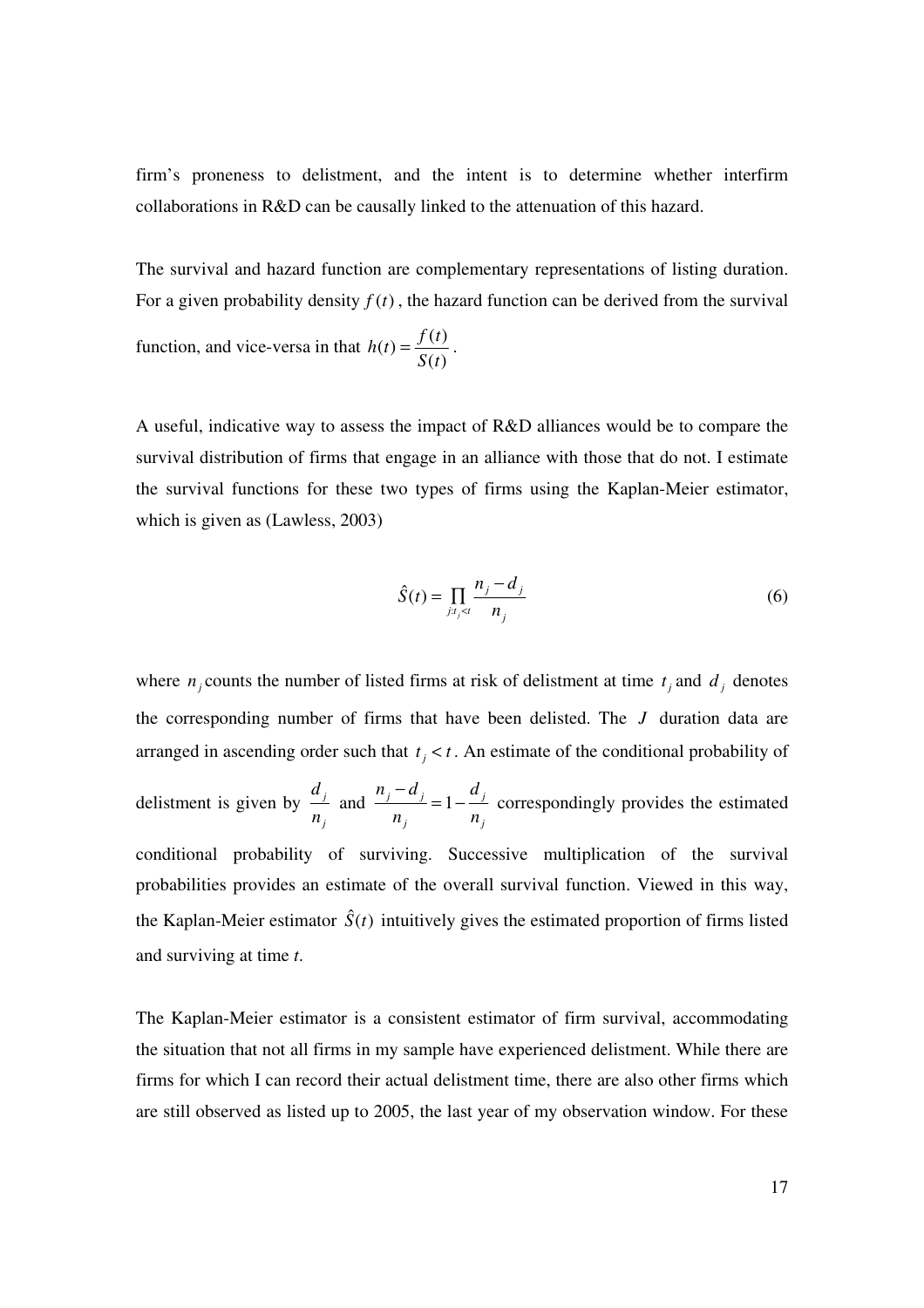firms, their duration time is censored or unknown. Estimates of survival rates are seriously biased if censored observations are not appropriately accounted for. The estimator accordingly calculates the contribution of censored observations to risk of delistment up until the last time firms are observed to be listed.

Figure 5 plots the survival distributions of R&D participating and non-R&D participating firms. It shows that the survival curves monotonically decrease over time. Both types of firms exhibit similar survival rates for the first three years after IPO in that there are relatively few delistments. By the fifth year, however, a systematic pattern emerges: the survival curve of participating firms lies distinctly above those that do not engage in R&D collaborations. While half of non-R&D participating firms have survived at least 13 years, at that median survival time, 70% of R&D participating firms are still listed and surviving. By the  $15<sup>th</sup>$  year, the survival rate for participating firms is twice that of their non-participating counterparts. R&D collaboration appears to mitigate the hazard of firm failure.

I use three tests to evaluate whether the observed separation of these two curves is statistically significant: the log-rank test, the Wilcoxon test, and the Peto-Prentice test. These are chi-square tests of the null hypothesis that the two survival curves are the same, against the alternative that the survival curve for collaborating firms is monotonically above that of non-collaborating firms. These tests differ in the way they detect differences in survival rates. While the log-rank test places emphasis on detecting significant differences at the end or tail of the survival curves, where the number of firms at risk has decreased over time, the Wilcoxon test is more sensitive to detecting early survival differences, in which more firms are at risk of failure. The Peto-Prentice test, on the other hand, evaluates the overall survival experience of firms. It is less sensitive to censoring patterns that can potentially distort detection of differing survival curves. The *p*-values for these three tests are practically zero, reinforcing the graphical impression that collaborating firms experience higher survival rates. The log-rank test is  $\chi^2_{(1)} = 17.47$  with *p*-value = 0.000; Wilcoxon test:  $\chi^2_{(1)} = 13.39$ , *p*-value = 0.0003; and Peto-Prentice test:  $\chi^{2}_{(1)} = 17.33 \text{ } p\text{-value} = 0.000.$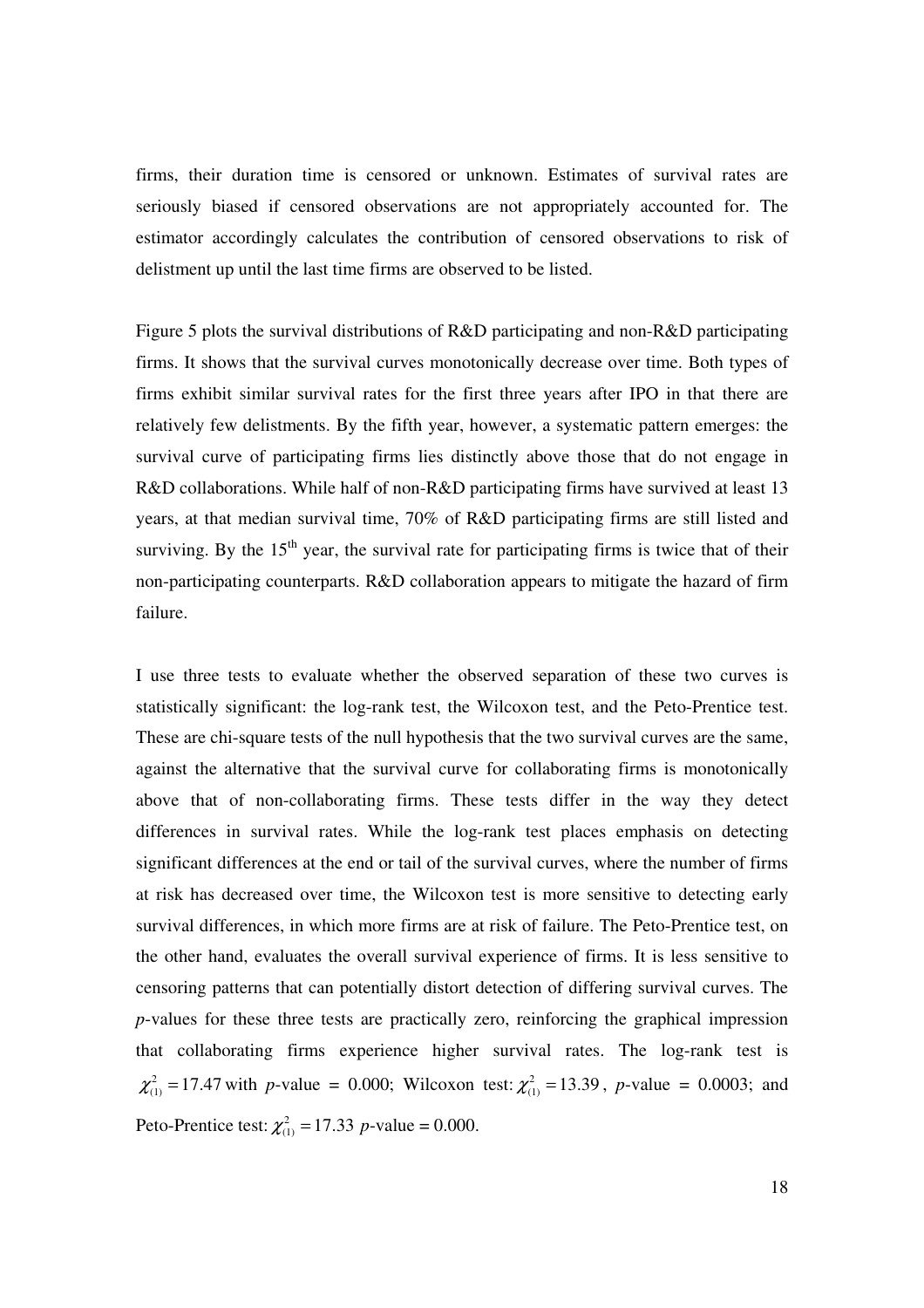I use regression analysis to better gauge the link between R&D alliance participation and the listing duration of firms. Because my primary interest is in exploring the notion that collaboration mitigates firm failure, I use the hazard function as a framework for the analysis. I estimate the following hazard specification

$$
h(t, x_{it}) = h_0(t) exp(\beta_1 R \& D \text{ alliance}_{it} + \sum_{k=1}^{K} \lambda_k x_{it}^k)
$$
\n<sup>(7)</sup>

where  $h(t, x_{ii})$  is the hazard of poor performance and eventual delistment faced by firm *i* at time *t*. The indicator variable  $R & D$  alliance = 1, denotes firms collaborating in R&D; 0, otherwise. The time subscript indicates that participation in an alliance varies over time for a given firm. The potential impact of collaboration on the hazard is determined by  $\beta_1$ . The vector of control covariates  $x_{it}$  represents firm-specific characteristics (profitability, debt, cash flow, and firm size) as well as industry and IPO year indicators that are likely to affect listing duration.

The specification in equation (7) is the Cox proportional hazards model. The hazard a firm faces is characterized by a baseline hazard  $h_0(t)$ , and is influenced by participation in an R&D alliance and the specified set of control variables. Because the hazard function is defined only over the interval  $[0, \infty)$ , the exponential form for the regressors assures that this condition is satisfied. There is no intercept in the set of regressors as it is subsumed under  $h_0(t)$ . The baseline hazard represents the intrinsic risk that firms experience over time; the hazard simplifies to  $h_0(t)$  when the effect of the regressors is suppressed such that  $exp(0) = 1$ . The proportional hazards designation reflects the underlying assumption that the hazard of poor firm performance and delistment can be proportionally shifted up or down through participation in an R&D alliance.

The parameter estimates are obtained via maximum likelihood. Estimation is based on forming a partial likelihood function of the conditional probabilities of failure, which takes into account both actual and censored failure times. It is a partial likelihood in the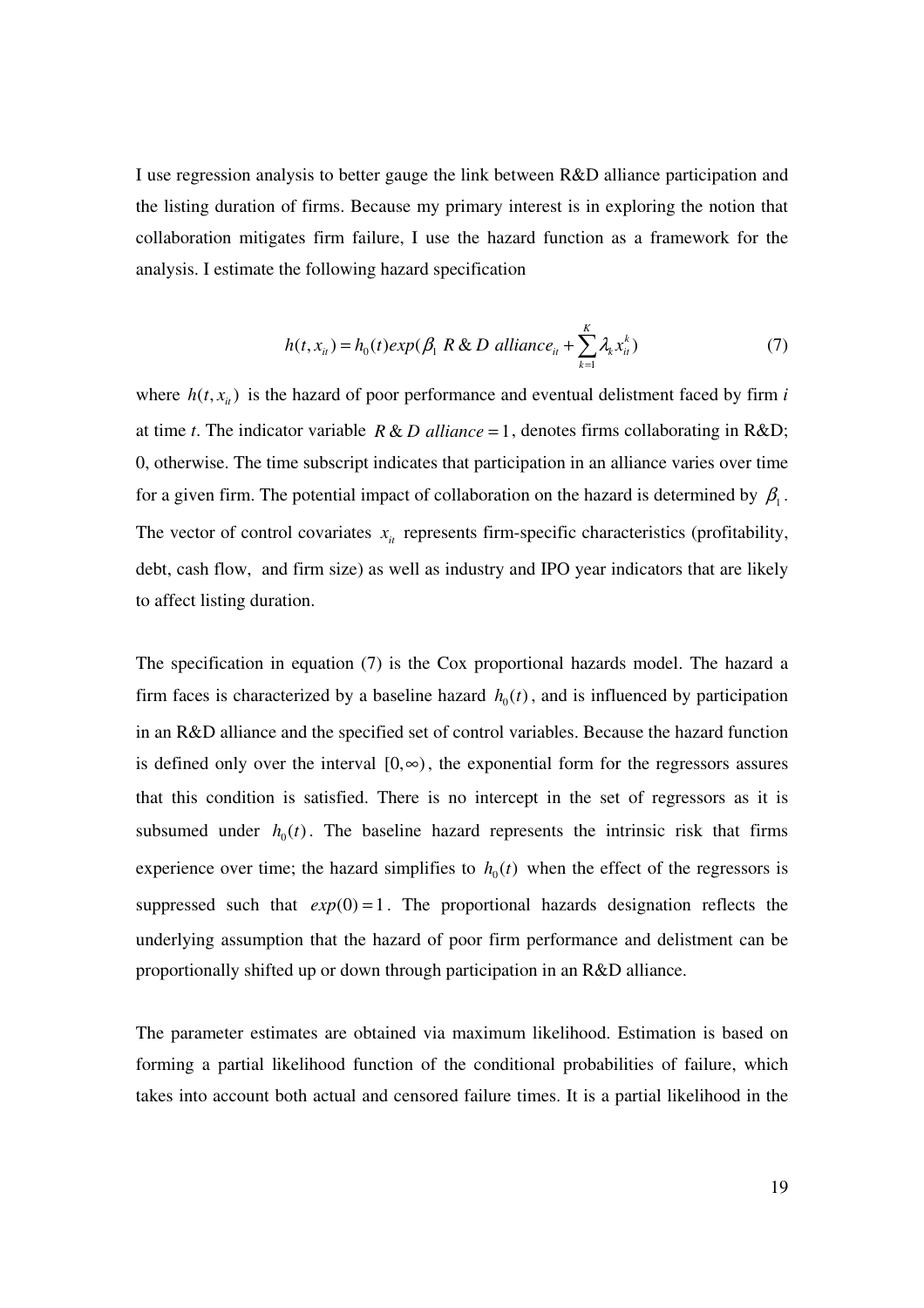sense that the baseline hazard  $h_0(t)$  is left parametrically unspecified and not estimated. Despite this, the partial maximum likelihood estimator exhibits the same asymptotic properties obtained under standard maximum likelihood procedures. This correspondingly means that standard statistical tests and inference are carried out in the same manner.

The Cox model is a class of proportional hazards estimation that is semi-parametrically specified; while the baseline hazard is not characterized by any parametric distribution, the regressors in *exp*(.) form a linear combination to explain the conditional failure rate. I use the Cox model to avoid making arbitrary parameterizations of the baseline hazard. This is important because the intrinsic risk firms face can exhibit various representations and combinations of duration dependency, or possibly none at all. For instance, the likelihood of getting delisted may increase (exhibiting positive duration dependency) or decrease (exhibiting negative duration dependency) the longer a firm remains listed. This situation may be up to a certain duration, monotonic in time, or a combination of both.

The implication is that an inappropriate specification can severely bias the hazard estimates and invalidate statistical inference. The Cox model carries the advantage that it is distribution-free and the results are valid, provided that the hazard proportionality assumption is correct. More pointedly, since my primary concern is in verifying whether R&D alliance participation shifts the hazard function of firms, estimation of the baseline hazard is not particularly essential in the analysis.

The Kaplan-Meier survival curves drawn in Figure 5 and the Nelson-Aalen cumulative hazard curves in Figure 6 provide a first-pass indication that the proportionality of hazards is a reasonable assumption. The survival rates for R&D collaborating firms appear to be proportionally shifted up relative to non-R&D collaborating firms. Because the cumulative hazard is  $H(t) = -\log S(t)$ , the hazard estimates for firms in an alliance are correspondingly shifted down; the curves do not intersect and appear to move proportionally from each other over time. The cumulative hazard adds ups the hazard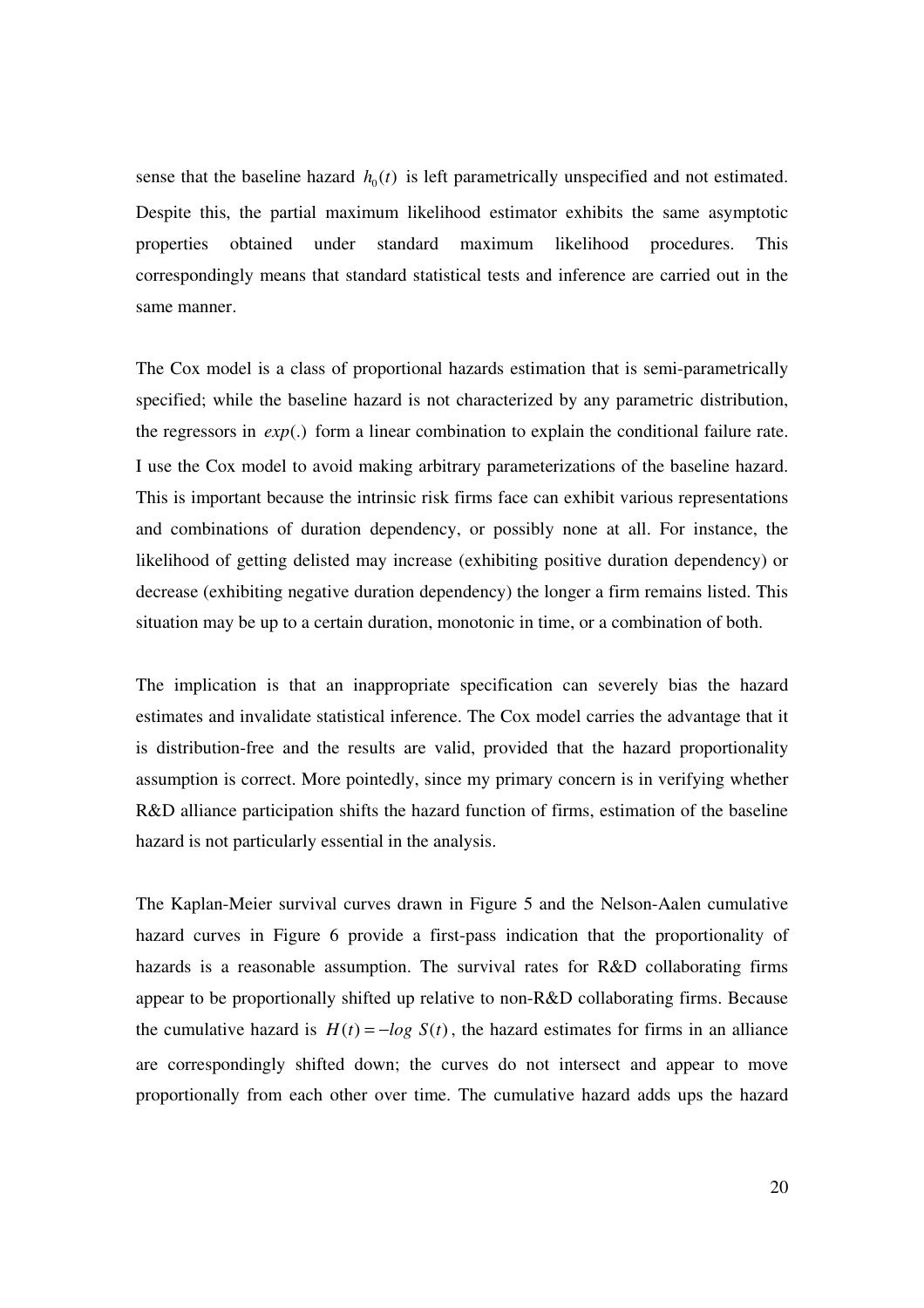estimates up to time *t* . It is empirically implemented using the Nelson-Aalen estimator given as (Lawless, 2003)

$$
\hat{H}(t) = \sum_{j:t_j < t} \frac{d_j}{n_j} \tag{8}
$$

which follows the previous notations of the Kaplan-Meier calculation in equation (6). As the negative log-complement of the survival function,  $H(t) = 0$  and  $S(t) = 1$  at time  $t = 0$ , and  $H(t) = 1$  and  $S(t) = 0$  at time  $t = \infty$ .

As a benchmark for assessing the impact of R&D alliance participation, I estimate the Cox proportional hazards model with the alliance variable as the only regressor. Table 4 column 1 provides a point estimate of -0.594, with a default maximum likelihood standard error of 0.352. The negative sign indicates that the hazard of getting delisted due to poor performance decreases with alliance participation, and the result is statistically significant at the 10% level. To make economic sense of this, we need to calculate the marginal effect. To obtain the marginal effect of a regressor  $x$  in the Cox model

$$
h(t, x) = h_0 \exp(x'\beta)
$$

we transform it in logarithmic form as

$$
\log h(t, x) = \log h_0(t) + x'\beta
$$

so that the marginal effect of a variable  $x_j$  is

$$
\frac{\partial \log h(t, x)}{\partial x_j} = \beta_j
$$

and  $\beta_j$  · 100 is a semi-elasticity, which measures the percentage change in the hazard rate when  $x_j$  changes for one unit. This is reasonably accurate for small  $\beta_j$ . The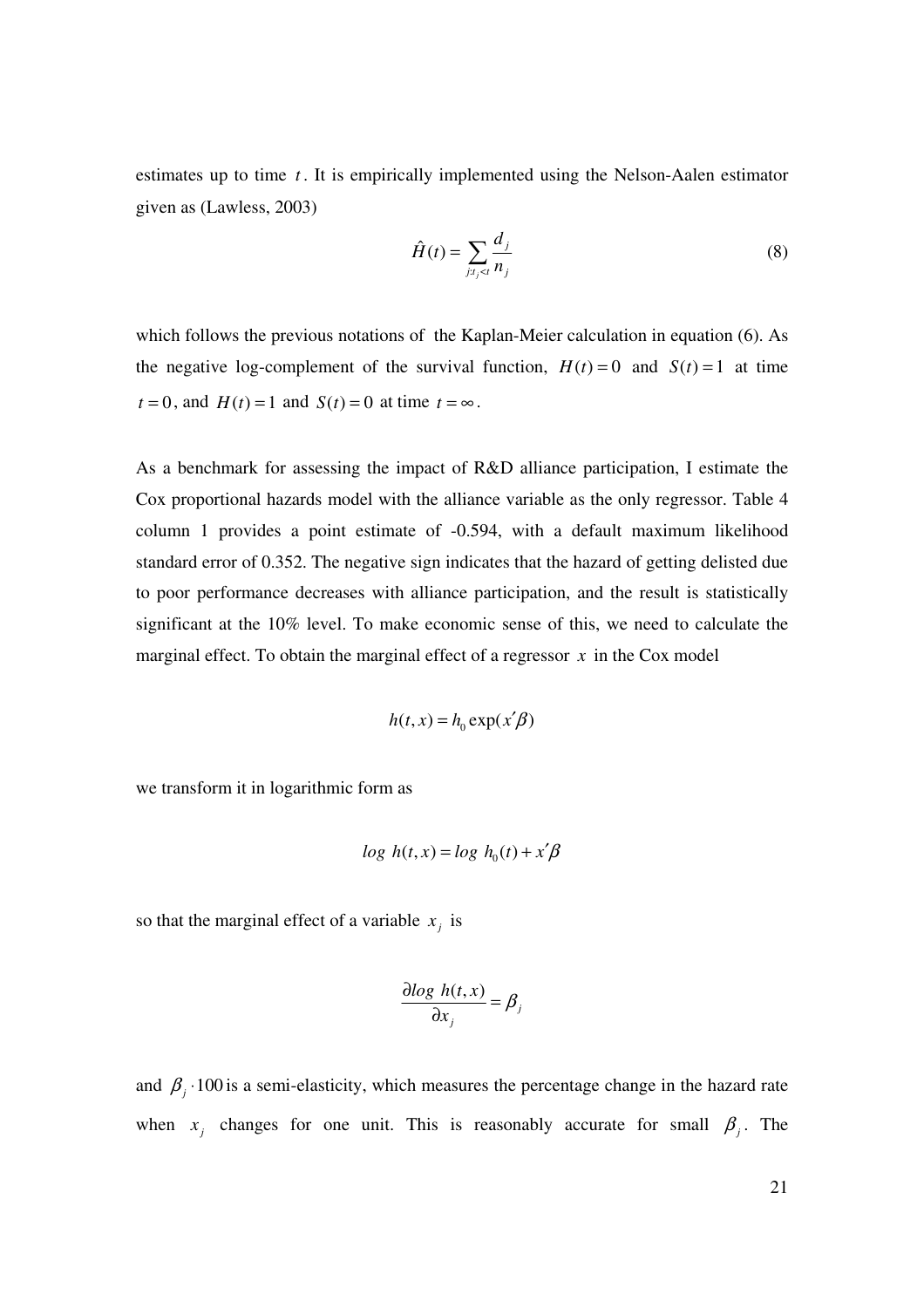interpretation becomes an elasticity if  $x_j$  appears logarithmically. For large  $\beta_j$  and  $x_j$ appearing as an indicator variable, as in the case of R&D alliance participation, it is more appropriate to calculate the proportionate change

$$
[\exp(\beta_j) - 1] \cdot 100\tag{9}
$$

since the change in expected duration associated with a variable  $x_j$  that takes only values 0 and 1 is

$$
\frac{E[h(t, x \mid x_j = 1)] - E[h(t, x \mid x_j = 0)]}{E[h(t, x \mid x_j = 0)]} = \frac{h_0 \exp(\beta_j + x'\beta) - h_0 \exp(x'\beta)}{h_0 \exp(x'\beta)}
$$

 $= \exp(\beta_j) - 1$ 

Using this interpretation, the point estimate has an estimated effect of  $[exp(-0.594) - 1] \cdot 100 = -44.788\%$ , which suggests that R&D alliance participation can negate the hazard of delistment by about 45%.

Because I have repeated observations on individual firms, it is unlikely that the observations for each firm are independent. To account for possible serial dependence of the firm observations, I use robust standard errors computed using the Huber-White variance estimator, specifying the correlation of disturbances within firms as a cluster. In the estimations, I report both the default maximum likelihood standard errors (in parentheses) and robust standard errors (in brackets) to evaluate the sensitivity of parameter estimates. However, I use the robust standard errors for valid statistical inference.

In column 2 of the estimates, I add the control covariates likely to affect the listing duration of firms. The estimate for Tobin's *q* shows that profitable firms are more likely to remain listed and survive. On the other hand, highly-leveraged firms may be more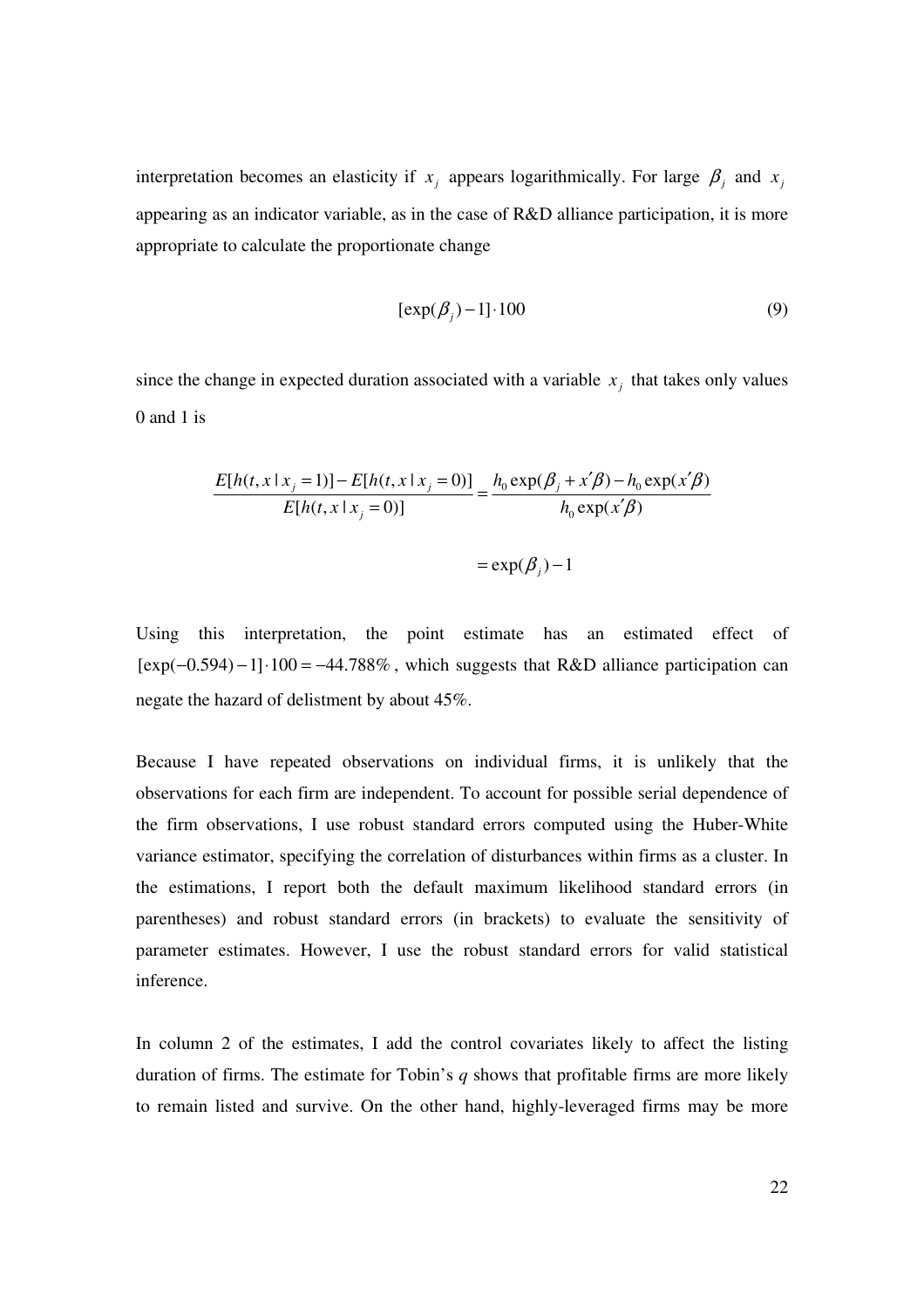susceptible to delistment. This effect is denoted by the variable *Debt/Assets*. It appears that large firms, as measured by *(log) Sales*, and those with a steady stream of internal funds, as denoted by *Cash flow/Assets*, are better able to attenuate problems associated with poor financial performance. Innovating firms, as measured by (*log) R&D expenditures*, can also lower this hazard.

While the R&D alliance variable remained negative, its statistical significance dissipates with the inclusion of control covariates. However, because firms participate in an alliance to jointly undertake R&D, it is more pertinent to consider that the differential effect of the alliance variable is not constant with the level of R&D spending. In contrast to the previous result, its effect likely depends on the amount of R&D expended by participating firms. While I do not have specific data on total R&D alliance spending and the amount contributed by each firm, the reported firm-level R&D spending may be a reasonable proxy to use.

On this basis, I recast the Cox model by including an interaction effect between the *R&D alliance* variable and (*log) R&D expenditures*. The model becomes

$$
h(t, x_{it}) = h_0(t) \exp(\beta_1 \, R \, \& \, D \, \text{alliance}_{it} + \beta_2(\log) R \, \& \, D \, \text{spending}_{it} +
$$
\n
$$
\beta_3 \, R \, \& \, D \, \text{alliance}_{it} \times (\log) R \, \& \, D \, \text{spending}_{it} + \sum_{k=1}^{K} \lambda_k x_{it}^k)
$$
\n
$$
(10)
$$

The estimated effect of R&D alliance is then given by

$$
\beta_1 + \beta_3 (\log) R \& D \text{ spending}_{it} \tag{11}
$$

obtained by considering the change in expected duration when  $R & D$  *alliance*<sub>*it*</sub> = 0 and when  $R \& D \text{ all} iance_i = 1$ , so that  $E[h(t, x_i \mid R \& D \text{ All} iance_i = 1)]$  –  $E[h(t, x_{ii} \mid R \& D \text{ Alliance}_{ii} = 0)] = \beta_1 + \beta_3 (log)R \& D \text{ Spending}_{ii}$ .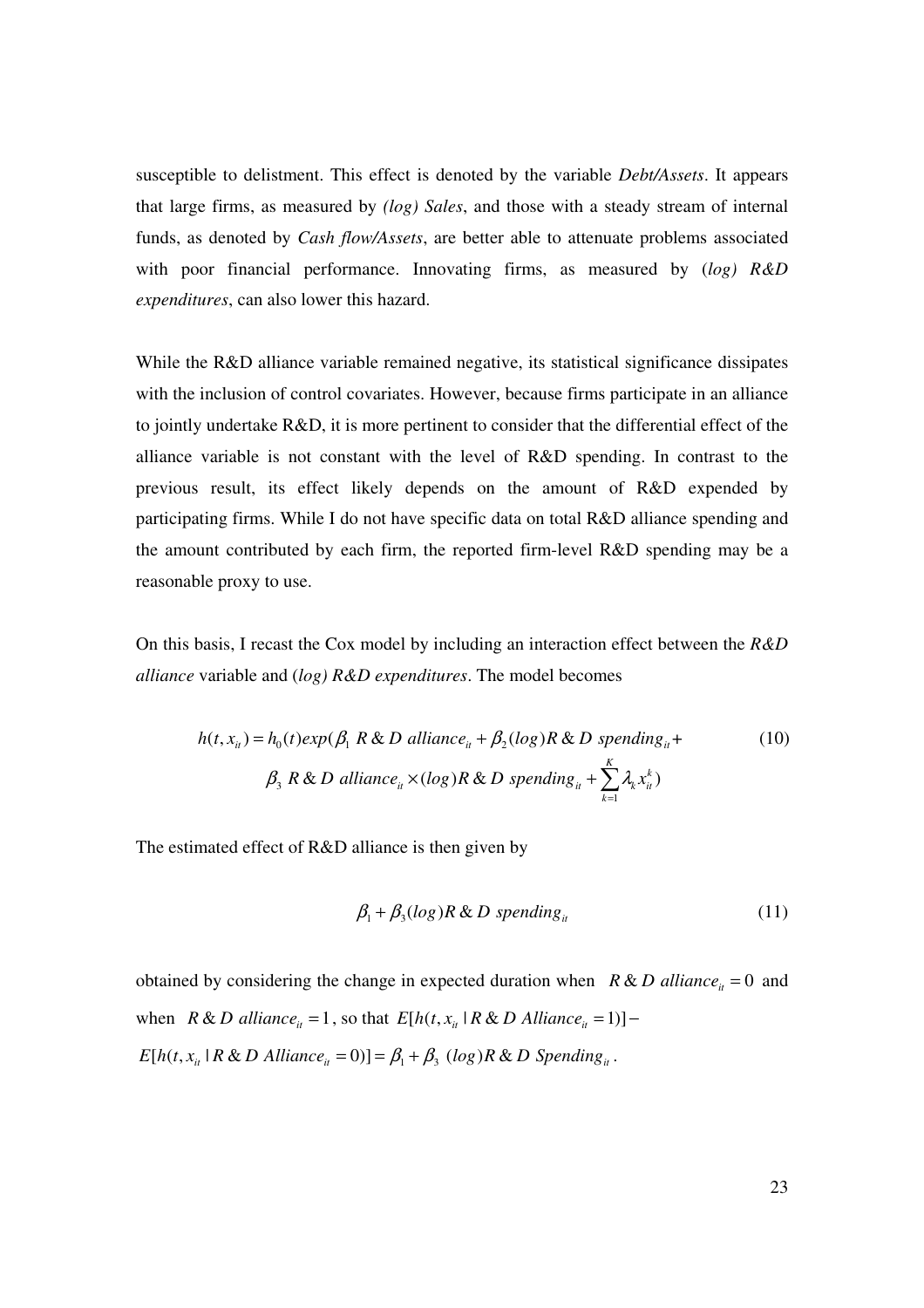The alliance effect varies based on particular values of (log) R&D spending. A meaningful way to pin this down is to report the average effect  $E_x[\beta_1 + \beta_3(\log)R \& D \text{ spending}_{ii}],$  which is calculated by adding up the estimated individual effects for each firm-observation and taking the average. I then use equation (9) to obtain the appropriate interpretation.

The estimates are reported in column 3. The estimate for the alliance variable  $\beta_1$  is positive, but not statistically significant using either the default or robust standard errors. The estimate for the interaction term  $\beta_3$  is negative, but not significant using the default standard error. However, when inference is based on robust standard errors, it becomes significant at the 5% level. Using robust estimates, the *p*-value for testing the joint null hypothesis  $\beta_1 = 0$ ,  $\beta_3 = 0$  is 0.0875, which is significant at the 10% level. This provides support to the idea that alliance participation has an interactive effect with R&D spending. The average marginal effect  $E_r[0.351 - 0.229 \cdot (\log) R \& D$  *spending*<sub>*ii*</sub> yields an estimate of  $[exp(-0.180) - 1] \cdot 100 = -16.498 \approx -16\%$ , which is more than a half lower than that suggested by the benchmark estimate with no control covariates. The control covariates are individually significant, which suggest that large, profitable firms with a steady cash flow are better able to attenuate delistment; this does not appear to be the case for highly-leveraged firms.

The final three regressions in the table incorporate IPO year dummies (column 4) to account for variations in the year in which the firm decides to go public. Jain and Kini (1994) and Benninga, et.al., (2005) provide evidence that firms may time their IPOs to take advantage of periods of high valuation and better investment returns. I include industry dummies in column 5 to allow for differences in the industry in which the firm operates, and both IPO and industry dummies in column 6. Controlling for these additional factors yielded mixed negative alliances estimates of 21% (column 4), 5% (column 5), and 7% (column 6). Estimates for the dummy variables are suppressed for brevity. The bottom row on the table reports joint hypotheses tests of their overall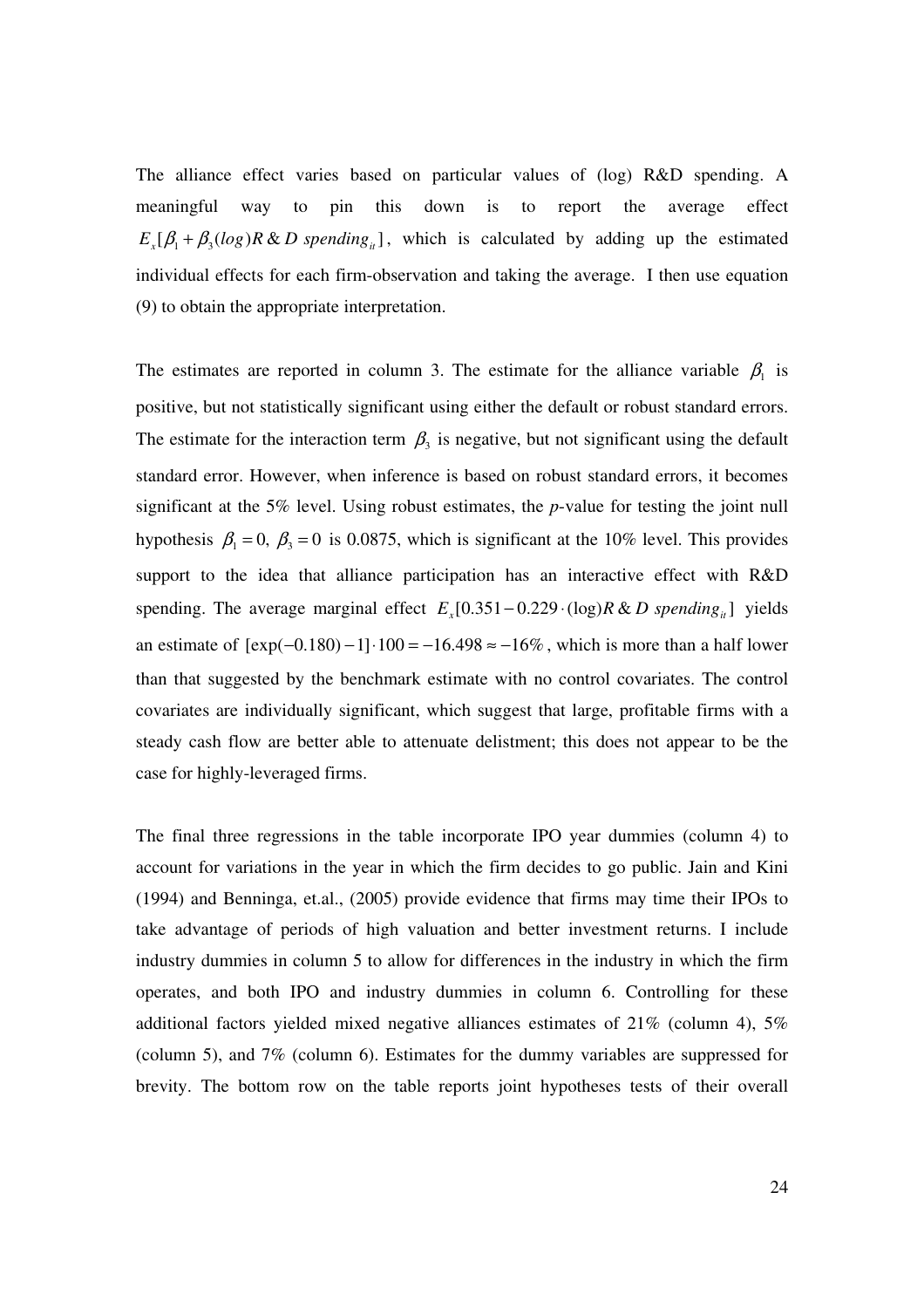significance. The *p*-values indicate that these variables are not statistically significant for inclusion in the regressions.

An important assumption inherent in the Cox estimations is that the ratio of the hazard rates between R&D collaborating and non-R&D collaborating firms does not vary over time. This proportionality assumption relaxes the need to search for appropriate parameterizations of the baseline hazard and produces estimated parameters that are generally valid for all possible shapes of the hazard function. However, if this assumption is not met, the parameter values will be inconsistently estimated and the model is essentially misspecified. To more formally explore this possibility, I reestimated Kaplan-Meier survival curves for both R&D and non-R&D participating firms and plotted the generated hazards  $-\log[-\log \hat{S}(t)]$  against log time *t*. If the hazard rates are proportional to each other and do not vary over time, then the hazard curves should be parallel. This provides a graphical assessment of the proportionality assumption because the Cox model  $h(t, x) = h_0(t) exp(x'\beta)$  has the corresponding survival function

$$
S(t, x) = S_0(t)^{exp(x/\beta)}
$$
\n(12)

where  $S_0(t)$  is the baseline survival function in which  $exp(0) = 1$ . Since the cumulative hazard is  $H(t) = -\log S(t)$ , the logarithmic transformation of the survival function

$$
-log[-log S(t, x)] = -log[-log S0(t,)] - x'\beta
$$
\n(13)

provides estimates for  $x = 1$  (firm engages in an R&D alliance) and for  $x = 0$  (firm does not engage in an R&D alliance). If the model is correctly specified, then the hazard curves plotted against log time should be vertical translations of each other as measured by  $\beta$ . Figure 7 illustrates that the two curves are reasonably parallel, which provides validity to the proportional hazards assumption. A residuals-based test also confirms this. If the effect  $\beta_j$  of the alliance variable  $x_j$  varies over time, then the Cox model becomes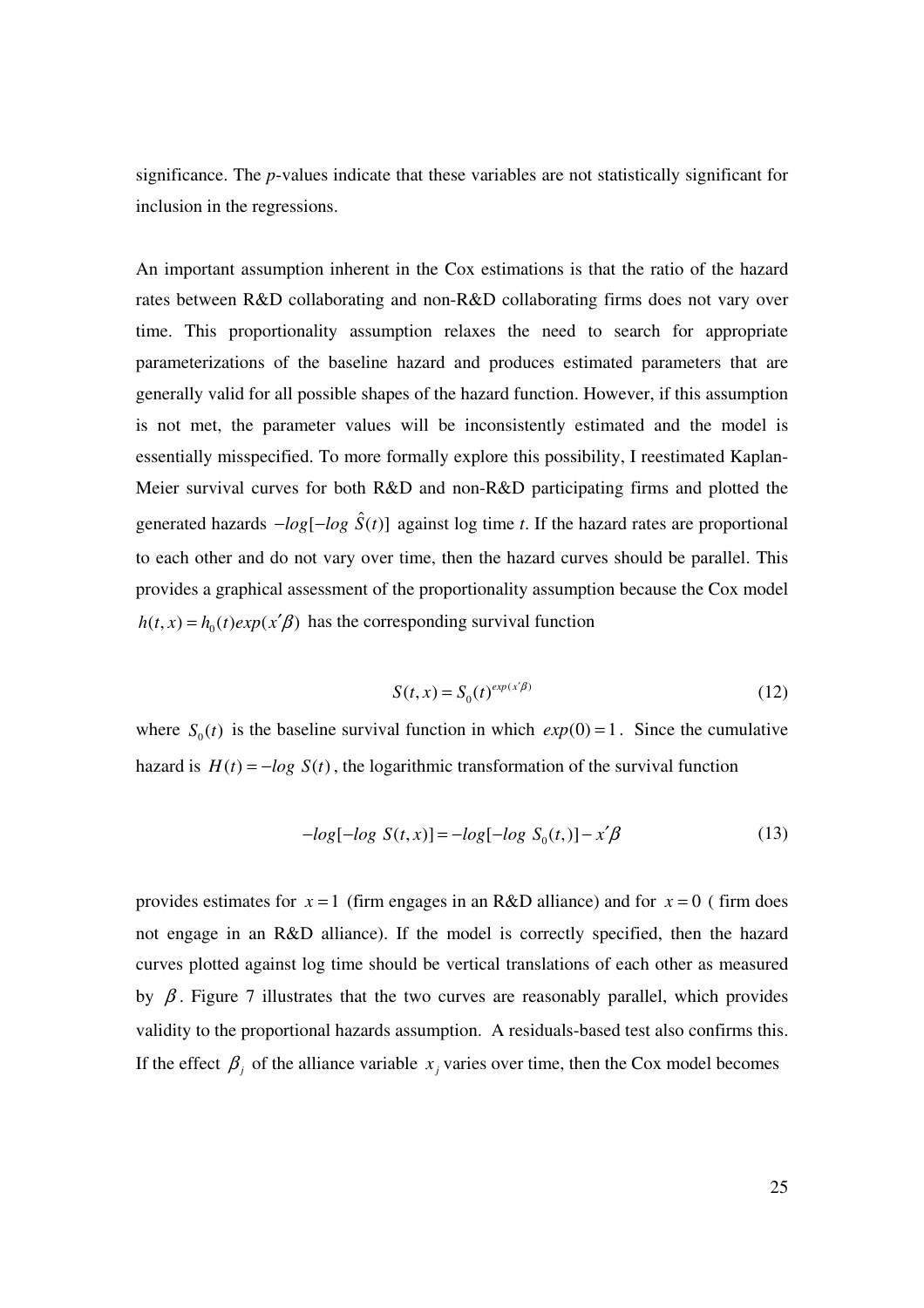$$
h(t, x) = h_0(t) \exp(x'\beta + \gamma g(t))
$$
\n(14)

implying that the alliance parameter

$$
\beta_j(t) = \beta_j + \gamma g(t) \tag{15}
$$

varies via  $\gamma$  over some function of time  $g(t)$ . If the proportionality assumption holds, then  $\gamma = 0$ , which I test as the null hypothesis. The test requires obtaining Schoenfeld residuals for  $x_j$  that are derived from the Cox partial likelihood function. The *p*-value for the alliance variable is 0.642, which is well above the 10% level of significance. The rest of the explanatory variables were also tested and reported similar *p*-values. In all, these results do not reject the null hypothesis, suggesting that the hazard rates remain reasonably proportional over time.

To investigate the robustness of the alliance effect, I also estimated a piecewise exponential model that partitions the baseline hazard into segmented or piecewise slopes. In this model, the time horizon is subdivided into *J* intervals, with breakpoints  $0 = b_0 < b_1 < ... < b_j = \infty$ . For each interval  $[T_{j-1}, T_j)$ , a separate baseline hazard is estimated, which is specified as constant within the interval, but differs across time intervals. We use an exponential distribution to obtain constant hazards for each interval, so that for  $t \in [b_{j-1}, b_j)$ 

$$
h_0(t) = k_j > 0 \tag{16}
$$

With reasonable choice of breakpoints, the piecewise model can be flexible enough to approximate the overall shape of the baseline hazard. Maximum likelihood is used to estimate the parameters.

Table 5 summarizes estimates obtained from the piecewise model. As a further robustness check, I use two different interval specifications. Columns 1 and 2 of the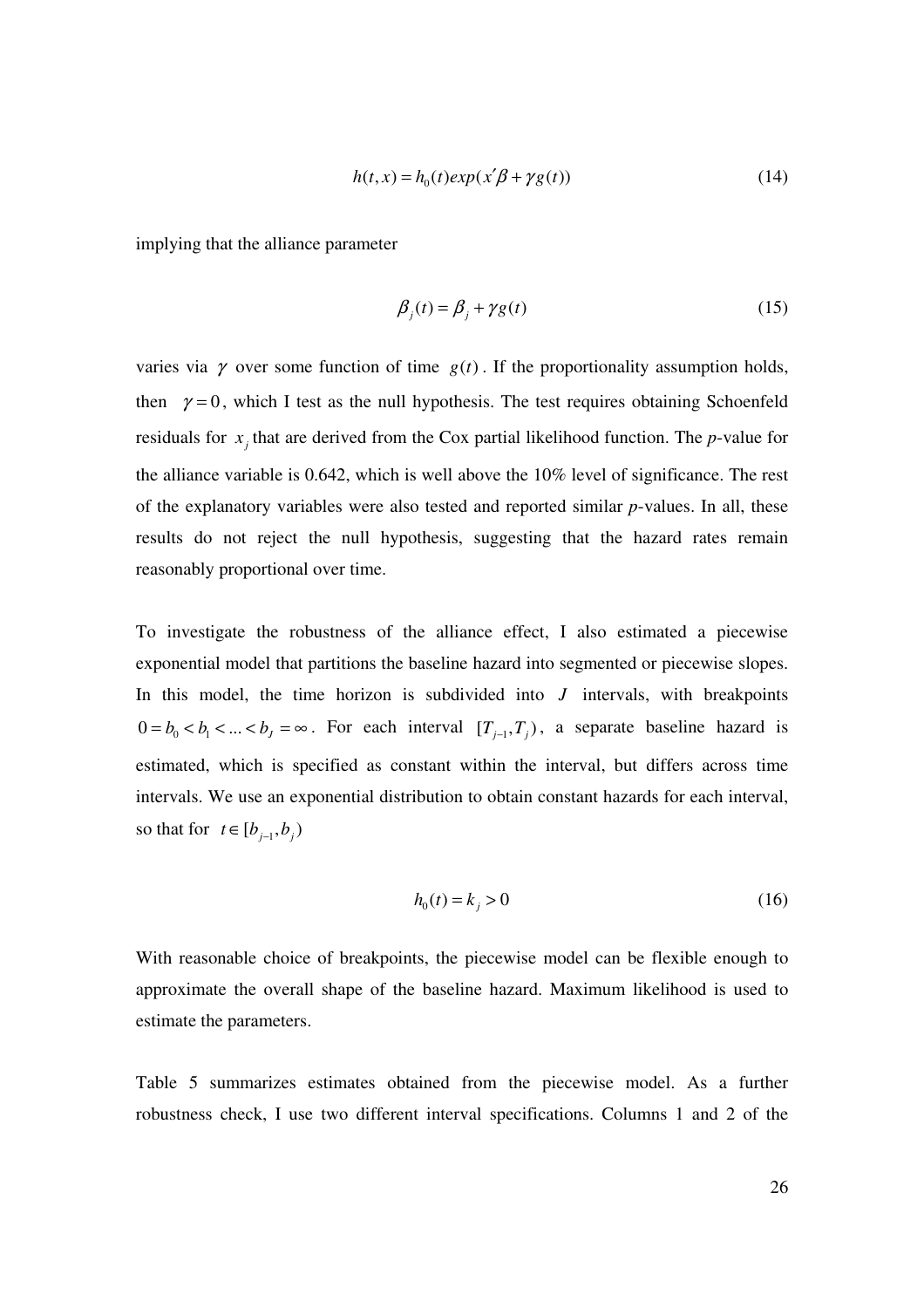estimates report results from using 12 time intervals  $[0,4)$ ,  $[4,5)$ ,..., $[13,14)$ ,  $[14, \infty)$ , each having a length of one year. This approximates the hazard using closely-spaced boundaries. Columns 3 and 4 use 4 time intervals  $[0,4)$ ,  $[4,8)$ ,  $[8,12)$ , and  $[12,\infty)$ , each having a length of 4 years. This approximates the hazard using wider intervals. Columns 1 and 3 of the estimates report a statistically significant average marginal effect of about −4% and −6% , respectively when the alliance variable and its interaction with R&D spending are estimated.

Columns 2 and 4 include the control covariates. In column 2, the effect of participating in an alliance is  $[exp(-0.1711) - 1] \cdot 100 = -15.726 \approx -16\%$ , which is about a percentage point difference from the analogous Cox specification (Table 4 column 3). In column 4, the effect elevates to about  $[exp(-0.2090) - 1] \cdot 100 = -18.861\% \approx 19\%$ . Overall, the piecewise estimates do not exhibit any substantial dissimilarity from that estimated by the Cox model. A test of the hypothesis that  $\beta_1 = 0$ ,  $\beta_3 = 0$  produced *p*-values 0.0176 (column 2) and 0.0174 (column 4), which indicate strong significance of the alliance effect. The bottom row reports *p*-values testing the significance of the two alternative interval specifications. The *p*-values are practically zero, suggesting that both specifications reasonably approximate the baseline hazard. Regressions which control for the effect of industry and IPO year were also estimated, but were not statistically significant for inclusion.

The similarity of the Cox and piecewise estimates suggests the robustness of the hazard attenuating effect of R&D alliance participation. This effect was obtained controlling for firm heterogeneity in profitability, leverage, cash flow, and firm size. There may be other factors associated with R&D alliance participation that explain differences in survival rates, but are not accounted for in the model. I explored the possible presence of unobserved heterogeneity by introducing a gamma distributed random variable in both the Cox and piecewise specifications. This variable enters multiplicatively in the hazard function and is gamma distributed as a parametric way to account for the unobserved factors. Estimations, however, did not reach convergence. As recognized in the literature,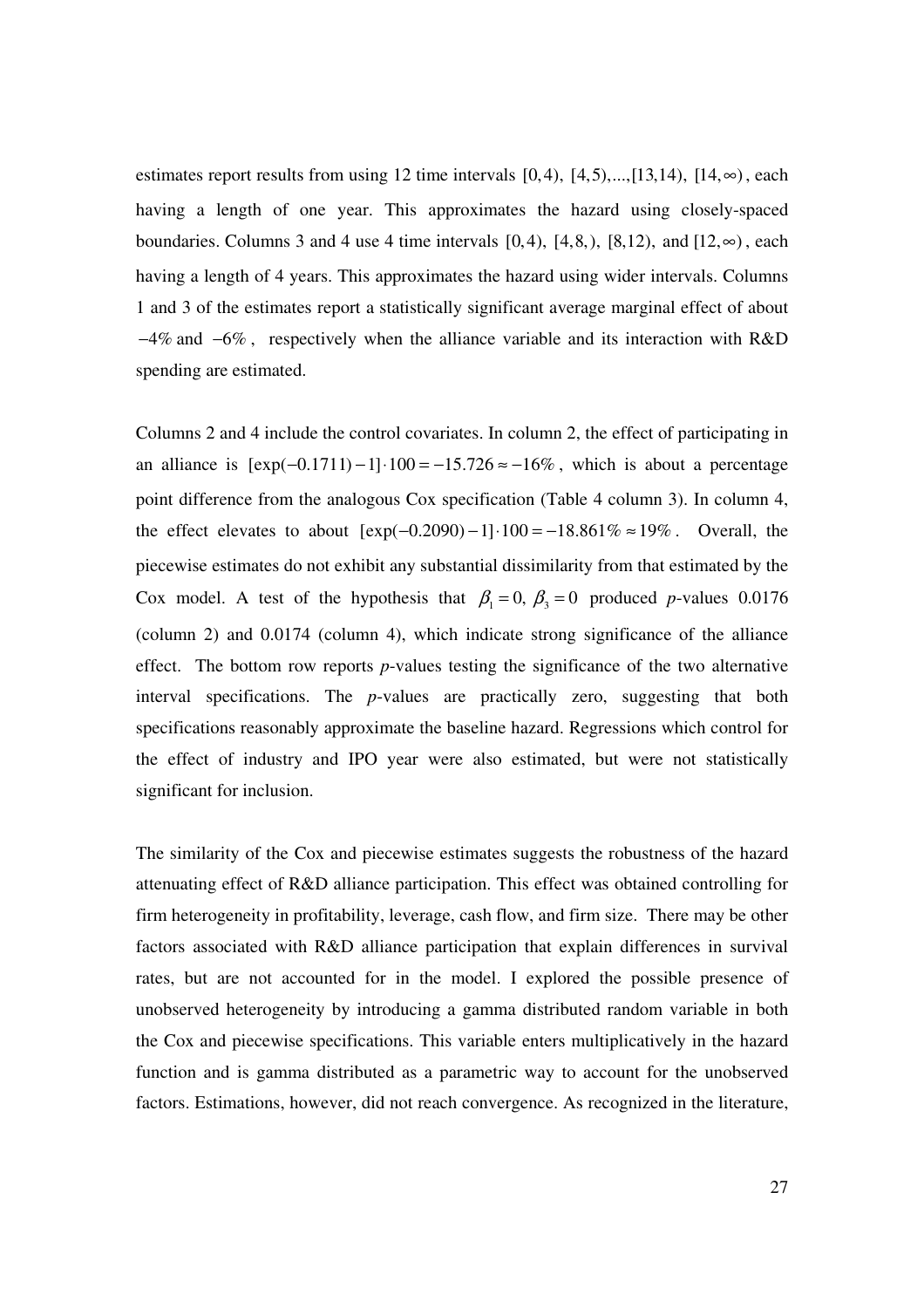this may be due to overparameterization of the hazard function or that the estimates may be sensitive to parametric representations of unobserved heterogeneity (Heckman and Singer, 1984; Abbring; and Van Den Berg, 2006).

Despite this, unobserved heterogeneity may be innocuous in the analysis. Explicitly accounting for its effect is important to the extent that interest lies in characterizing the shape or possible duration dependency of the baseline hazard. The principal motivation for this paper, however, is to examine the hazard-attenuating effect of R&D collaboration, and not to extract the shape of the baseline hazard. As Wooldridge (2002, p.706) notes, unobserved heterogeneity does not alter how an explanatory variable affects mean duration. Also, my use of robust standard errors is helpful in suppressing erroneous inferences.

Of chief importance is the strict exogeneity of the alliance effect, because this establishes the causal link between post-IPO survival and R&D collaboration. The source of identification comes from participation in an alliance, which is time-varying. This means that firms may change their alliance status over time, deciding whether to join or getting selected to join an alliance at any time. The implication is that alliance participation may be endogenous. To mitigate this, I included firm specific attributes of survival such as profitability and size in the estimations. Importantly, there may be reverse causation in that collaboration may just as well be a consequence as it is cause a of survival. While collaborative R&D helps firms lower susceptibility to failure, those which have a remarkably pronounced survival may be more predisposed to forge an alliance to sustain, say, market dominance. This creates an upward bias in the alliance estimate.

To circumvent the confounding effect of this feedback, I lag by one year the alliance variable and its interaction. Lagging helps make clear the direction of causality and the interpretation is more intuitive: alliances formed last year help firms attenuate the hazard of failure, with the effect taking place a year later, and making clear that surviving firms cannot form alliances that happened in the past. I also create one-year lags for the control covariates as they also vary over time. In general, time-varying regressors under a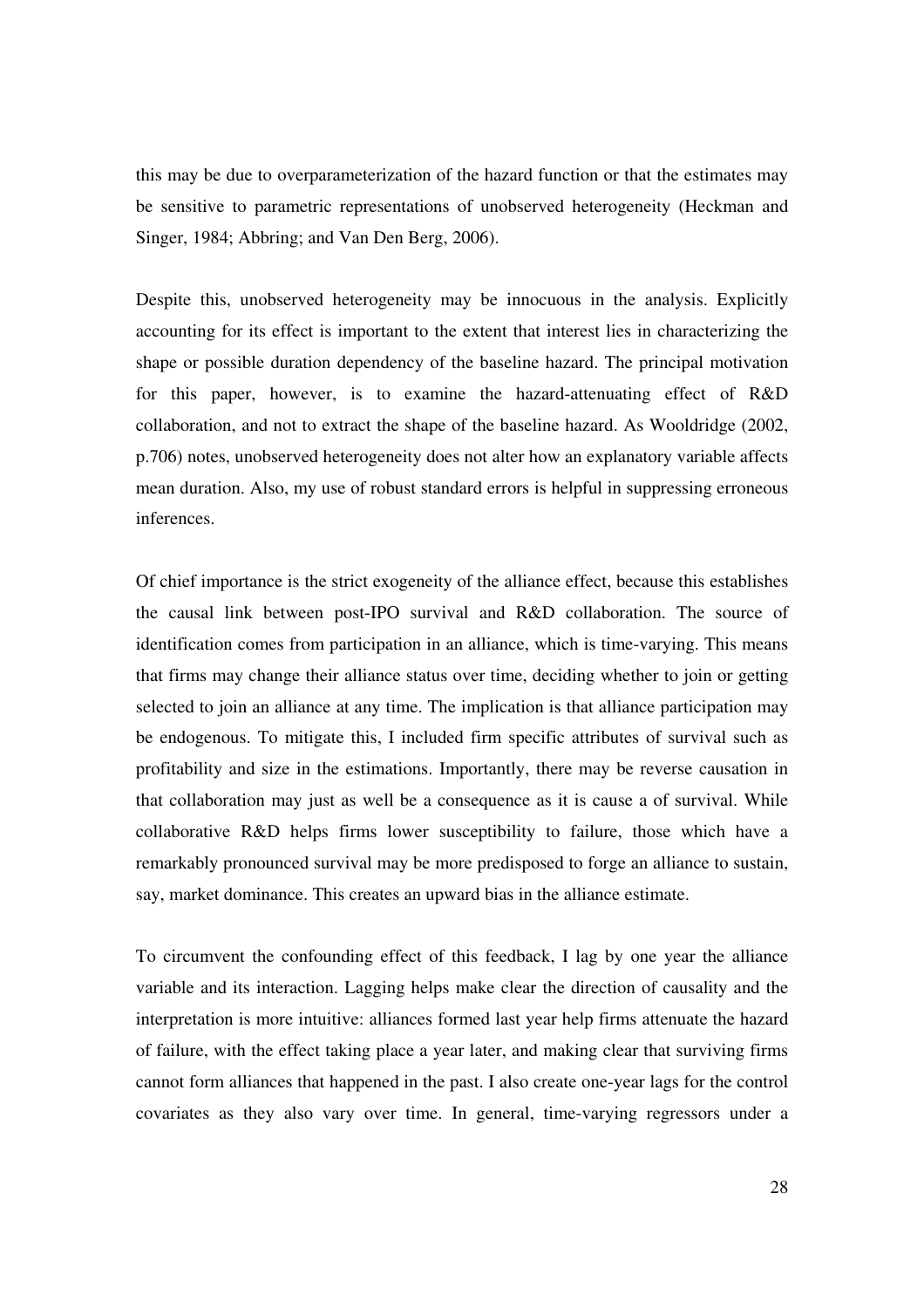duration framework are potentially endogeneous because their time path or evolution depends on their initial state (Lancaster, 1990). In particular, it no longer makes sense to define a firm's alliance status if it becomes delisted.

Table 6 presents the results from the lagged specification. Column 1 reports estimates using a Cox model. Columns 2 and 3 report piecewise estimates using the previously defined 12 time intervals and 4 time intervals, respectively. Overall, the results reinforce previous results: collaborative R&D helps firms mitigate poor performance and eventual delistment. The Cox estimate reports a 12% hazard attenuation, whereas the piecewise regressions report a 7% decrease, on average. The lagged estimates are comparably lower than those previously obtained, suggesting that reverse causation tends to amplify the impact of R&D alliance. When lagged control variables are used, leverage and firm size remained significant, with the former as hazard-increasing and the latter, hazarddecreasing. Tobin's *q* and cash flow remained negative, but were not significant using robust standard errors.

To gain additional insight on the alliance effect, I reestimated specifications in Table 6 using an expanded sample that includes older firms. These firms were founded or incorporated before 1990, which is the start of my IPO sample selection. The older firms are presumably well-established, seasoned firms. To control for the potential confounding bias this may bring, I add the variable *Age at IPO*, which is the age in years of the firm upon IPO since incorporation or date founded. About 10% have been in operation for 2 decades before going public. The results are reported in Table 7. The Cox estimate is in column 1 and the two versions of the piecewise regressions are in column 2 (12 time intervals) and column 3 (4 time intervals). The alliance effect is three times higher than the estimates in Table 3. This presumably suggests that collaborations in innovation are important for continued survival and long term growth.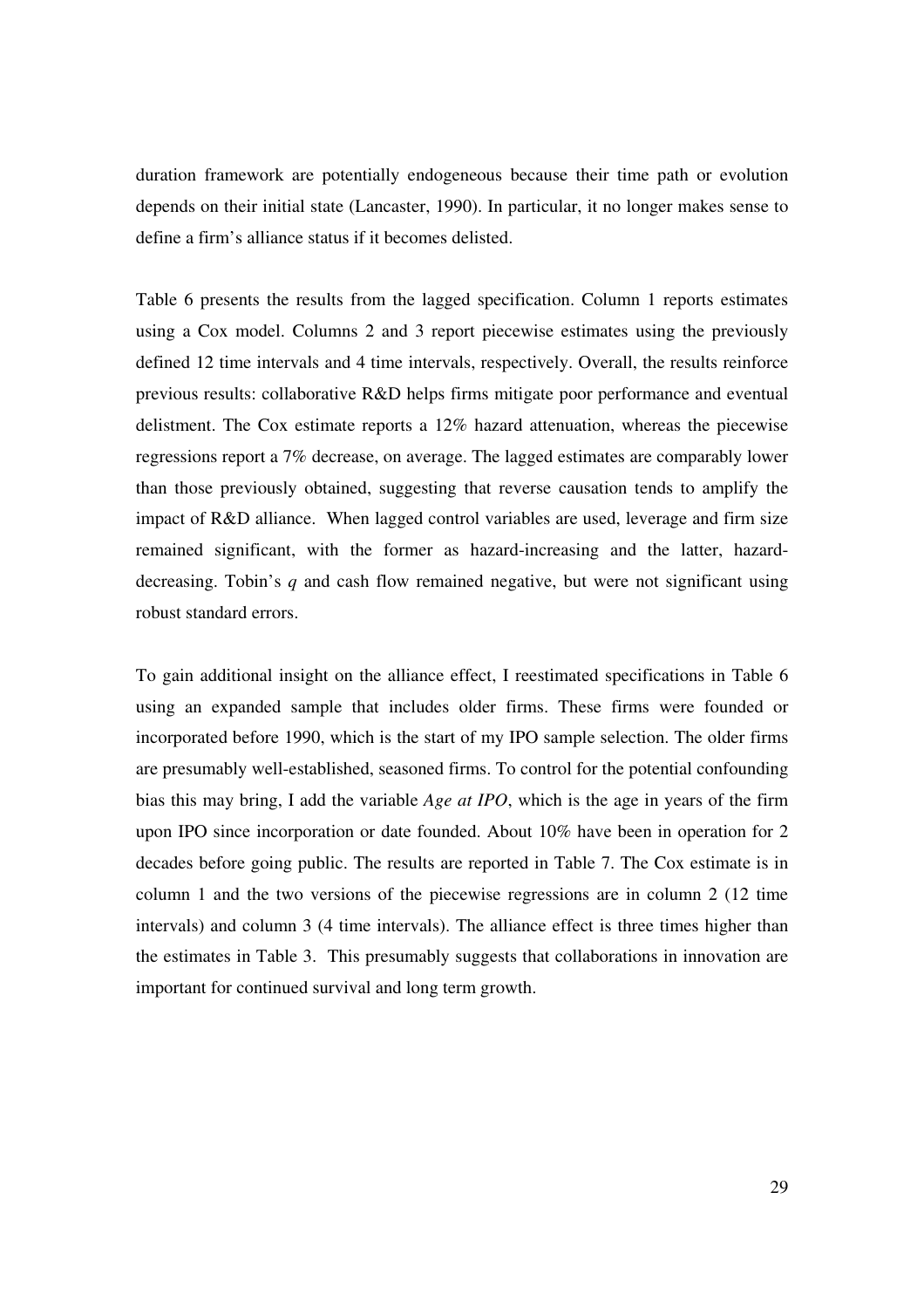#### **Analysis of Profitability**

I also investigate whether participation in an R&D alliance helps generate higher profits or leads to favorable profit valuations. I begin with the following framework

(*log*) *Tobin's* 
$$
q_{ii} = \beta_0 + \beta_1 R \& D \text{ alliance}_{ii} + \beta_2(log)R \& D \text{ spending}_{ii} +
$$
  
\n $\beta_3 R \& D \text{ alliance}_{ii} \times (log)R \& D \text{ spending}_{ii} + \sum_{k=1}^{K} \lambda_k x_{it}^k + e_{it}$  (17)

This retains the same variable definitions used before to estimate the effect of collaboration on firm survival. In this case, the outcome variable is (log) Tobin's *q*, which provides an economic-based measure of profitability. Because Tobin's *q* compares the market value of resources against their replacement value, it not only measures profitability, but also a firm's incentive to invest. More pointedly, Tobin's *q* also measures a firm's intangible resources or capabilities which are important for sustainable firm performance and competitive advantage (Villalonga, 2004).

The impact on profitability of R&D alliance participation is given by

$$
\beta_1 + \beta_3(\log) R \& D \text{ spending}_{it} \tag{18}
$$

derived analogously by considering the change in expected profitability due to a discrete change in R&D alliance,  $E[(log) Tobin's q_{it} | x_{it}, R & D \text{ Alliance}_{it} = 1)]$  –

 $E[(log) Tobin's q_{it} | x_{it}, R & D \text{ Alliance}_{it} = 0)] = \beta_1 + \beta_3(log) R & D \text{ spending}_{it}.$  I report the estimate by evaluating the average effect, calculated in similar fashion as before.

I include *Debt/Assets*, *Cash flow/Assets,* and *(log) Sales* among the set of control covariates  $\lambda_k$  that also influence profitability. We expect highly-leveraged firms to have lower profits, presumably because of the financial pressure of repayment. Large firms and those with adequate internal funds may be more profitable. The term  $e_i$  denotes the error shocks that can affect firm *i*'s profits at time *t*.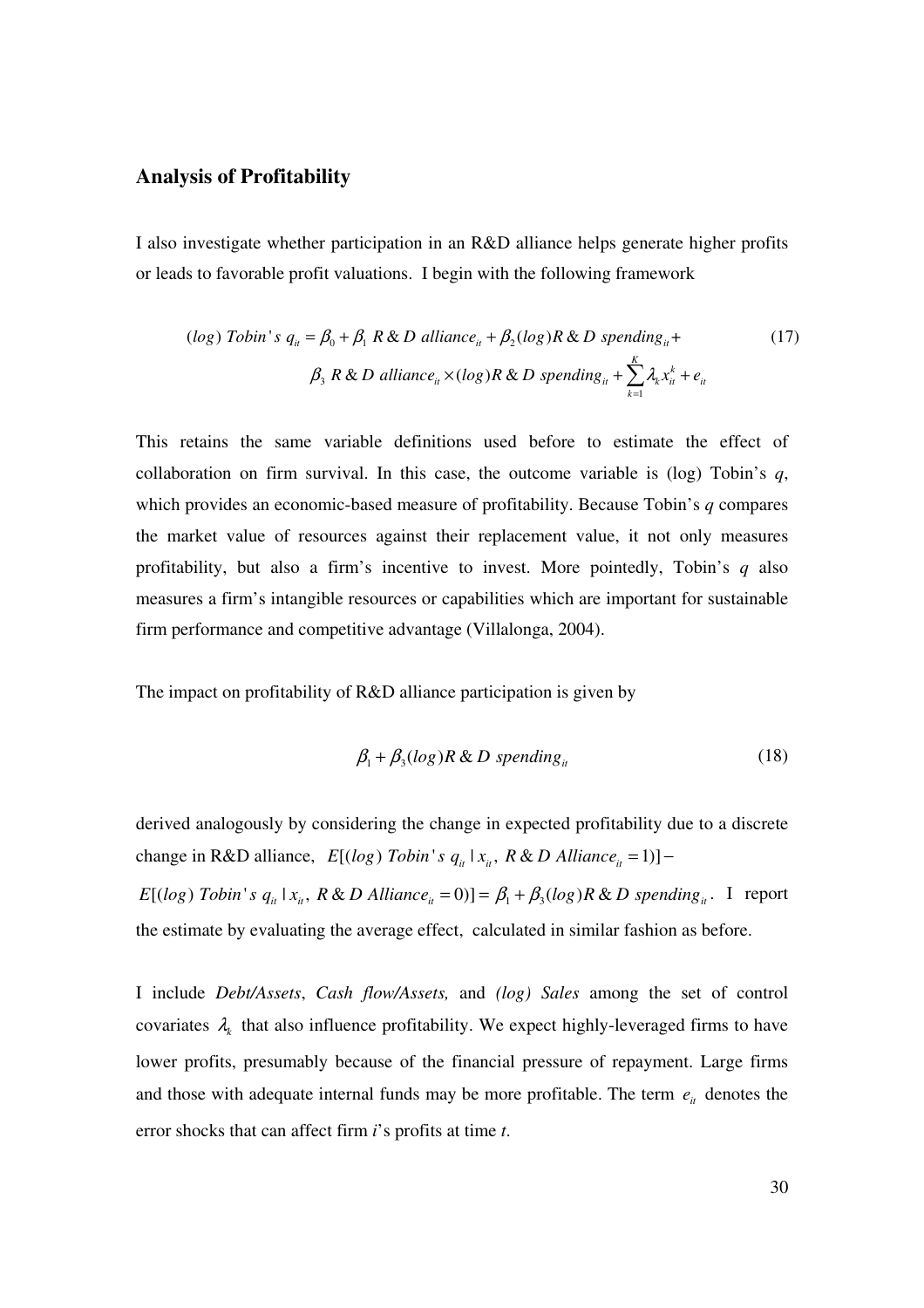As a benchmark for assessing the effect of R&D collaboration, I estimate equation (17) using ordinary least squares (OLS) on pooled data, which means I disregard the crosssectional and time variation inherent in the data. Table 8 presents the results from this baseline estimation. I use various specifications to gauge the sensitivity of estimates. Column 1 of the estimates reports the impact of collaboration by running a regression of (log) Tobin's *q* on the alliance variable alone. The estimate is statistically positive at the 1% level, suggesting that collaborating firms can expect about a quarter percent rise in their profits.

Following the same reasoning that the effect of R&D alliance likely depends on the amount of R&D expended, I reestimated equation (17) with the alliance variable and its interaction. The result is reported in column 2. The estimated impact did not substantially change with the inclusion of the interaction effect. The average marginal effect is  $E_x[0.412 - 0.077(log)R \& D$  *spending* ] = 0.233  $\approx 24\%$ . The *p*-value of 0.000 rejects the joint null hypothesis test  $\beta_1 = 0$ ,  $\beta_3 = 0$  at the 1% level. As before, the significance of the alliance effect is evaluated using Huber-White robust standard errors. The standard errors are clustered by firm to mitigate the possibility of serial correlation and heteroskedasticity. For all regressions, I report the default standard errors in parentheses and the robust standard errors in brackets, to compare the precision by which parameters are estimated.

I report in column 3 the result when the control covariates are included. Compared with previous estimates, adding the control variables somewhat decreased the effect of collaboration to about 21%, which is still statistically significant. In the succeeding columns, I add the effect of macroeconomic shocks using year dummies (column 4), industry variations using industry dummies (column 5), and both year and industry dummies (column 6). The bottom row shows that these indicator variables are jointly significant for inclusion. The individual estimates are not reported for brevity, as they do not particularly exhibit illuminating results. In these regressions, the alliance variable and its interaction are jointly significant. The alliance effect exhibits qualitatively comparable magnitudes, with collaboration increasing profit valuations by 17% (column 4), 19%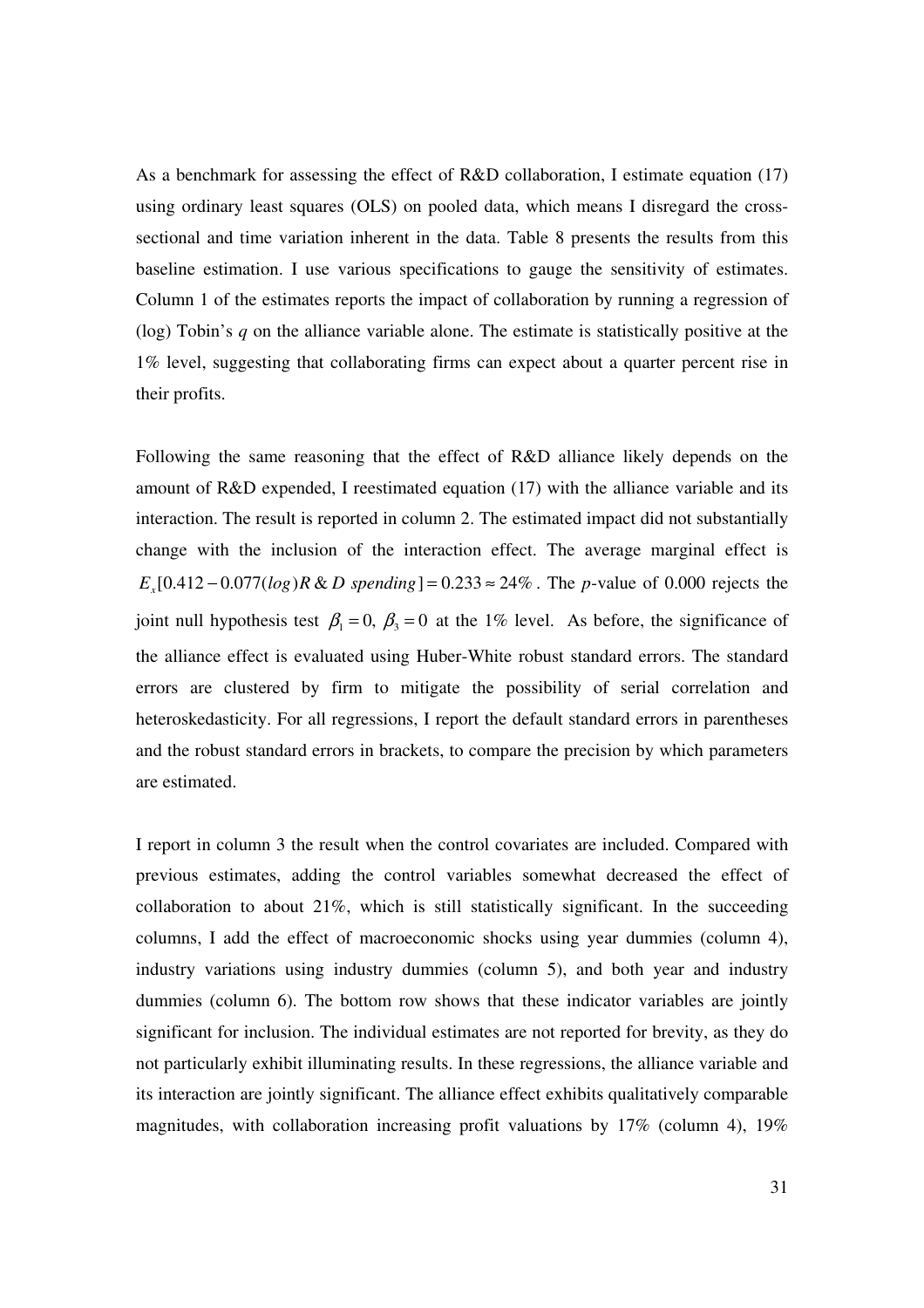(column 5), and 15% (column 6). Compared with the specification in column 1 that parsimoniously estimates the alliance effect in the absence of control covariates, their subsequent inclusion tempered the impact of collaboration.

There are two issues that confront consistent estimation of the R&D alliance effect on profits: unobserved heterogeneity and reverse causality. The first underscores the fact that we cannot take into account all the other factors that are likely to affect firm profits. These omitted factors, or unobserved heterogeneity, do not pose a significant problem for estimation if the heterogeneity is uncorrelated with the alliance effect, as these factors are absorbed into the error term. Because these induce serial correlation in the errors, we use robust standard errors for valid inferences, as was done in the previous regressions. However, it remains unlikely that none of the omitted variables are vary systematically with R&D participation. For instance, some firms may enjoy tax concessions that facilitate involvement in an alliance. These concessions are also likely to affect profitability. Also, some firms may be geographically closer to each other, and such proximity may lower the barrier for cooperative agreements, and presumably eases the way in which customers are reached. The implication is that if these correlations are ignored, we create an omitted variables problem that leads to inconsistent estimation of the alliance effect. Also, a more appropriate specification is warranted to address selection bias that may arise if there are unobserved factors, other than those controlled for, that gets firms selected to join in an alliance.

To address this concern, I recast equation (17) into an unobserved effects model

(*log*) *Tobin's* 
$$
q_{ii} = \beta_0 + \beta_1 R \& D \text{ alliance}_{ii} + \beta_2(log)R \& D \text{ spending}_{ii} +
$$
  
\n $\beta_3 R \& D \text{ alliance}_{ii} \times (log)R \& D \text{ spending}_{ii} + \sum_{k=1}^{K} \lambda_k x_{it}^k + c_i + v_{it}$  (19)

which makes explicit the effect of unobserved heterogeneity  $c_i$ , which is specific to the firm and random shocks  $v_{it}$ , which changes across time for each firm. Viewing the inherently panel nature of the sampled high tech IPOs in this way allows us to test for the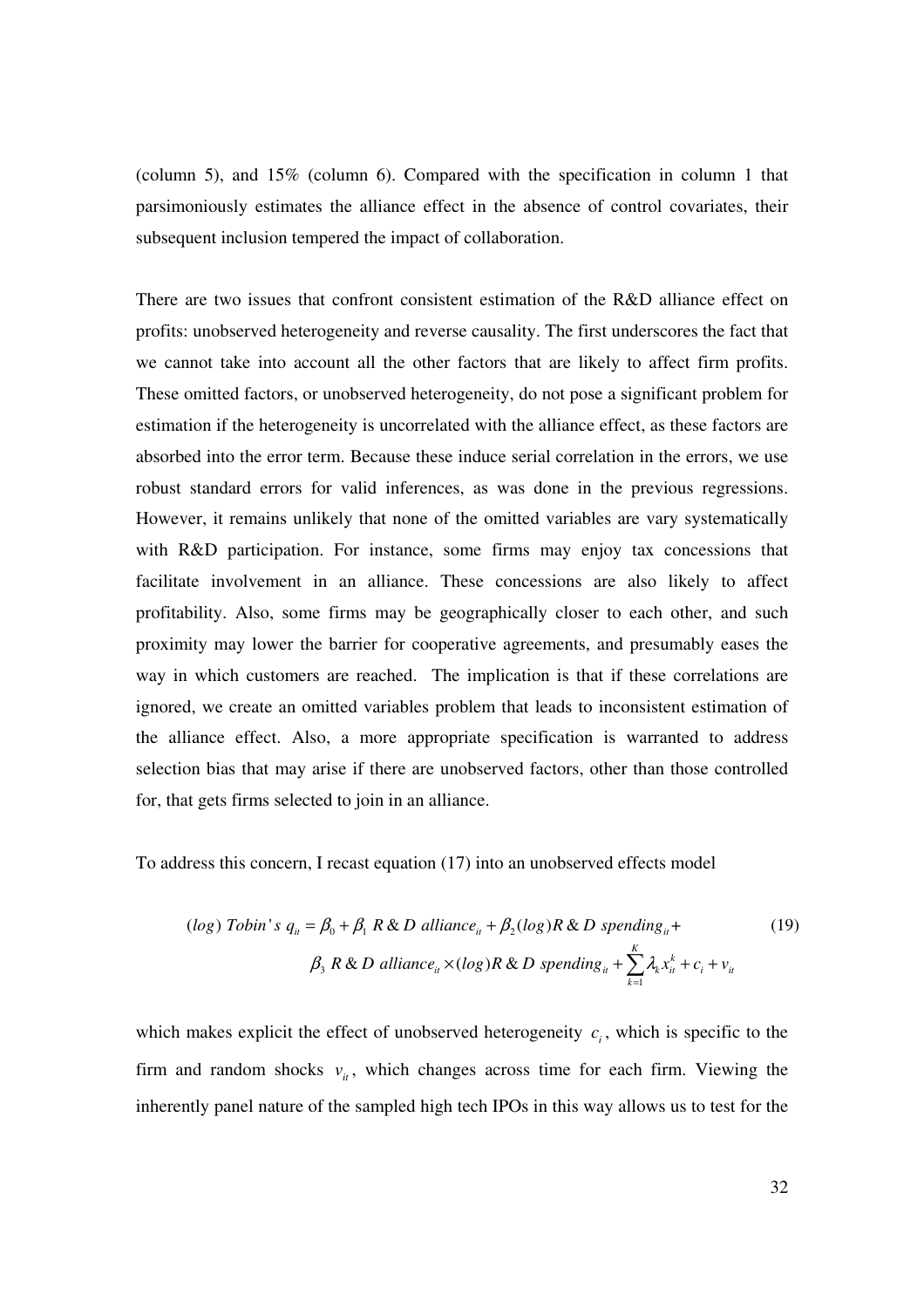presence of unobserved factors and to test whether these factors are uncorrelated with the alliance variable , as well as the rest of the regressors.

Under fixed effects estimation, we remove the potentially confounding effect of  $c_i$  by subtracting off time-demeaned transformations of the variables and applying the OLS estimator. We remove  $c_i$  because its correlation with the regressors leads to parameters being inconsistently estimated. Under random effects estimation, we view no correlation between  $c_i$  and the regressors. If this assumption is correct, a more efficient generalized least squares estimator is used rather than the previous pooled OLS estimator as it explicitly accounts for serial dependence in the errors.

I present the panel estimates in Table 9. To get a sense of the effect of omitting relevant variables in the model, I report the results of the random effects (column 1) and fixed effects (column 3) estimations of equation (19) that omit the control covariates. The results of the fully specified model with control covariates and year effects are reported in column 2 (random effects) and column 4 (fixed effects). Omitting the control covariates leads to a statistically significant alliance impact of 20% under random effects (column 1) and 16% under fixed effects (column 3). These estimates are not dissimilar to the OLS regressions with control covariates in Table 5.

Panel estimation appears to tone down the confounding effect of omitted variable bias. Adding the control covariates and year dummies yields a 13% alliance impact under random effects (column 2) and 10% under fixed effects (column 4). A fixed effects specification somewhat provides a more conservative estimate of the impact of R&D alliance. The respective *p*-values for the null hypothesis  $\beta_1 = 0$ ,  $\beta_3 = 0$  are well below the 5% level of significance; *p*-value = 0.002 for the random effects in column 2 and 0.029 for the fixed effects in column 4. This implies that R&D alliance generates statistically significant changes on firm profits. Looking at the controls, while cash flow has a negative impact on profits under random effects, it has a positive impact under fixed effects. In both models though, the effect of cash flow is not statistically significant,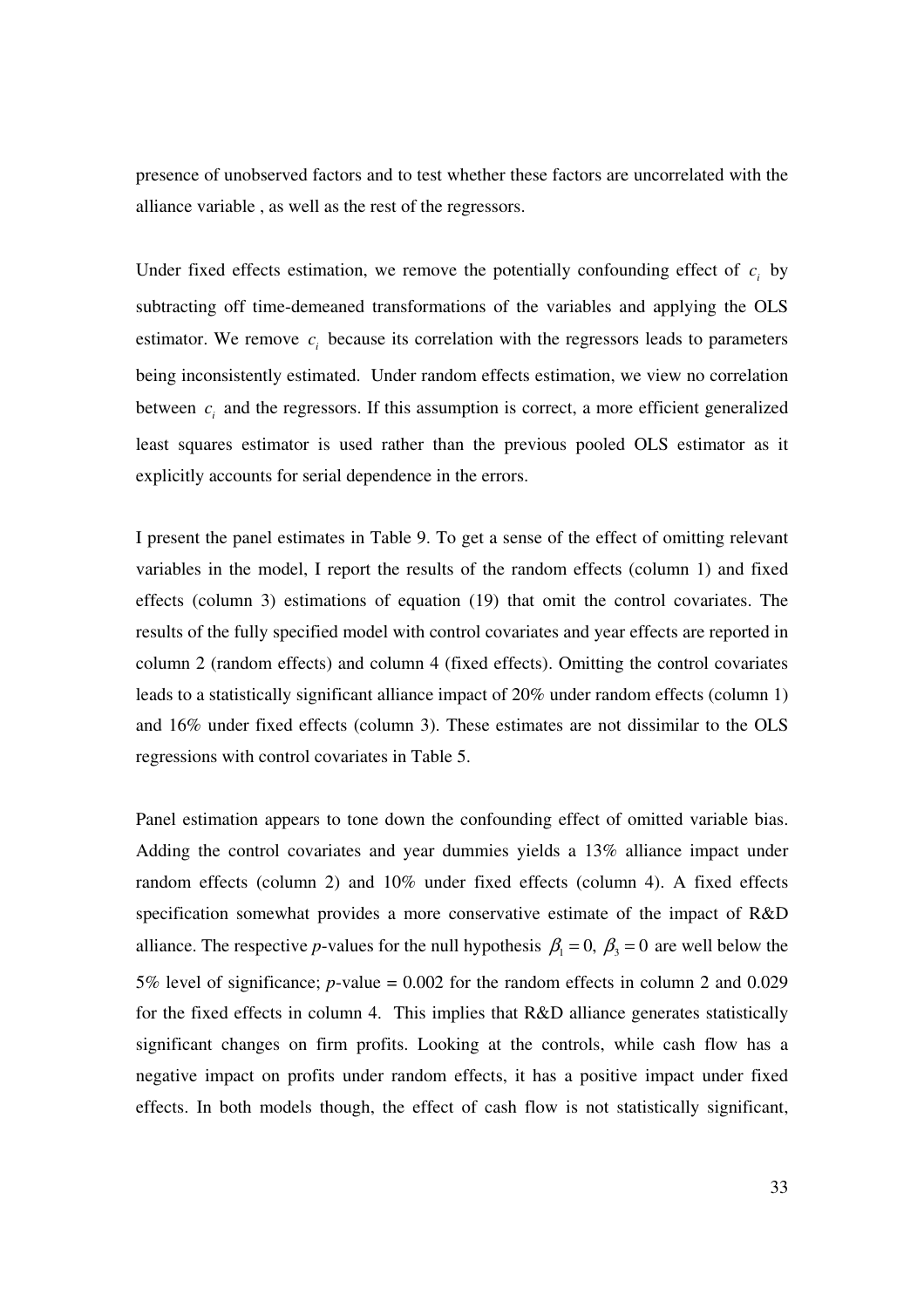using either the default or robust standard errors. Leverage is statistically negative for both random and fixed effects. Firm size appears to negate the ability to generate profits, but this impact is only significant under random effects.

In all, the panel estimations in columns 2 and 4 yielded comparatively lower values for the alliance effect than those reported by pooled OLS, suggesting that unobserved heterogeneity induces an upward bias and should not be ignored. Also, on average, the OLS standard errors are lower by half than those derived under panel estimation, which induces a tendency to place significance on the regressors. Employing estimates from the random effects specification in column 2, I use the Breusch and Pagan test to verify the presence of unobserved heterogeneity, which is represented through its variance. A pooled OLS estimator may be sufficient to extract the effect of R&D alliance on profits if the variance of the unobserved effects is equal to zero. Under this null, the *p*-value is 0.000, which suggests that it is more appropriate to use the panel estimators.

I accordingly apply Hausman's test to ascertain whether there is significant correlation between the unobserved factors  $c_i$  and the regressors. Although both random effects and fixed effects estimates of alliance participation do not differ substantially from each other, it is important to discriminate between the two estimators because they statistically differ in the treatment of unobserved heterogeneity. A random effects specification assumes non-correlation between  $c_i$  and the regressors; if this assumption is valid, then it is appropriate to use random effects because it is consistent and efficient. The fixed effects estimator remains consistent but is no longer efficient. However, if the assumption of non-correlation is rejected under the null, then it is appropriate to use fixed effects as it is consistent, but not the random effects. The *p*-value that compares the random effects (column 2) and fixed effects (column 4) estimates is 0.000. The null hypothesis is rejected, suggesting use of the fixed effects specification is appropriate.

An equally substantive issue in my estimation is the possible feedback that happens between profitability and alliance participation. To reasonably invoke causality, we need to establish that alliance participation is an exogenous firm decision. This appears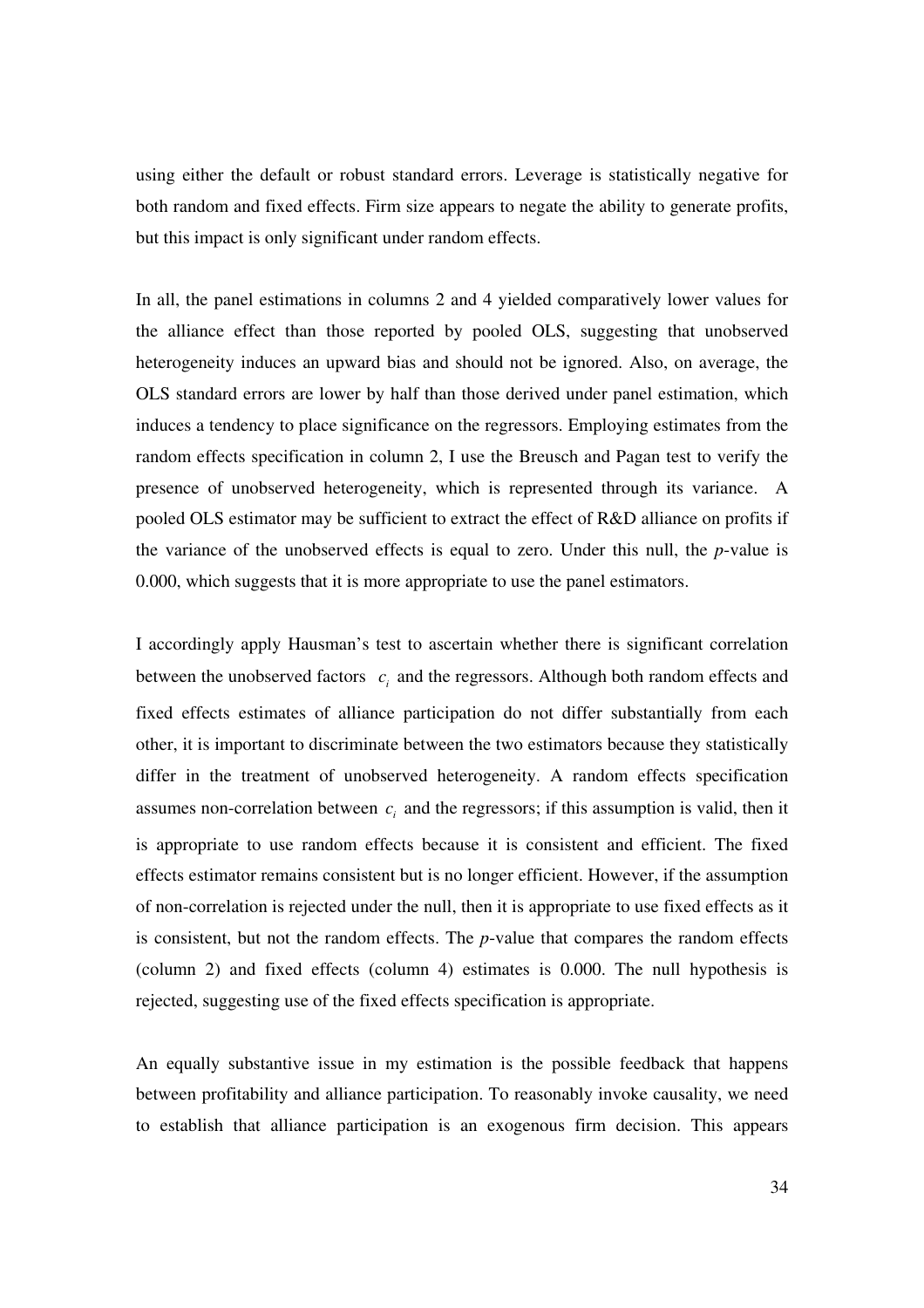untenable in that profitable firms, say, may be the ones particularly attracted to form an alliance as a way to reinforce their market position. This presumably creates a positive bias in the alliance effect which loses causal interpretation. A firm effects specification may not be sufficient to address this concern. A way to test the significance of this feedback or reverse causation is to include a firm's alliance status (and its interaction) in the ensuing year in equation (19). This provides a test for endogenous shifts in alliance participation in that if its estimated lead effect is significant, then future alliance participation reacts to profitability generated in the past. I also do the same for the rest of the regressors and perform a joint test of significance. The *p*-value for the lead variables is practically zero, suggesting that the alliance effect, as well as the covariates, is not strictly exogenous. A way to mitigate this feedback is to reestimate a fixed effects specification of Table 9 column 4 using one-year lagged values of the regressors. As before, this helps make clear the direction of causality, offering the more plausible intuition that alliances formed in the past help generate future profits and discounting the possibility that profitable firms form alliances in the past. I report the results in Table 10 column 1. Containment of the endogeneity conspicuously lowered the marginal effect to  $2.83\% \approx 3\%$ . This reinforces the concern that feedback can magnify the beneficial effect of collaboration and should be reasonably accounted for.

To check for robustness, I use ROA as an alternative measure of profitability. The results are displayed in column 2. The alliance effect has a similar magnitude of  $3.24\% \approx 3\%$ . There is a nuanced difference in profit interpretation between the two measures. Through participation in an R&D alliance, a firm is able to raise the return on its historically acquired resources, as measured by ROA, and enhance its competitive advantage and future profitability, as measured by Tobin's *q*. As in duration models, a final robustness test is to verify whether these results hold with an expanded sample that includes older, well-established firms. To mitigate the potential profitability bias associated with these firms, I include the variable *Firm Age*, which measures the age in years of the firm since incorporation or date founded. Columns 3 and 4 replicate estimations in Columns 1 and 2 using the larger sample. Controlling for firm age, I find that alliance participation statistically leads to a 6% increase in Tobin's *q* and 2% increase in ROA. Even when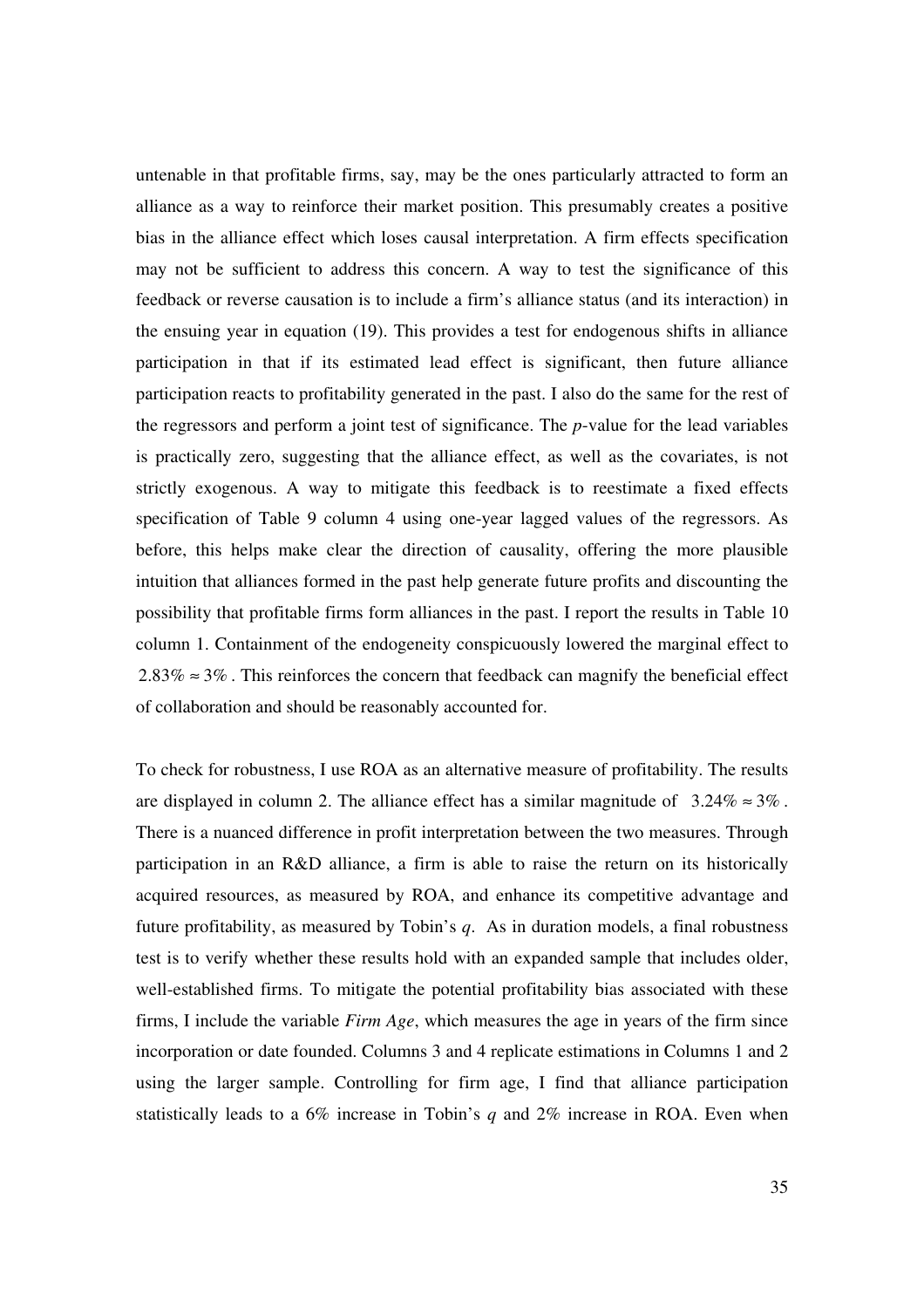controlling for firm age, the effect of R&D alliance on profits, as measured by Tobin's *q*, is distinctly larger, suggesting that R&D alliances become even more important over time for sustaining profitability, just as it is the case for survival.

### **5. Conclusion**

The aim of this paper is to investigate the extent to which interfirm collaborations in R&D affect firm performance. Using a panel sample of 586 high tech firms newly listed over the period 1990-2000, I analyze whether R&D alliance participation helps (i) attenuate the hazard of poor firm performance and eventual delistment from the stock exchange and (ii) bolster profitability. The estimation strategy identifies the potential impact through changes in the firm's alliance status.

Under a duration framework, I find that R&D collaborating firms experience higher survival rates than their non-R&D collaborating counterparts. Alliance participation retards the hazard of substandard performance that can eventuate to delistment. This result accounts for possible reverse causation between survival and alliance membership, and is not particularly sensitive to model and sample specification. Under an unobserved effects lag specification, I find evidence suggesting that participation in an R&D alliance elevates profits and future income streams, as measured by ROA and Tobin's *q*, respectively. The profit-enhancing effect of R&D alliance is generally impervious to estimation technique and sample selection, controlling for firm heterogeneity and feedback between profitability ad alliance participation.

Taken together, this paper provides policy insights on sustainable firm performance. Finding that R&D alliances help firms elevate survival and profitability calls for opportunities to enhance cooperative agreements. It would be interesting to distinguish whether R&D alliances perform better and concomitantly confer more benefits to participating firms if they perform single or multiple projects. How are project tasks assigned? Are they based on firm expertise or on the need to develop desired capabilities?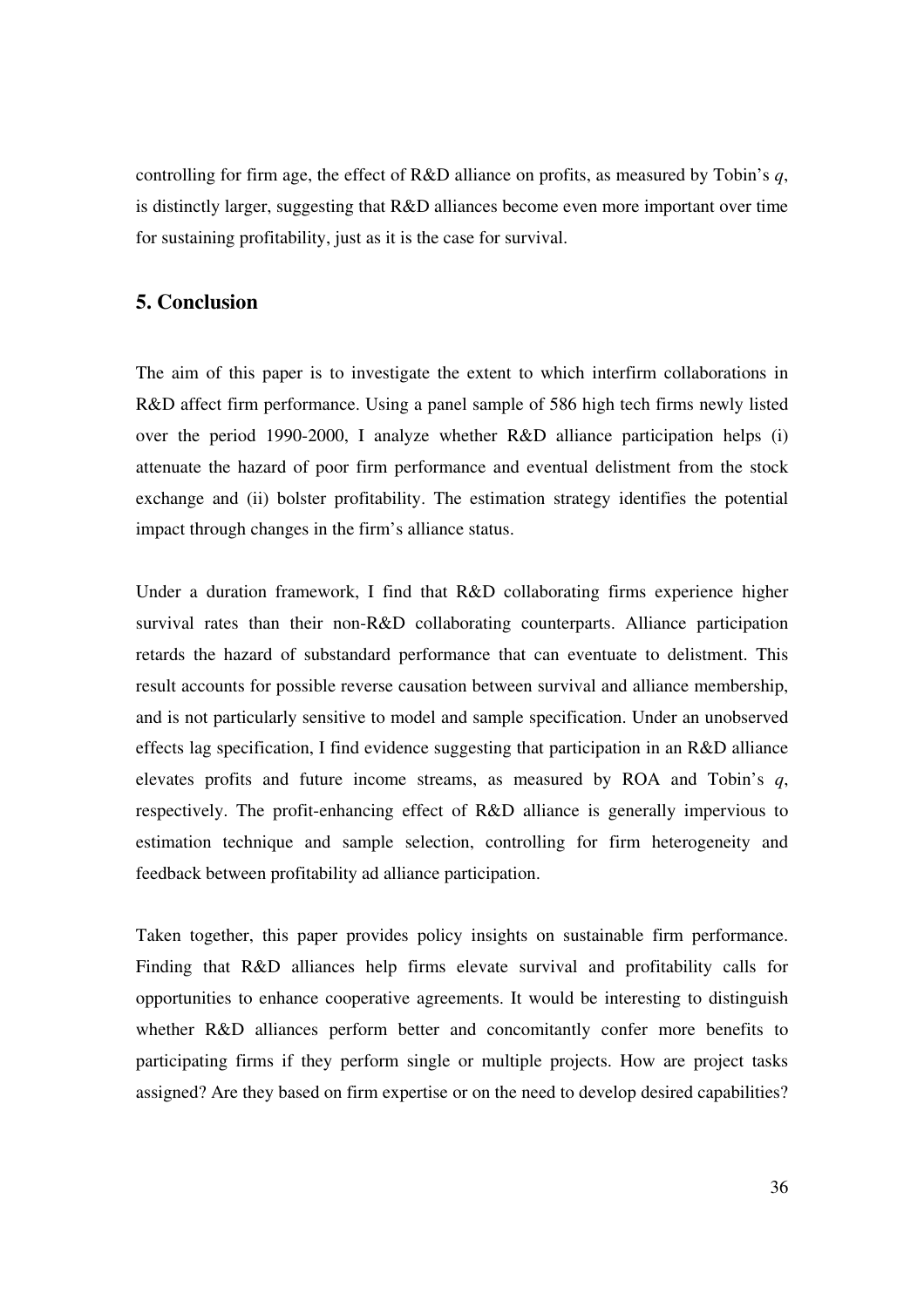Equally important to ask is what begets future cooperative agreements. These questions provide interesting topics for future research.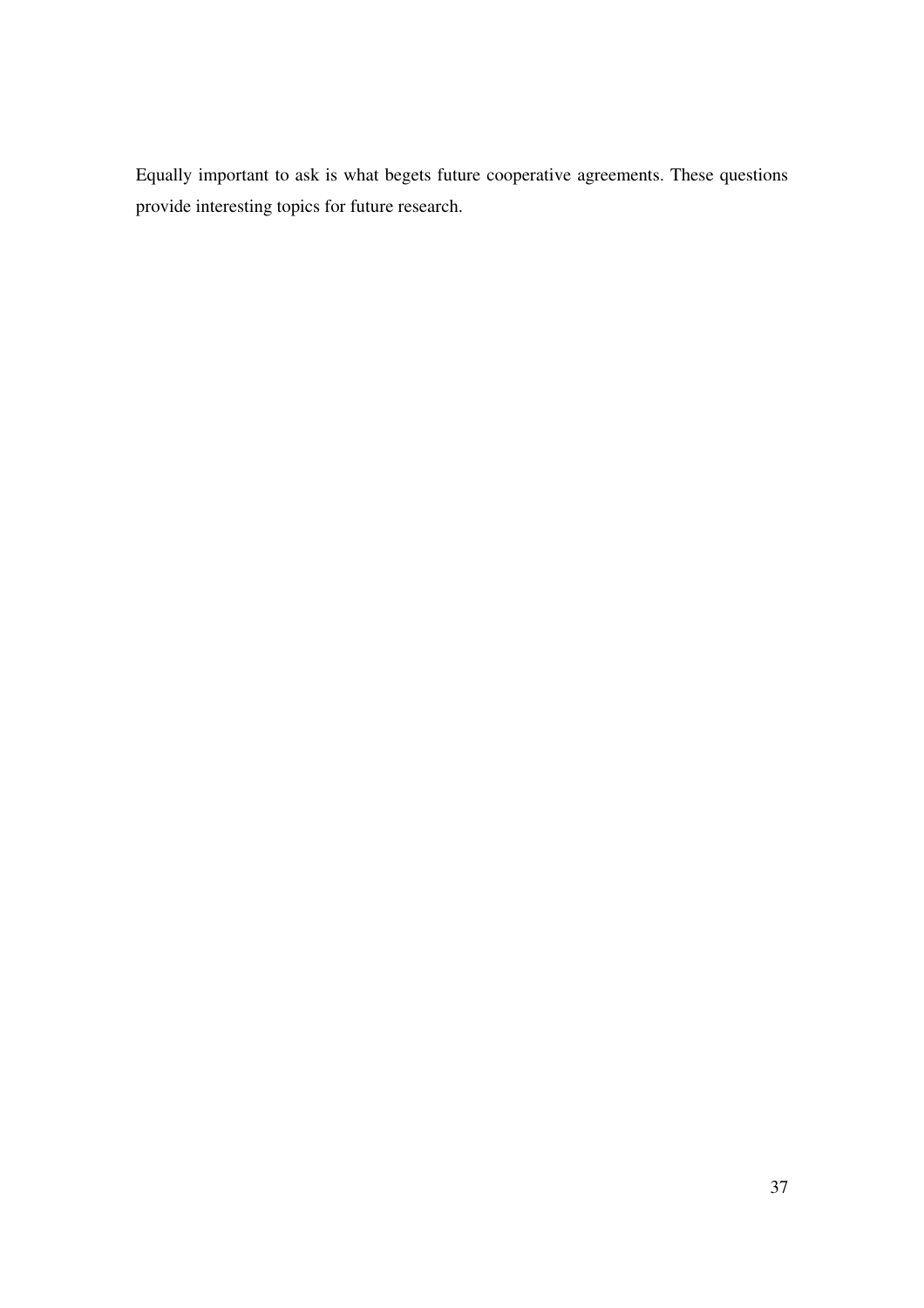### **References**

- Abbring, J. H. and Gerard J. van den Berg. 2006 "The Unobserved Heterogeneity Distribution in Duration Analysis" Tinbergen Institute Discussion Paper No. 06- 059/3
- Agarwal, R. and M. Gort. 2002. "Firm and product life cycles and firm survival." *American Economic Review*, 92:2, pp. 184-90.
- Arora, A, A. Gambardella, M. Riccaboni, and F. Pammolli. 2004. "The Nature and Extent of the Market for Technology in Biopharmaceuticals" pp. 175-202, in F. Cesaroni, A. Gambardella e W. Garcia-Fontes (Eds.), *R&D, Innovation and Competitiveness in the European Chemical Industry*, Springer, Dordrecht, NL.
- Audretsch, D. B. 1995. "Innovation, growth and survival." *International Journal of Industrial Organization*, 13:4, pp. 441-57.
- Baum, J. A. C., T. Calabrese, and B. S. Silverman. 2000. "Don't go it alone: Alliance network composition and startups' performance in Canadian biotechnology." *Strategic Management Journal*, 21:3, pp. 267-94.
- Becker, W. and J. Dietz. 2004. "R&D cooperation and innovation activities of firms evidence for the German manufacturing industry," *Research Policy*, Elsevier, vol. 33(2), pages 209-223.
- Bloch, F. 1995. "Endogenous Structures of Association in Oligopolies." *Rand Journal of Economics*, 26:3, pp. 537-56.
- Branstetter, L. and M. Sakakibara. 1998. "Japanese research consortia: A microeconometric analysis of industrial policy." *Journal of Industrial Economics*, 46:2, pp. 207-33.
- Branstetter, L. G. and M. Sakakibara. 2002. "When do research consortia work well and why? Evidence from Japanese panel data." *American Economic Review*, 92:1, pp. 143-59.
- Capron, L. and W. Mitchell. 2007. "Selection Capability: How Capability Gaps and Internal Social Frictions Affect Internal and External Strategic Renewal". INSEAD Business School Research Paper No. 2007/61/ST
- Carpenter, R.E., S.M. Fazzari, and B.C. Peterson. 1998. "Financing Constraints and Inventory Investment: A Comparative Study with High-Frequency Panel Data." *Review of Economics and Statistics* 80(4), pp. 513–19.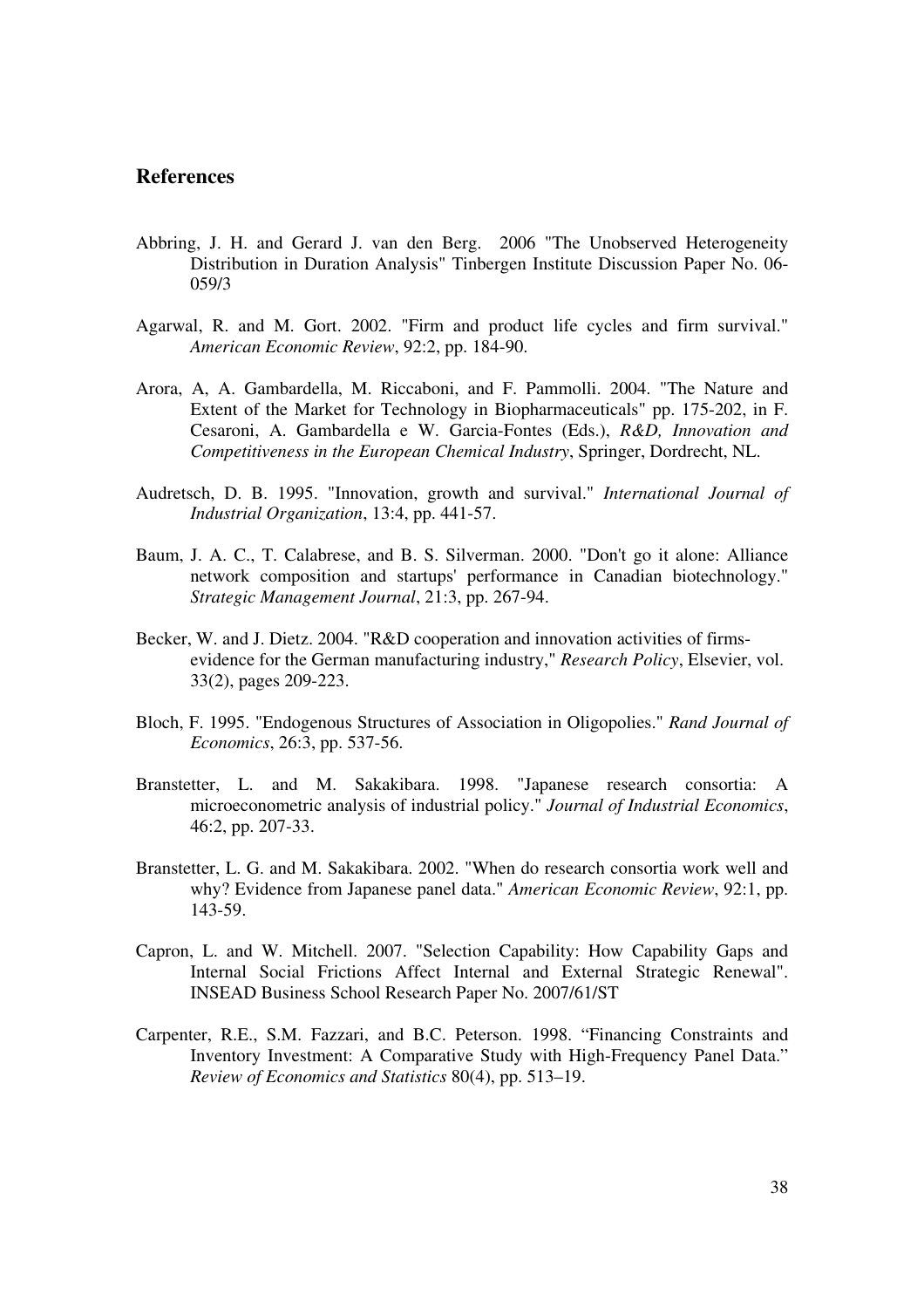- Cockburn, I. M. and R. M. Henderson. 2001. "Scale and scope in drug development: unpacking the advantages of size in pharmaceutical research." *Journal of Health Economics*, 20:6, pp. 1033-57.
- Cohen, W. M. and D. A. Levinthal. 1989. "Innovation and Learning the 2 Faces of R and-D." *Economic Journal*, 99:397, pp. 569-96.
- Cohen, W. M. and S. Klepper. 1996. "A reprise of size and R&D." *Economic Journal*, 106:437, pp. 925-51.
- Danzon, P. M., S. Nicholson, and N. S. Pereira. 2005. "Productivity in pharmaceutical biotechnology R&D: the role of experience and alliances." *Journal of Health Economics*, 24:2, pp. 317-39.
- Daspremont, C. and A. Jacquemin. 1988. "Cooperative and Noncooperative R-and-D in Duopoly with Spillovers." *American Economic Review*, 78:5, pp. 1133-37.
- Deroian, F. and F. Gannon. 2006. "Quality-improving alliances in differentiated oligopoly," International Journal of Industrial Organization, Elsevier, vol. 24(3), pages 629-637, May
- Dittrich, K. and G. Duysters. 2007. "Networking as a means to strategy change: The case of open innovation in mobile telephony." *Journal of Product Innovation Management*, 24:6, pp. 510-21.
- Doz, Y., P. Olk, and P. S. Ring. 2000. "Formation Processes of R&D Consortia: Which Path to Take? Where Does it Lead?", *Strategic Management Journal*. Vol. 21, pp. 239-266.
- Erkal, N. and D. Piccinin. 2007. "Cooperative R&D under Uncertainty with Free Entry,"." *Department of Economics - Working Papers Series 999, The University of Melbourne*.
- Erkal, N. and D. Minehart, Deborah. 2007. "Optimal Sharing Strategies in Dynamic Games of Research and Development" *Department of Economics Working Paper Series, The University of Melbourne*.
- Fama, E. F. and K. R. French. 2004. "New lists: Fundamentals and survival rates." *Journal of Financial Economics*, 73:2, pp. 229-69.
- Fosfuri, A. and M. S. Giarratana. 2004. "Product Strategies And Startups' Survival In Turbulent Industries: Evidence From The Security Software Industry," Business Economics Working Papers wb044816.
- Gomes-Casseres, B., J. Hagedoorn, and A. B. Jaffe. 2006. "Do alliances promote knowledge flows?" *Journal of Financial Economics*, 80:1, pp. 5-33.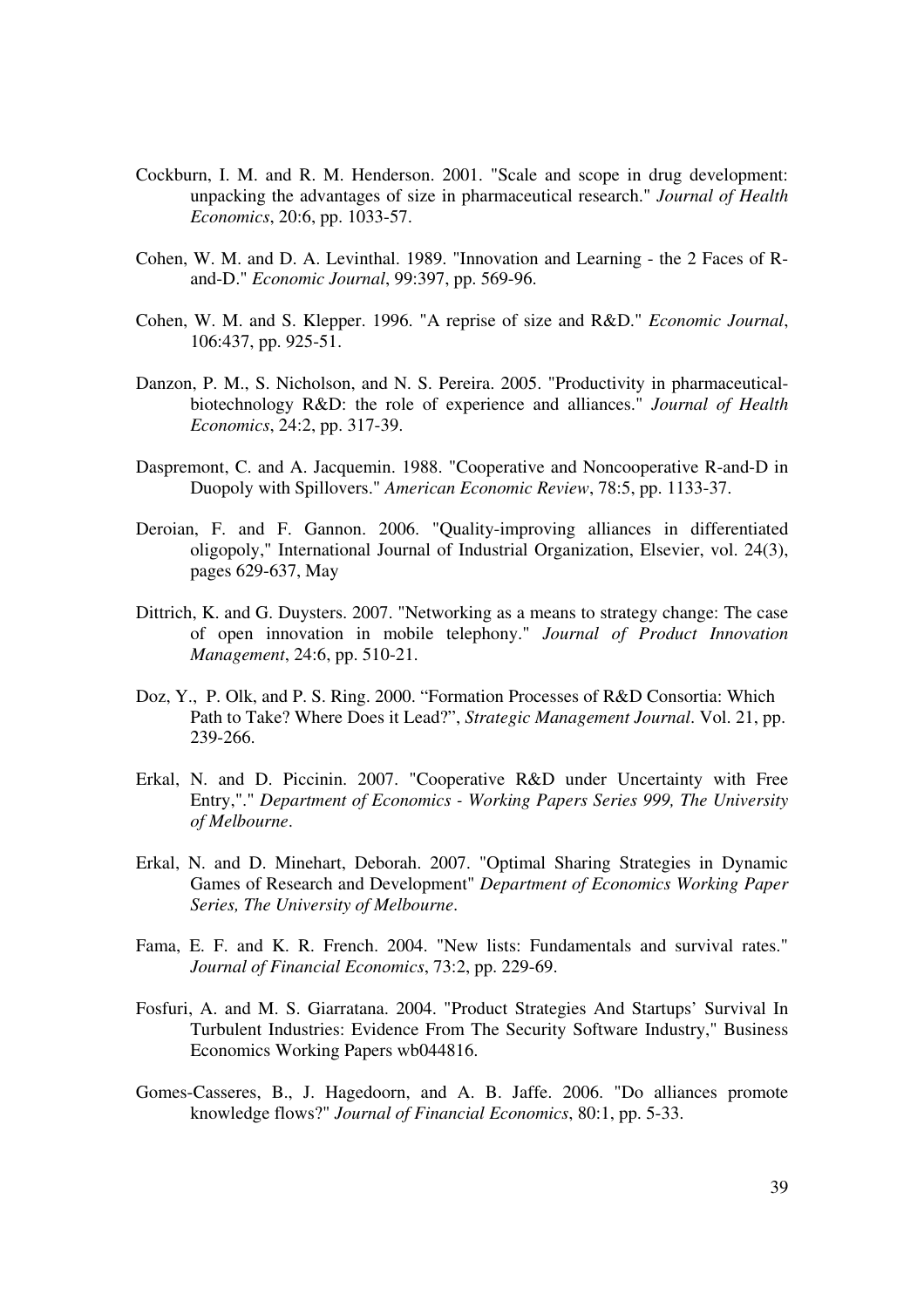- Grant, R. M. and C. Baden-Fuller. 2004. "A knowledge accessing theory of strategic alliances." *Journal of Management Studies*, 41:1, pp. 61-84.
- Griliches, Z. 1990. "Patent Statistics as Economic Indicators a Survey." *Journal of Economic Literature*, 28:4, pp. 1661-707.
- Hagedoorn, J. and J. Schakenraad. 1994. "The Effect of Strategic Technology Alliances on Company Performance." *Strategic Management Journal*, 15:4, pp. 291-309.
- Hagedoorn, J. 2002. "Inter-firm R&D partnerships: an overview of major trends and patterns since 1960." *Research Policy*, 31:4, pp. 477-92.
- Hausman, J., B. H. Hall, and Z. Griliches. 1984. "Econometric-Models for Count Data with an Application to the Patents R and D Relationship." *Econometrica*, 52:4, pp. 909-38.
- Heckman, James J. and B. Singer. 1984. "Econometric duration analysis," *Journal of Econometrics,* Elsevier, vol. 24(1-2), pages 63-132.
- Henderson, R. and I. Cockburn. 1996. "Scale, scope, and spillovers: The determinants of research productivity in drug discovery." *Rand Journal of Economics*, 27:1, pp. 32-59.
- Jain, B. A. and O. Kini. 1994. "The Post-Issue Operating Performance of Ipo Firms." *Journal of Finance*, 49:5, pp. 1699-726.
- Jovanovic, B. 1982. "Selection and the Evolution of Industry." *Econometrica*, 50:3, pp. 649-70.
- Kamien, M. I., E. Muller, and I. Zang. 1992. "Research Joint Ventures and Research-and- Development Cartels." *American Economic Review*, 82:5, pp. 1293-306.
- Kamien, M. I. and I. Zang. 2000. "Meet me halfway: research joint ventures and absorptive capacity." *International Journal of Industrial Organization*, 18:7, pp. 995- 1012.
- Kaplan, S. N. and L. Zingales. 1997. "Do investment-cash flow sensitivities provide useful measures of financing constraints?" *Quarterly Journal of Economics*, 112:1, pp. 169-215.
- Katz, M. L. 1986. "An Analysis of Cooperative Research-and-Development." *Rand Journal of Economics*, 17:4, pp. 527-43.
- Klepper, S. 1996. "Entry, exit, growth, and innovation over the product life cycle." *American Economic Review*, 86:3, pp. 562-83.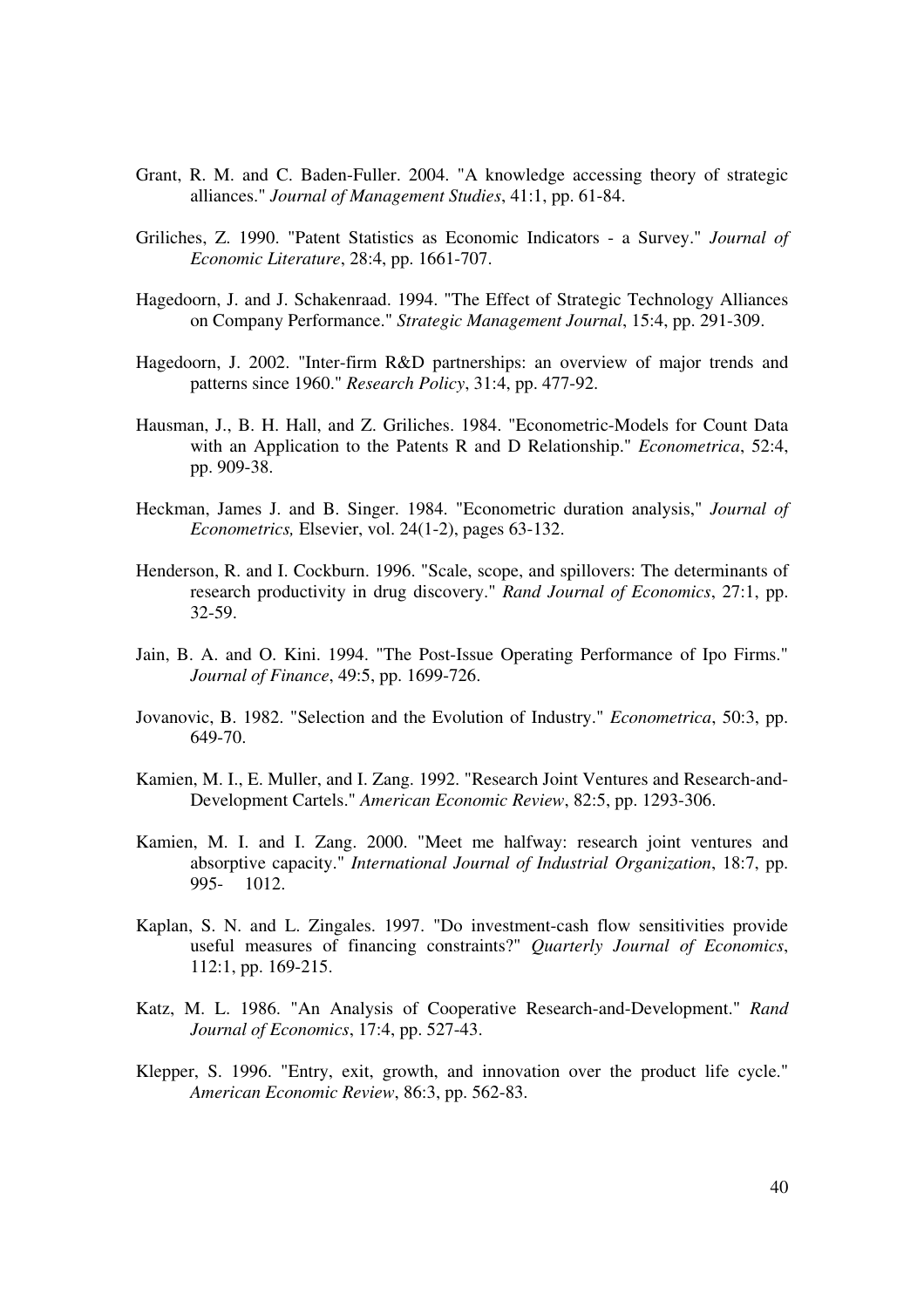- Klepper, S. 2002. "The capabilities of new firms and the evolution of the US automobile industry." *Industrial and Corporate Change*, 11:4, pp. 645-66.
- Lancaster, Tony. 1990. *The econometric analysis of transition data*. Cambridge ; New York: Cambridge University Press.
- Lang, L., E. Ofek, and R. M. Stulz. 1996. "Leverage, investment, and firm growth." *Journal of Financial Economics*, 40:1, pp. 3-29.
- Lawless, J. F. 2003. *Statistical models and methods for lifetime data*. Hoboken, N.J.: Wiley-Interscience.
- Lerner, J., S. Hilary, and A. Tsai. 2003. "Do equity financing cycles matter? evidence from biotechnology alliances," Journal of Financial Economics, Elsevier, vol. 67(3), pages 411-446.
- Macher, J.T. and C.S. Boerner. 2006. "Experience and Scale and Scope Economies: Tradeoffs and Performance in Development." Strategic Management Journal 27(9): 845-865.
- Macey, J. R., M. O'Hara, and D. Pompilio. 2005 "Down and Out in the Stock Market: The Law and Finance of the Delisting Process".
- Mitchell, W. and K. Singh. 1992. "Incumbents Use of Preentry Alliances before Expansion into New Technical Subfields of an Industry." *Journal of Economic Behavior & Organization*, 18:3, pp. 347-72.
- Mitchell, Will and Kulwant Singh. 1996. "Survival of businesses using collaborative relationships to commercialize complex goods." *Strategic Management Journal*, 17:3, pp. 169-95.
- Mody, A. 1993. "Learning through Alliances." *Journal of Economic Behavior & Organization*, 20:2, pp. 151-70.
- Nicholson, S. P. M. Danzon, and J. McCullough. 2005. "Biotech-Pharmaceutical Alliances as a Signal of Asset and Firm Quality," *Journal of Business*, University of Chicago Press, vol. 78(4), pages 1433-1464, July.
- Powell, W.W., K. W. Koput, L. Smith-Doerr, and J. Owen-Smith. 1999 "Network Position and Firm Performance: Organizational Returns to Collaboration in Biotechnology", Pages 129-160 in D. Knoke (ed.) *Research in the Sociology of Organizations*, vol. 15, Stamford, CT: JAI Press.
- Robertson, T. and H. Gatignon. 1998. "Technology Development Mode: A Transaction Cost Conceptualization," *Strategic Management Journal*, 19, 6 (June), 515-532.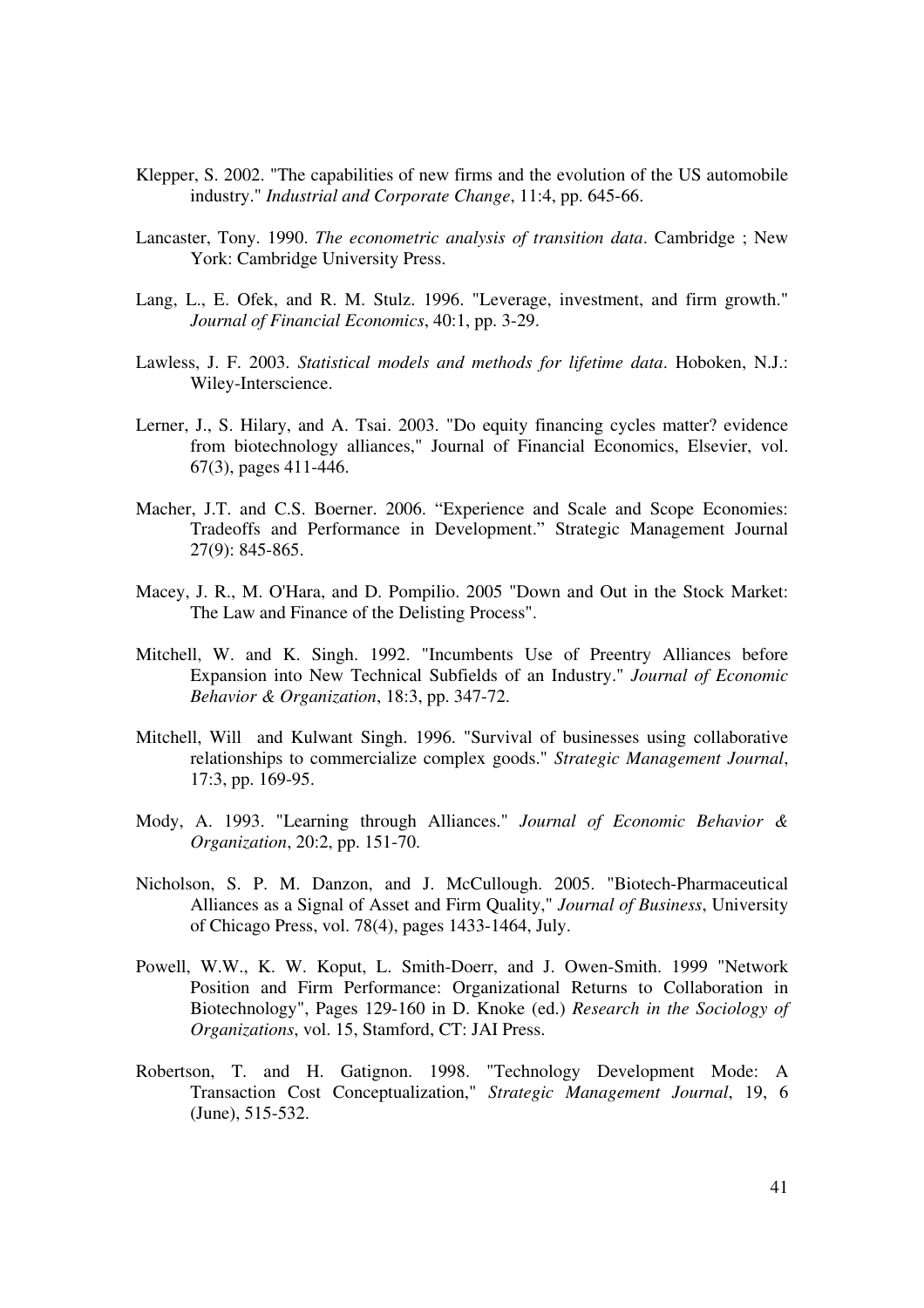- Robinson, D. T. 2007. "Strategic Alliances and the Boundaries of the Firm," Working Paper. Fuqua School of Business, Duke University.
- Rothaermeli, F. T. and W. Boeker. 2008. "Old technology meets new technology: Complementarities, similarities, and alliance formation." *Strategic Management Journal*, 29:1, pp. 47-77.
- Sampson, Rachelle. 2007. "R&D Alliances & Firm Performance: The Impact of Technological Diversity and Alliance Organization on Innovation." *Academy of Management Journal*, 50:2, pp. 364-86.
- Stuart, T. E. 2000. "Interorganizational Alliances and the Performance of Firms: A Study of Growth and Innovation Rates in a High-technology Industry." *Strategic Management Journal* 21, August: 791-811.
- Teece, D. J. 1992. "Competition, Cooperation, and Innovation Organizational Arrangements for Regimes of Rapid Technological-Progress." *Journal of Economic Behavior & Organization*, 18:1, pp. 1-25.
- US National Science and Science Engineering Indicators. 2006.
- Villalonga, B. 2004. "Intangible resources, Tobin's q, and sustainability of performance differences." *Journal of Economic Behavior & Organization*, 54:2, pp. 205-30.
- Wooldridge, Jeffrey M. 2007. *Econometric analysis of cross section and panel data*. Cambridge, Mass.: MIT Press.
- Zollo, M. and S. G. Winter. 2002. "Deliberate learning and the evolution of dynamic capabilities." *Organization Science*, 13:3, pp. 339-51.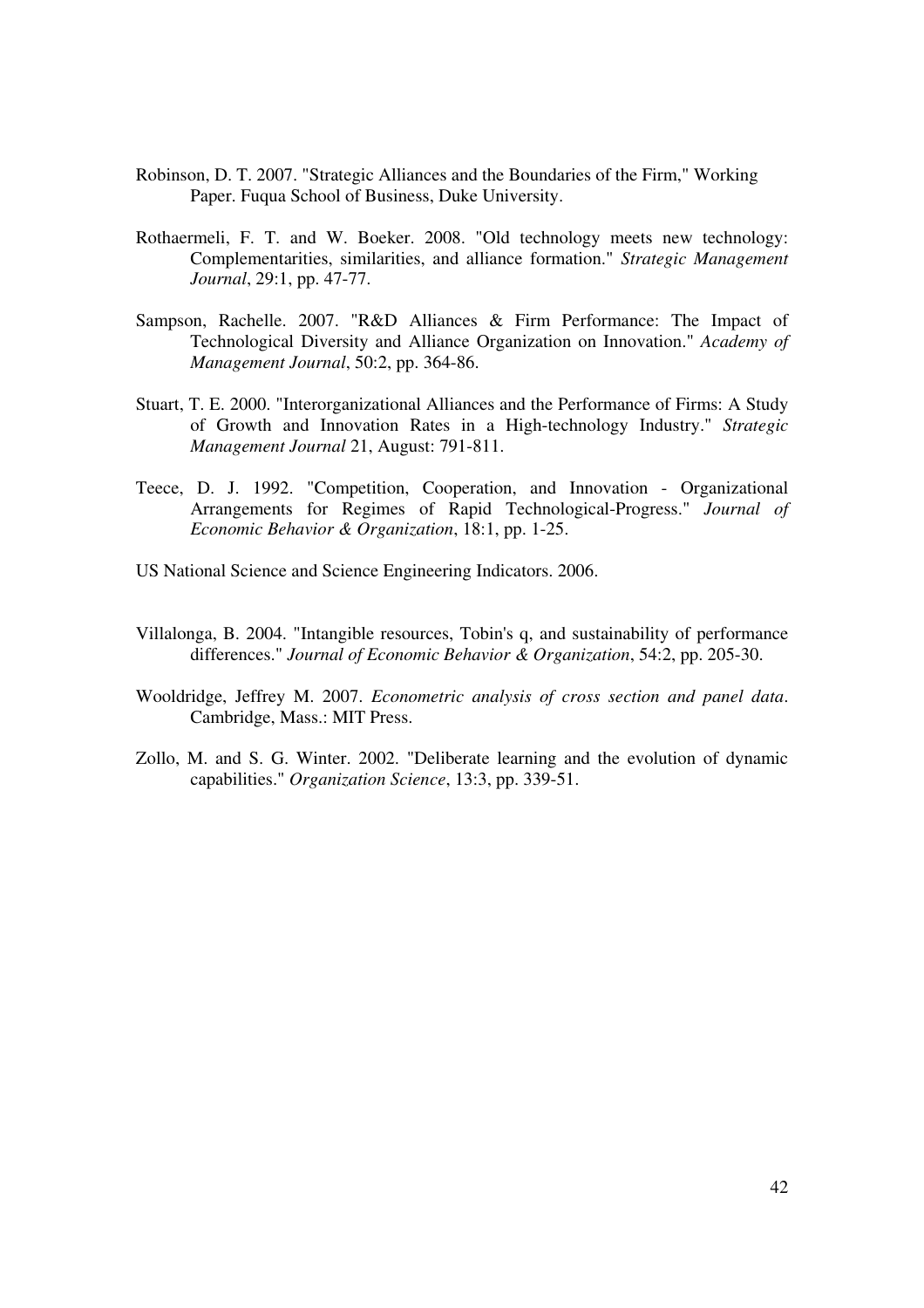| <b>NAICS</b> Industry | % of Firms | <b>Stock Exchange</b> | % of Firms |
|-----------------------|------------|-----------------------|------------|
| Code                  |            |                       |            |
| 32                    | 17.24      | <b>AMEX</b>           | 3.58       |
| 33                    | 60.75      | <b>NASDAQ</b>         | 92.83      |
| 51                    | 5.29       | <b>NYSE</b>           | 3.58       |
| 54                    | 16.21      |                       |            |
| 81                    | 0.51       |                       |            |
| Total                 | 100        | Total                 | 100        |

**Table 1: Industry and Exchange Distribution of Firms** 

# **Table 2: Listing Status of Firms**

| <b>Status</b> |     | Firms              |     | Firms                  | Total |  |
|---------------|-----|--------------------|-----|------------------------|-------|--|
|               |     | in an R&D alliance |     | not in an R&D alliance |       |  |
|               | No. | $\%$               | No. | $\%$                   |       |  |
| Listed        | 254 | 89                 | 240 | 80                     | 494   |  |
| Delisted      | 32  | 11                 | 60  | 20                     | 92    |  |
| Total         | 286 | 100                | 300 | 100                    | 586   |  |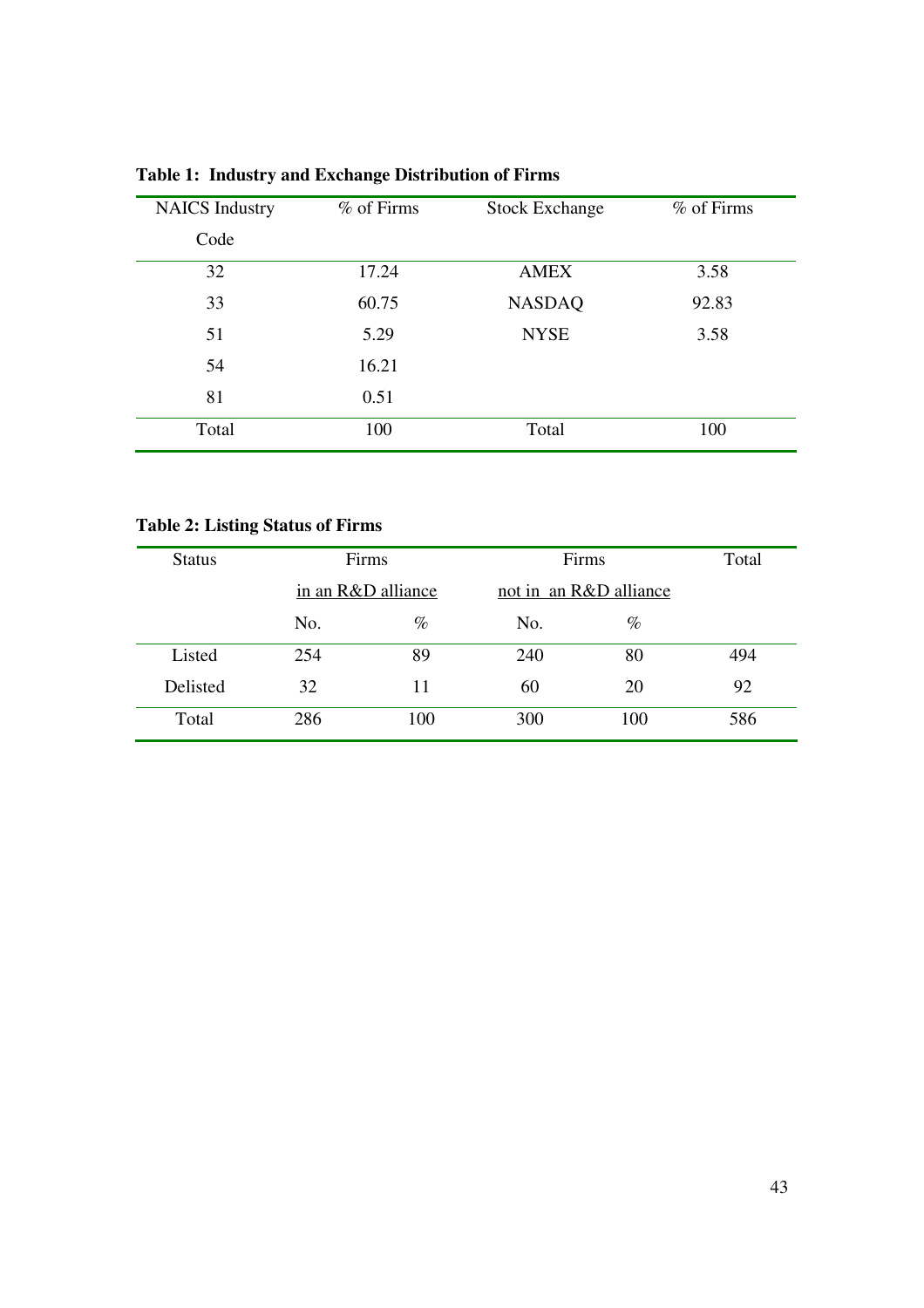| Variable                | Obs   | Mean     | Std. Dev. | Min              | Max        |
|-------------------------|-------|----------|-----------|------------------|------------|
| Tobin's $q$             | 3,628 | 3.709    | 5.622     | 0.258            | 104.172    |
| <b>ROA</b>              | 3,695 | $-0.123$ | 0.531     | $-17.092$        | 1.712      |
| Sales (MM\$)            | 3,718 | 217.928  | 1,306.512 | $\boldsymbol{0}$ | 39,124.620 |
| R&D expenditures (MM\$) | 3,420 | 35.434   | 198.774   | $\boldsymbol{0}$ | 5,278.756  |
| Debt/Assets             | 3,624 | 0.073    | 0.144     | $\boldsymbol{0}$ | 0.971      |
| Cash flow/Assets        | 3,715 | $-0.184$ | 0.624     | $-16.922$        | 1.154      |
| EBITDA (MM\$)           | 3,695 | 16.661   | 233.333   | $-5,608.398$     | 7,371.808  |
| <b>Listing Duration</b> | 3,723 | 6.683    | 3.047     | 2                | 15         |

# **Table 3A: Overall Summary Statistics**

# **Table 3B: Summary Statistics According to Alliance Status**

| Variable                        | Firms |                         |       | Firms        |            | Wilcoxon-  |
|---------------------------------|-------|-------------------------|-------|--------------|------------|------------|
|                                 |       | in an                   |       | not in an    |            | Mann-      |
|                                 |       | <b>R&amp;D</b> Alliance |       | R&D Alliance |            | Whitney    |
|                                 |       |                         |       |              |            | test       |
|                                 | Obs   | Mean                    | Obs   | Mean         | $p$ -value | $p$ -value |
|                                 |       | (stat. dev.)            |       | (stat. dev.) |            |            |
| Tobin's $q$                     | 1,923 | 4.318                   | 1,705 | 3.023        | 0.000      | 0.000      |
|                                 |       | (6.931)                 |       | (3.495)      |            |            |
| <b>ROA</b>                      | 1,981 | $-0.119$                | 1,714 | $-0.127$     | 0.323      | 0.427      |
|                                 |       | (0.627)                 |       | (0.393)      |            |            |
| Sales (MM\$)                    | 1,991 | 319.033                 | 1,727 | 101.367      | 0.000      | 0.000      |
|                                 |       | (1,763.832)             |       | (252.349)    |            |            |
| R&D expenditures (MM\$)         | 1,897 | 54.216                  | 1,523 | 12.039       | 0.000      | 0.000      |
|                                 |       | (264.960)               |       | (17.735)     |            |            |
| Debt/Assets                     | 1,923 | 0.055                   | 1,701 | 0.093        | 1.000      | 0.000      |
|                                 |       | (0.116)                 |       | (0.169)      |            |            |
| Cash flow/Assets                | 1,990 | $-0.188$                | 1,725 | $-0.179$     | 0.669      | 0.390      |
|                                 |       | (0.741)                 |       | (0.453)      |            |            |
| EBITDA (MM\$)                   | 1,981 | 27.719                  | 1,714 | 3.881        | 0.001      | 0.8128     |
|                                 |       | (316.608)               |       | (35.169)     |            |            |
| <b>Listing Duration (years)</b> | 1,992 | 7.136                   | 1,713 | 6.162        | 0.000      | 0.000      |
|                                 |       | (2.843)                 |       | (3.189)      |            |            |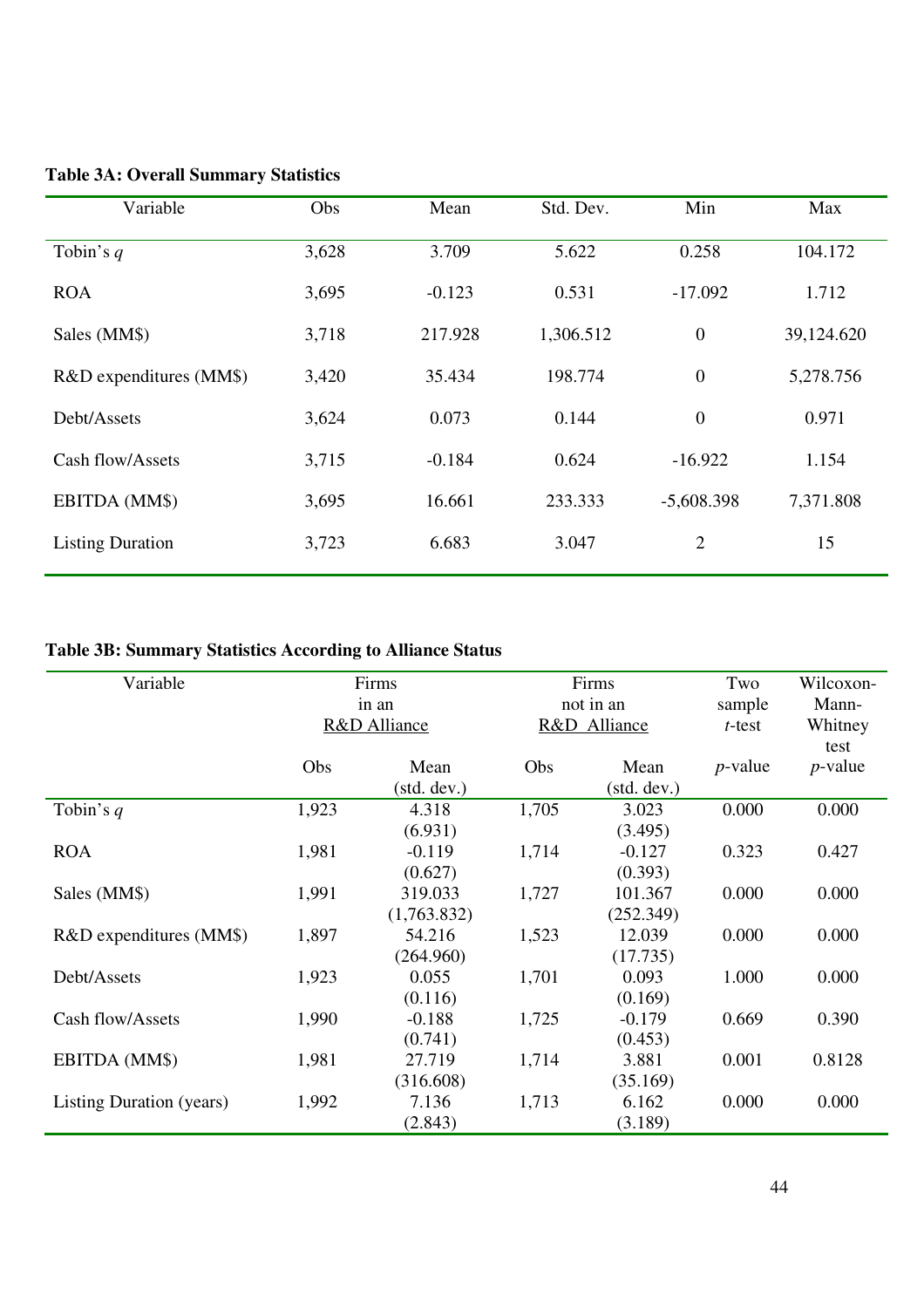| Dependent Variable : Hazard of Delistment Due to Poor Performance |                |                |               |               |                |               |
|-------------------------------------------------------------------|----------------|----------------|---------------|---------------|----------------|---------------|
| Explanatory                                                       | (1)            | (2)            | (3)           | (4)           | (5)            | (6)           |
| Variables                                                         |                |                |               |               |                |               |
| R&D Alliance                                                      | $-0.594$       | $-0.015$       | 0.351         | 0.317         | 0.367          | 0.336         |
|                                                                   | $(0.352)*$     | (0.401)        | (0.442)       | (0.518)       | (0.458)        | (0.522)       |
|                                                                   | $[0.352]$ *    | [0.391]        | [0.392]       | [0.500]       | [0.392]        | [0.469]       |
| (log) R&D expenditures                                            |                | $-0.266$       | $-0.216$      | $-0.210$      | $-0.169$       | $-0.158$      |
|                                                                   |                | $(0.077)$ ***  | $(0.085)$ **  | $(0.088)$ **  | $(0.090)*$     | $(0.094)*$    |
|                                                                   |                | $[0.065]$ ***  | $[0.073]$ *** | $[0.073]$ *** | $[0.074]$ **   | $[0.074]$ **  |
| R&D Alliance $\times$ (log) R&D expenditures                      |                |                | $-0.229$      | $-0.240$      | $-0.180$       | $-0.175$      |
|                                                                   |                |                | (0.156)       | (0.184)       | (0.166)        | (0.194)       |
|                                                                   |                |                | $[0.106]$ **  | $[0.137]$ *   | [0.115]        | [0.139]       |
| Tobin's $q$                                                       |                | $-0.303$       | $-0.309$      | $-0.317$      | $-0.290$       | $-0.312$      |
|                                                                   |                | $(0.059)$ ***  | $(0.060)$ *** | $(0.064)$ *** | $(0.062)$ ***  | $(0.067)$ *** |
|                                                                   |                | $[0.055]$ ***  | $[0.056]$ *** | $[0.063]$ *** | $[0.059]$ ***  | $[0.064]$ *** |
| Debt/Assets                                                       |                | 1.979          | 1.967         | 2.069         | 2.114          | 2.169         |
|                                                                   |                | $(0.595)$ ***  | $(0.596)$ *** | $(0.617)$ *** | $(0.603)$ ***  | $(0.629)$ *** |
|                                                                   |                | $[0.544]$ ***  | $[0.544]$ *** | $[0.570]$ *** | $[0.537]$ ***  | $[0.573]$ *** |
| Cash flow/Assets                                                  |                | $-0.873$       | $-0.894$      | $-0.929$      | $-0.853$       | $-0.918$      |
|                                                                   |                | $(0.129)$ ***  | $(0.132)$ *** | $(0.144)$ *** | $(0.135)$ ***  | $(0.149)$ *** |
|                                                                   |                | $[0.111]$ ***  | $[0.113]$ *** | $[0.131]$ *** | $[0.118]$ ***  | $[0.131]$ *** |
| (log) Sales                                                       |                | $-0.247$       | $-0.242$      | $-0.250$      | $-0.290$       | $-0.304$      |
|                                                                   |                | $(0.062)$ ***  | $(0.063)$ *** | $(0.064)$ *** | $(0.071)$ ***  | $(0.074)$ *** |
|                                                                   |                | $[0.041]$ ***  | $[0.041]$ *** | $[0.044]$ *** | $[0.051]$ ***  | $[0.054]$ *** |
| Observations                                                      | 3,723          | 3,185          | 3,185         | 3,185         | 3,185          | 3,185         |
| IPO Year Effects?                                                 | N <sub>o</sub> | N <sub>o</sub> | No            | Yes           | N <sub>o</sub> | Yes           |
| <b>Industry Effects?</b>                                          | No             | N <sub>o</sub> | No            | No            | Yes            | Yes           |
| $p$ -value for the significance                                   |                |                |               | 0.644         | 0.243          | 0.329         |
| of the effects                                                    |                |                |               |               |                |               |

### **Table 4: Cox Hazard Estimates**

Default standard errors in parentheses; Robust standard errors in brackets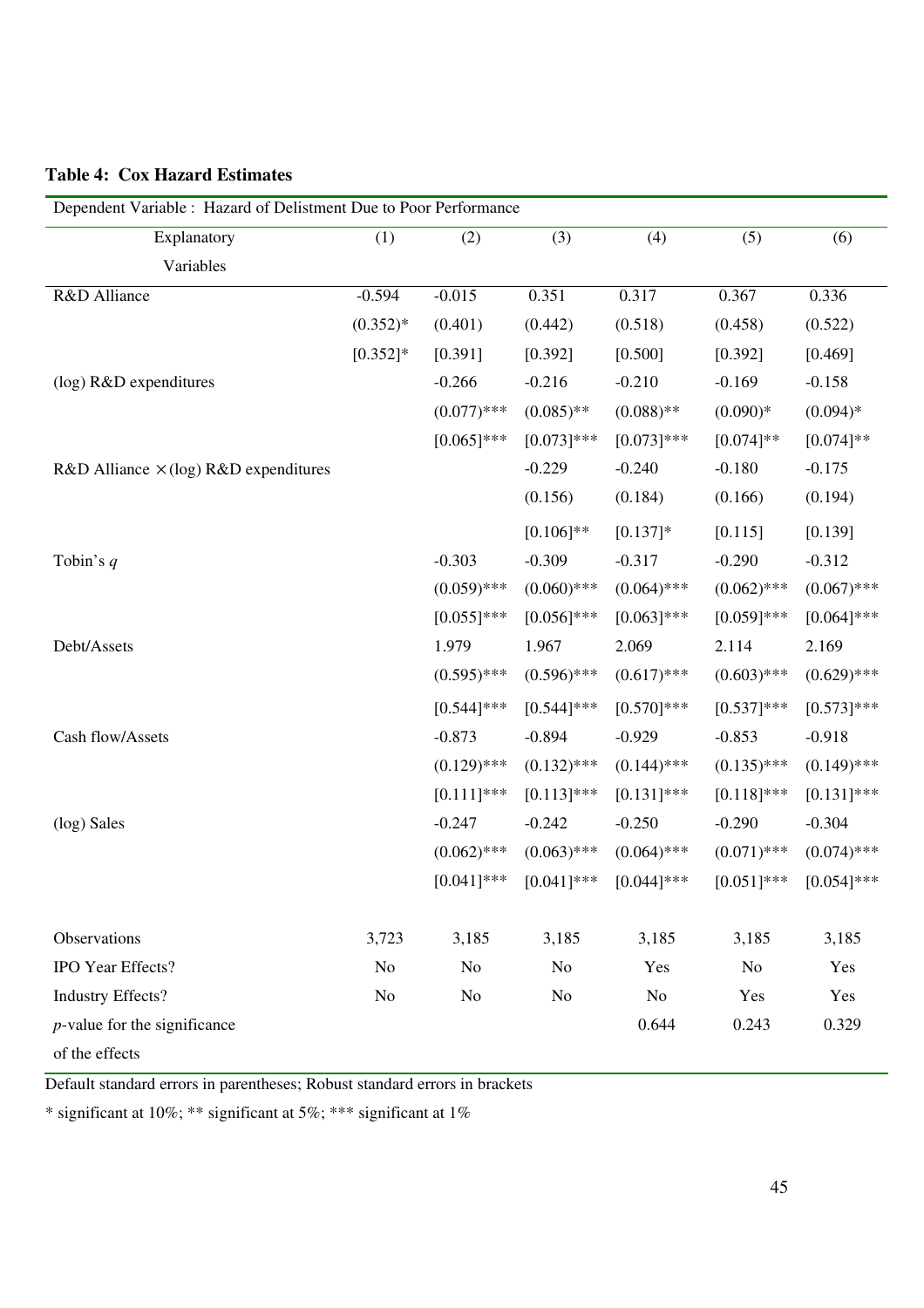| Dependent Variable : Hazard of Delistment Due to Poor Performance |                   |                                         |                  |                                         |  |  |
|-------------------------------------------------------------------|-------------------|-----------------------------------------|------------------|-----------------------------------------|--|--|
| Explanatory                                                       | 12 time intervals |                                         | 4 time intervals |                                         |  |  |
| Variables                                                         |                   |                                         |                  |                                         |  |  |
|                                                                   | $\overline{(1)}$  | $\overline{(2)}$                        | $\overline{(3)}$ | $\overline{(4)}$                        |  |  |
| R&D Alliance                                                      | 0.707             | 0.402                                   | 0.680            | 0.371                                   |  |  |
|                                                                   | $(0.405)*$        | (0.435)                                 | $(0.405)*$       | (0.431)                                 |  |  |
|                                                                   | $[0.327]**$       | [0.350]                                 | $[0.329]$ **     | [0.344]                                 |  |  |
| (log) R&D expenditures                                            | $-0.390$          | $-0.211$                                | $-0.390$         | $-0.215$                                |  |  |
|                                                                   | $(0.082)$ ***     | $(0.085)$ **                            | $(0.082)$ ***    | $(0.084)$ **                            |  |  |
|                                                                   | $[0.069]$ ***     | $[0.073]$ ***                           | $[0.070]$ ***    | $[0.070]$ ***                           |  |  |
| R&D Alliance $\times$ (log) R&D expenditures                      | $-0.321$          | $-0.247$                                | $-0.322$         | $-0.250$                                |  |  |
|                                                                   | $(0.161)$ **      | (0.156)                                 | $(0.162)$ **     | (0.156)                                 |  |  |
|                                                                   | $[0.097]***$      | $[0.098]$ **                            | $[0.098]$ ***    | $[0.097]**$                             |  |  |
| Tobin's $q$                                                       |                   | $-0.354$<br>$(0.059)$ ***               |                  | $-0.362$<br>$(0.058)$ ***               |  |  |
| Debt/Assets                                                       |                   | $[0.056]$ ***<br>2.163<br>$(0.592)$ *** |                  | $[0.056]$ ***<br>2.056<br>$(0.566)$ *** |  |  |
|                                                                   |                   | $[0.544]$ ***                           |                  | $[0.477]$ ***                           |  |  |
| Cash flow/Assets                                                  |                   | $-1.010$<br>$(0.129)$ ***               |                  | $-1.028$<br>$(0.127)$ ***               |  |  |
|                                                                   |                   | $[0.114]$ ***                           |                  | $[0.113]$ ***                           |  |  |
| (log) Sales                                                       |                   | $-0.230$<br>$(0.062)$ ***               |                  | $-0.219$<br>$(0.060)$ ***               |  |  |
|                                                                   |                   | $[0.042]$ ***                           |                  | $[0.038]$ ***                           |  |  |
| Observations                                                      | 3,382             | 3,185                                   | 3,382            | 3,185                                   |  |  |
| $p$ -value for the significance                                   | 0.000             | 0.000                                   | 0.000            | 0.000                                   |  |  |
| of the time intervals                                             |                   |                                         |                  |                                         |  |  |

### **Table 5: Piecewise Exponential Hazard Estimates**

Default standard errors in parentheses; Robust standard errors in brackets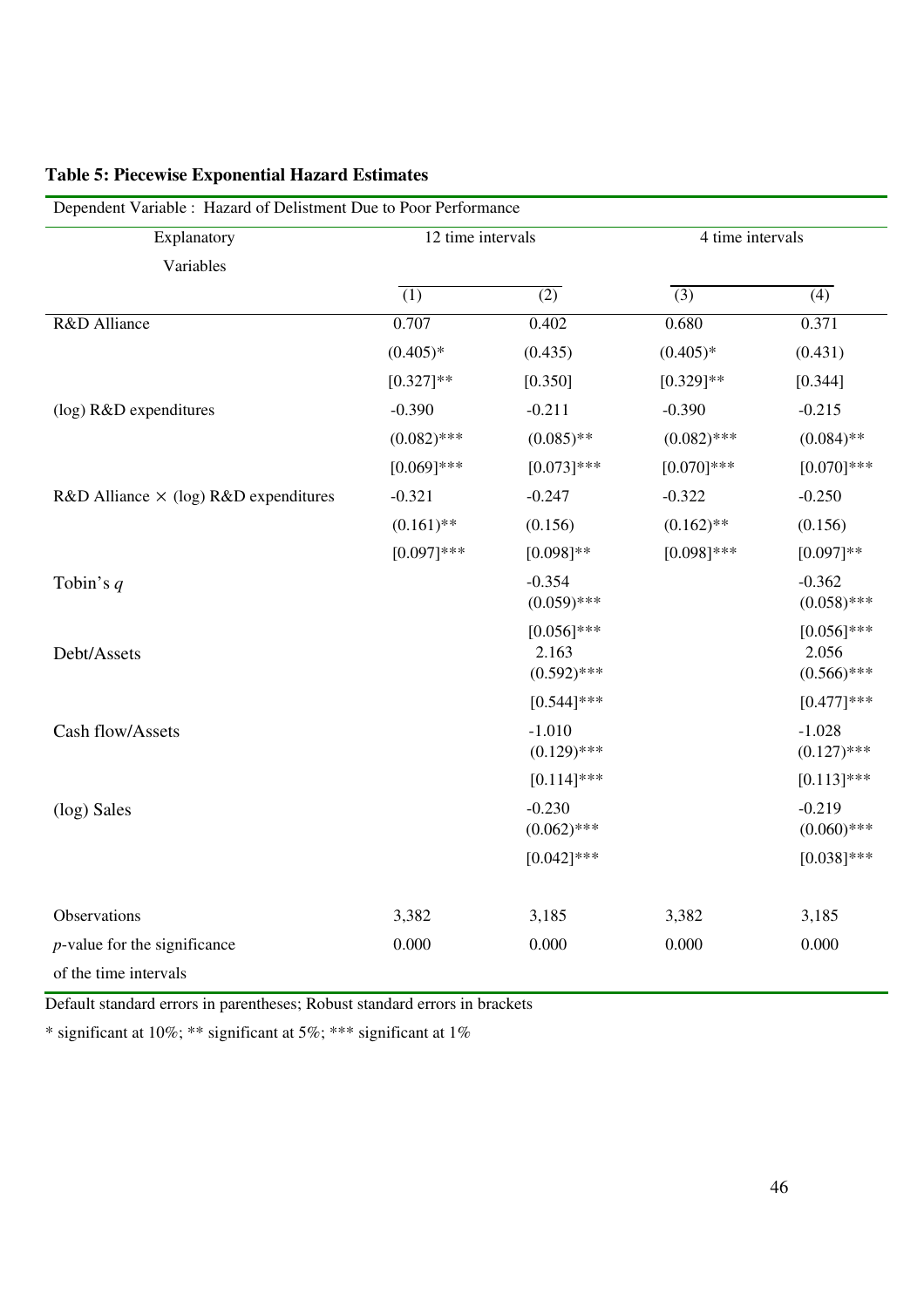| Explanatory                                  | Cox                   |                        | Piecewise              |  |  |  |
|----------------------------------------------|-----------------------|------------------------|------------------------|--|--|--|
| Variables                                    |                       |                        |                        |  |  |  |
|                                              |                       | 12 time intervals      | 4 time intervals       |  |  |  |
|                                              | (1)                   | (2)                    | (3)                    |  |  |  |
| R&D Alliance                                 | $-1.003$              | $-0.926$               | $-0.887$               |  |  |  |
|                                              | (0.898)               | (0.907)                | (0.892)                |  |  |  |
|                                              | [0.884]               | [0.937]                | [0.917]                |  |  |  |
| (log) R&D expenditures                       | $-0.269$              | $-0.245$               | $-0.250$               |  |  |  |
|                                              | $(0.086)$ ***         | $(0.086)$ ***          | $(0.086)$ ***          |  |  |  |
|                                              | $[0.075]$ ***         | $[0.076]$ ***          | $[0.076]$ ***          |  |  |  |
| R&D Alliance $\times$ (log) R&D expenditures | 0.383                 | 0.370                  | 0.355                  |  |  |  |
|                                              | (0.271)               | (0.271)                | (0.267)                |  |  |  |
|                                              | $[0.220]$ *           | [0.231]                | [0.226]                |  |  |  |
| Tobin's $q$                                  | $-0.044$              | $-0.065$               | $-0.064$               |  |  |  |
|                                              | (0.041)               | (0.045)                | (0.044)                |  |  |  |
|                                              | [0.096]               | [0.118]                | [0.115]                |  |  |  |
| Debt/Assets                                  | 1.883<br>$(0.742)$ ** | 2.005<br>$(0.741)$ *** | 1.982<br>$(0.724)$ *** |  |  |  |
|                                              | $[0.762]$ **          | $[0.801]**$            | $[0.743]$ ***          |  |  |  |
| Cash flow/Assets                             | $-0.383$              | $-0.434$               | $-0.437$               |  |  |  |
|                                              | $(0.109)$ ***         | $(0.115)$ ***          | $(0.113)$ ***          |  |  |  |
|                                              | [0.254]               | [0.299]                | [0.296]                |  |  |  |
| (log) Sales                                  | $-0.201$              | $-0.197$               | $-0.190$               |  |  |  |
|                                              | $(0.064)$ ***         | $(0.064)$ ***          | $(0.063)$ ***          |  |  |  |
|                                              | $[0.049]$ ***         | $[0.051]$ ***          | $[0.049]$ ***          |  |  |  |
| Observations                                 | 2,696                 | 2,696                  | 2,696                  |  |  |  |
| $p$ -value for the significance              |                       | 0.000                  | 0.002                  |  |  |  |
| of the time intervals                        |                       |                        |                        |  |  |  |

### **Table 6: Cox and Piecewise Exponential Hazard Estimates - Lagged Regressors**

 $\Box$ Dependent Variable : Hazard of Delistment Due to Poor Perfo

Default standard errors in parentheses; Robust standard errors in brackets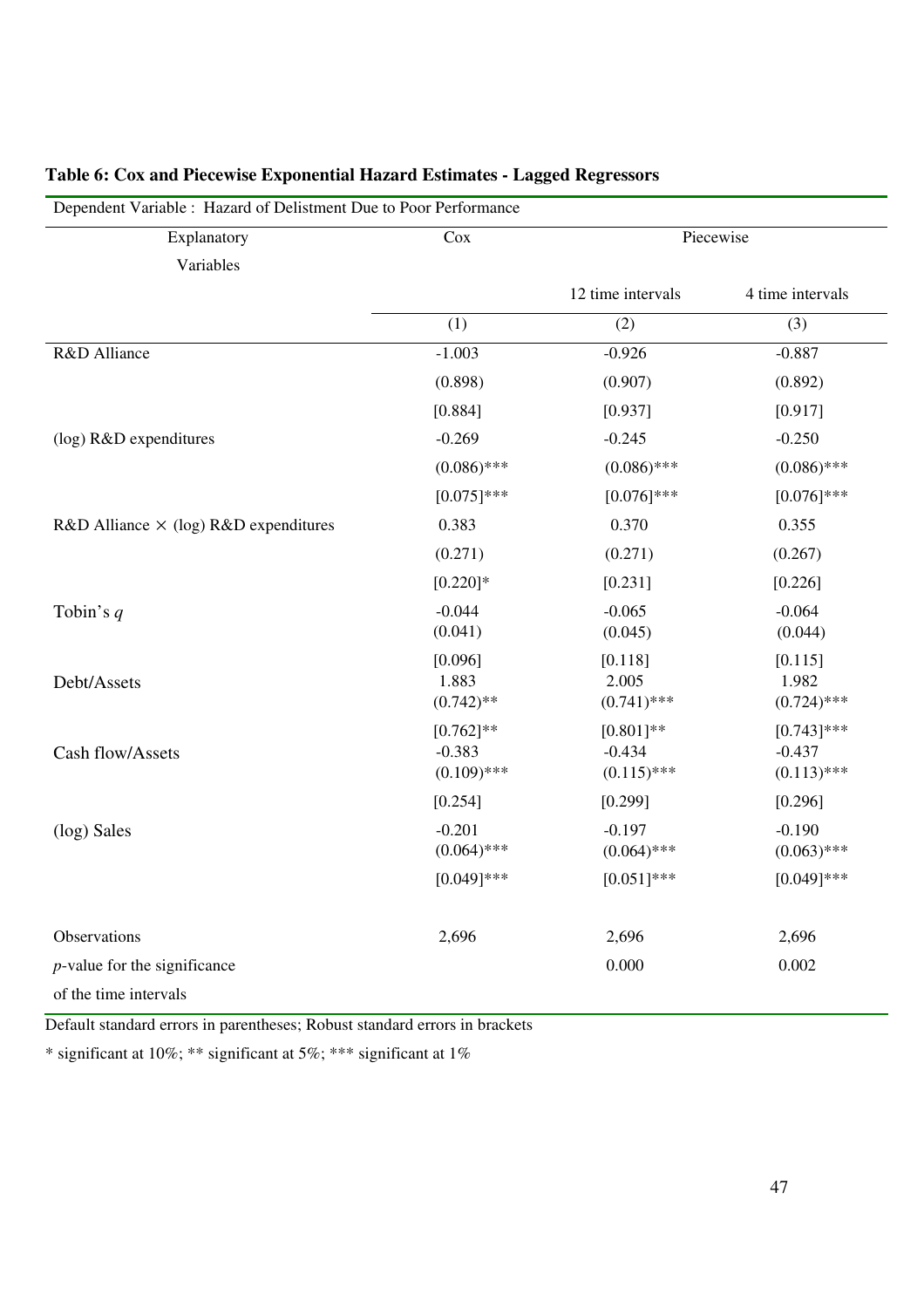| Dependent Variable : Hazard of Delistment Due to Poor Performance |                     |                     |                     |  |  |
|-------------------------------------------------------------------|---------------------|---------------------|---------------------|--|--|
| Explanatory                                                       | Cox                 | Piecewise           |                     |  |  |
| Variables                                                         |                     | 12 time intervals   | 4 time intervals    |  |  |
|                                                                   | (1)                 | (2)                 | (3)                 |  |  |
| R&D Alliance                                                      | $-0.120$            | $-0.094$            | $-0.065$            |  |  |
|                                                                   | (1.259)             | (1.252)             | (1.264)             |  |  |
|                                                                   | [0.723]             | [0.717]             | [0.706]             |  |  |
| (log) R&D expenditures                                            | $-0.254$            | $-0.239$            | $-0.242$            |  |  |
|                                                                   | $(0.110)$ **        | $(0.109)$ **        | $(0.111)$ **        |  |  |
|                                                                   | $[0.084]$ ***       | $[0.083]$ ***       | $[0.086]$ ***       |  |  |
| R&D Alliance $\times$ (log) R&D expenditures                      | $-0.162$            | $-0.171$            | $-0.177$            |  |  |
|                                                                   | (0.449)             | (0.446)             | (0.452)             |  |  |
|                                                                   | [0.169]             | [0.171]             | [0.159]             |  |  |
| Tobin's $q$                                                       | $-0.050$            | $-0.056$            | $-0.044$            |  |  |
|                                                                   | (0.039)             | (0.040)             | (0.045)             |  |  |
| Debt/Assets                                                       | [0.034]<br>1.640    | [0.037]<br>1.644    | [0.045]<br>1.603    |  |  |
|                                                                   | $(0.984)*$          | $(0.982)*$          | $(0.973)*$          |  |  |
|                                                                   | $[0.766]$ **        | $[0.761]$ **        | $[0.792]$ **        |  |  |
| Cash flow/Assets                                                  | $-0.667$            | $-0.697$            | $-0.601$            |  |  |
|                                                                   | $(0.155)$ ***       | $(0.152)$ ***       | $(0.144)$ ***       |  |  |
|                                                                   | $[0.149]$ ***       | $[0.152]$ ***       | $[0.149]$ ***       |  |  |
| (log) Sales                                                       | $-0.140$<br>(0.087) | $-0.137$<br>(0.086) | $-0.129$<br>(0.086) |  |  |
|                                                                   | $[0.079]*$          | $[0.077]$ *         | $[0.077]$ *         |  |  |
| Age at IPO                                                        | $-0.046$            | $-0.046$            | $-0.048$            |  |  |
|                                                                   | (0.029)             | (0.029)             | (0.030)             |  |  |
|                                                                   | $[0.023]**$         | $[0.022]$ **        | $[0.023]**$         |  |  |
|                                                                   |                     |                     |                     |  |  |
| Observations                                                      | 3,927               | 3,927               | 3,927               |  |  |
| $p$ -value for the significance of the time intervals             |                     | 0.000               | 0.056               |  |  |

## **Table 7: Cox and Piecewise Exponential Hazard Estimates – Lagged Regressors and Expanded Sample**

Default standard errors in parentheses; Robust standard errors in brackets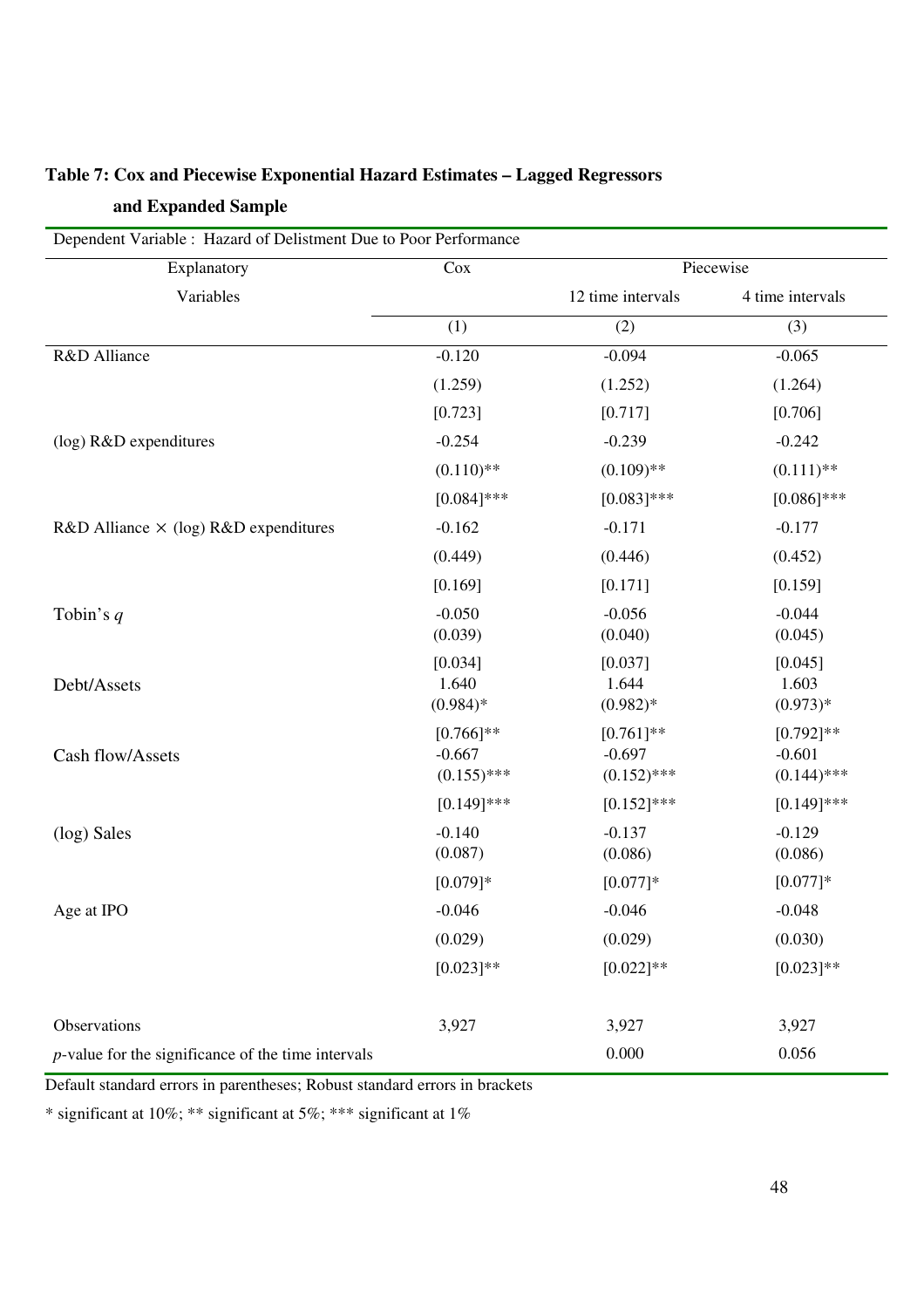### **Table 8: Pooled OLS Estimates**

| Dependent Variable : $(\log)$ Tobin's q      |                |               |                |               |                |               |
|----------------------------------------------|----------------|---------------|----------------|---------------|----------------|---------------|
| Explanatory                                  | (1)            | (2)           | (3)            | (4)           | (5)            | (6)           |
| Variables                                    |                |               |                |               |                |               |
| R&D Alliance                                 | 0.234          | 0.412         | 0.287          | 0.235         | 0.264          | 0.206         |
|                                              | $(0.036)$ ***  | $(0.084)$ *** | $(0.080)$ ***  | $(0.077)$ *** | $(0.081)$ ***  | $(0.078)$ *** |
|                                              | $[0.041]$ ***  | $[0.096]$ *** | $[0.084]$ ***  | $[0.082]$ *** | $[0.084]$ ***  | $[0.080]$ **  |
| (log) R&D expenditures                       |                | 0.048         | 0.068          | 0.093         | 0.049          | 0.073         |
|                                              |                | $(0.011)$ *** | $(0.011)$ ***  | $(0.011)$ *** | $(0.012)$ ***  | $(0.012)$ *** |
|                                              |                | $[0.018]$ *** | $[0.016]$ ***  | $[0.016]$ *** | $[0.016]$ ***  | $[0.017]***$  |
| R&D Alliance $\times$ (log) R&D expenditures |                | $-0.077$      | $-0.035$       | $-0.029$      | $-0.031$       | $-0.025$      |
|                                              |                | $(0.026)$ *** | (0.025)        | (0.024)       | (0.025)        | (0.024)       |
|                                              |                | $[0.030]$ *** | [0.026]        | [0.026]       | [0.026]        | [0.025]       |
| Debt/Assets                                  |                |               | $-1.541$       | $-1.357$      | $-1.620$       | $-1.426$      |
|                                              |                |               | $(0.107)$ ***  | $(0.102)$ *** | $(0.108)$ ***  | $(0.104)$ *** |
|                                              |                |               | $[0.130]$ ***  | $[0.124]$ *** | $[0.135]$ ***  | $[0.129]$ *** |
| Cash flow/Assets                             |                |               | $-0.074$       | $-0.124$      | $-0.081$       | $-0.131$      |
|                                              |                |               | $(0.028)$ ***  | $(0.027)$ *** | $(0.028)$ ***  | $(0.027)$ *** |
|                                              |                |               | [0.077]        | $[0.062]$ **  | [0.074]        | $[0.059]**$   |
| (log) Sales                                  |                |               | $-0.051$       | $-0.052$      | $-0.032$       | $-0.033$      |
|                                              |                |               | $(0.009)$ ***  | $(0.008)$ *** | $(0.010)$ ***  | $(0.010)$ *** |
|                                              |                |               | $[0.012]$ ***  | $[0.012]$ *** | $[0.015]*$     | $[0.014]$ **  |
|                                              |                |               |                |               |                |               |
| Observations                                 | 3,628          | 3,304         | 3,185          | 3,185         | 3,185          | 3,185         |
| Year Effects?                                | N <sub>o</sub> | No            | N <sub>o</sub> | Yes           | N <sub>o</sub> | Yes           |
| <b>Industry Effects?</b>                     | N <sub>0</sub> | No            | N <sub>o</sub> | No            | Yes            | Yes           |
| $p$ -value for the significance              |                |               |                | 0.000         | 0.024          | 0.000         |
| of the effects                               |                |               |                |               |                |               |

Default standard errors in parentheses; Robust standard errors in brackets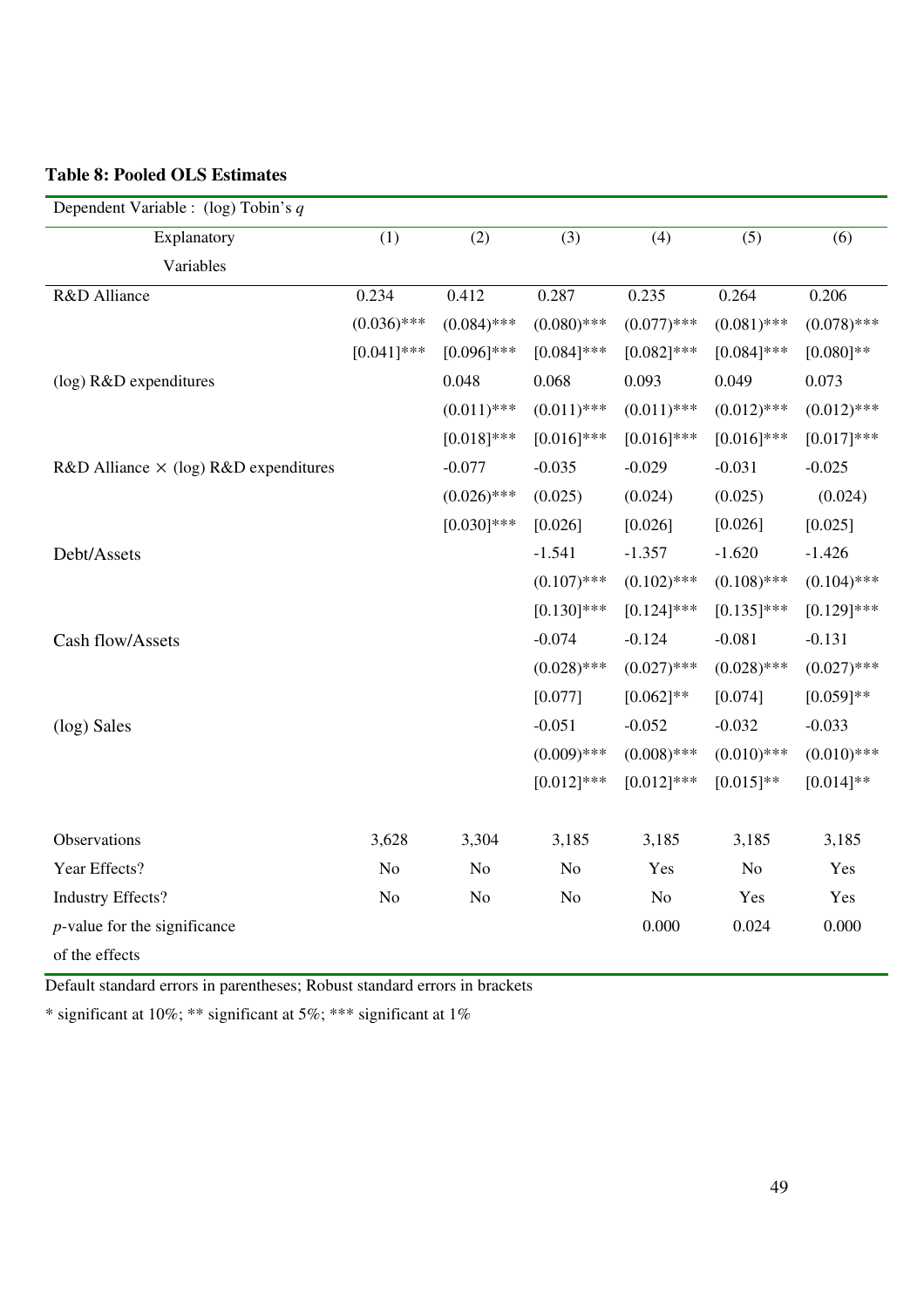| Dependent Variable : $(\log)$ Tobin's q      |                  |                           |                  |                           |
|----------------------------------------------|------------------|---------------------------|------------------|---------------------------|
| Explanatory                                  | Random           |                           | Fixed            |                           |
| Variables                                    | Effects          |                           | Effects          |                           |
|                                              | $\overline{(1)}$ | $\overline{(2)}$          | $\overline{(3)}$ | $\overline{(4)}$          |
| R&D Alliance                                 | 0.389            | 0.274                     | 0.363            | 0.265                     |
|                                              | $(0.080)$ ***    | $(0.074)$ ***             | $(0.084)$ ***    | $(0.076)$ ***             |
|                                              | $[0.100]$ ***    | $[0.085]$ ***             | $[0.114]$ ***    | $[0.100]$ ***             |
| (log) R&D expenditures                       | $-0.032$         | 0.031                     | $-0.211$         | $-0.122$                  |
|                                              | $(0.014)$ **     | $(0.015)$ **              | $(0.020)$ ***    | $(0.021)$ ***             |
|                                              | $[0.015]*$       | $[0.016]*$                | $[0.027]***$     | $[0.030]$ ***             |
| R&D Alliance $\times$ (log) R&D expenditures | $-0.085$         | $-0.062$                  | $-0.087$         | $-0.073$                  |
|                                              | $(0.026)$ ***    | $(0.023)$ ***             | $(0.027)$ ***    | $(0.024)$ ***             |
|                                              | $[0.031]$ ***    | $[0.027]**$               | $[0.036]$ **     | $[0.032]**$               |
| Debt/Assets                                  |                  | $-1.517$<br>$(0.109)$ *** |                  | $-1.515$<br>$(0.122)$ *** |
|                                              |                  | $[0.126]$ ***             |                  | $[0.157]$ ***             |
| Cash flow/Assets                             |                  | $-0.003$<br>(0.027)       |                  | 0.040<br>(0.029)          |
|                                              |                  | [0.049]                   |                  | [0.037]                   |
| (log) Sales                                  |                  | $-0.040$<br>$(0.010)$ *** |                  | $-0.0003$<br>(0.015)      |
|                                              |                  | $[0.011]$ ***             |                  | [0.019]                   |
| Observations                                 | 3,304            | 3,185                     | 3,304            | 3,185                     |
| Year Effects?                                | $\rm No$         | Yes                       | No               | Yes                       |

### **Table 9: Fixed Effects and Random Effects Estimates**

Default standard errors in parentheses; Robust standard errors in brackets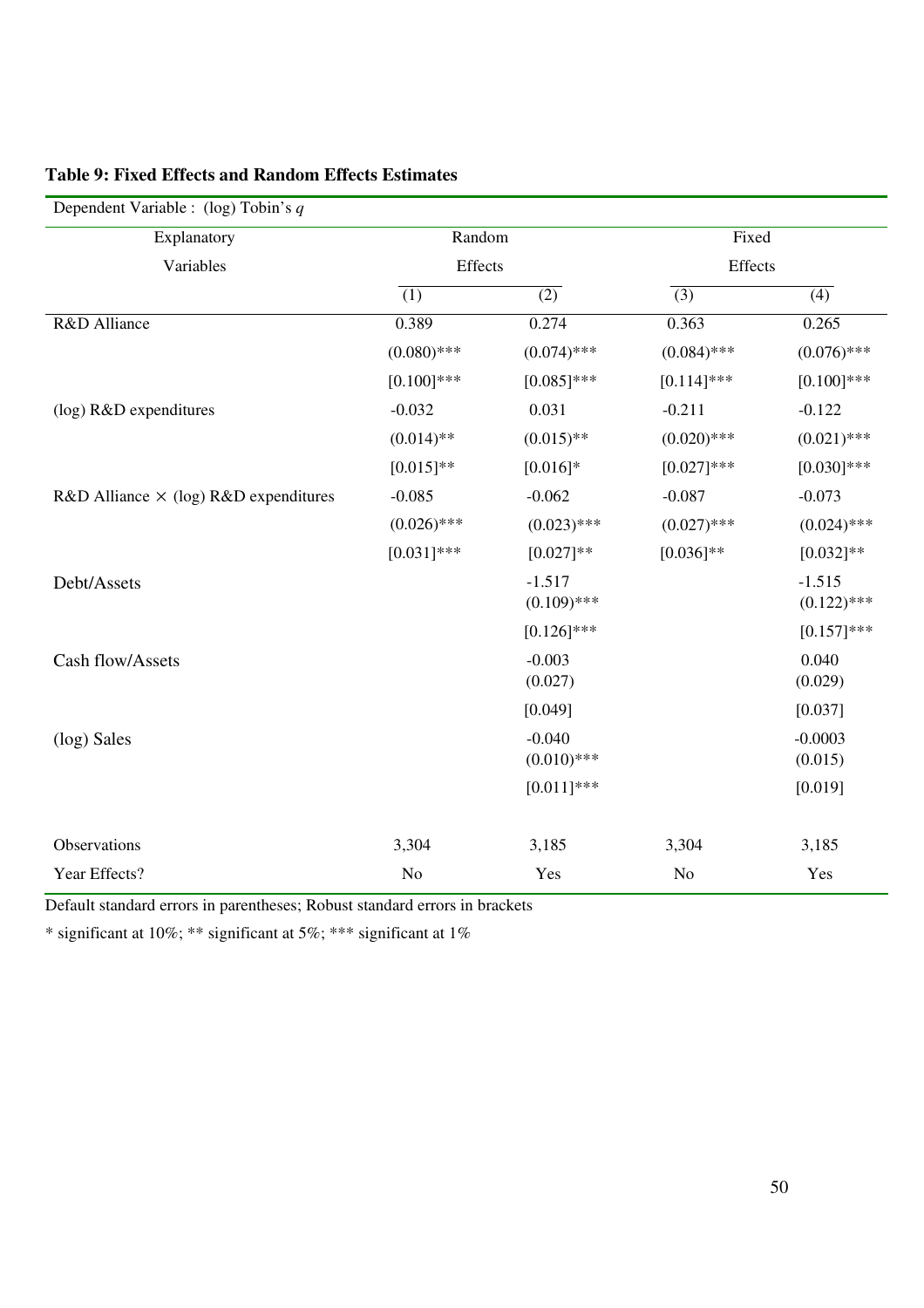| Explanatory                                  | Dependent Variable        |                        |                           |                           |  |  |
|----------------------------------------------|---------------------------|------------------------|---------------------------|---------------------------|--|--|
| Variables                                    |                           |                        |                           |                           |  |  |
|                                              | (log) Tobin's $q$<br>(1)  | <b>ROA</b><br>(2)      | (log) Tobin's $q$<br>(3)  | <b>ROA</b><br>(4)         |  |  |
| R&D Alliance                                 | 0.125                     | 0.159                  | 0.144                     | 0.001                     |  |  |
|                                              | (0.083)                   | (0.180)                | $(0.065)$ **              | (0.127)                   |  |  |
|                                              | [0.099]                   | [0.200]                | $[0.074]$ *               | [0.154]                   |  |  |
| (log) R&D expenditures                       | $-0.185$                  | $-0.267$               | $-0.206$                  | $-0.429$                  |  |  |
|                                              | $(0.022)$ ***             | $(0.063)$ ***          | $(0.017)$ ***             | $(0.045)$ ***             |  |  |
|                                              | $[0.037]***$              | $[0.085]$ ***          | $[0.024]$ ***             | $[0.063]$ ***             |  |  |
| R&D Alliance $\times$ (log) R&D expenditures | $-0.042$                  | $-0.055$               | $-0.034$                  | 0.008                     |  |  |
|                                              | (0.026)                   | (0.056)                | $(0.019)*$                | (0.035)                   |  |  |
|                                              | [0.030]                   | [0.059]                | [0.021]                   | [0.040]                   |  |  |
| Debt/Assets                                  | $-0.371$<br>$(0.136)$ *** | $-0.199$<br>(0.288)    | $-0.507$<br>$(0.113)$ *** | $-0.742$<br>$(0.233)$ *** |  |  |
|                                              | $[0.134]$ ***             | [0.269]                | $[0.119]$ ***             | $[0.359]$ **              |  |  |
| Cash flow/Assets                             | $-0.092$<br>$(0.030)$ *** | 0.294<br>$(0.150)*$    | $-0.141$<br>$(0.028)$ *** | $-0.021$<br>(0.098)       |  |  |
|                                              | [0.061]                   | [0.253]                | $[0.034]$ ***             | [0.176]                   |  |  |
| (log) Sales                                  | $-0.048$<br>$(0.015)$ *** | 0.471<br>$(0.075)$ *** | $-0.035$<br>$(0.013)$ *** | 0.434<br>$(0.055)$ **     |  |  |
|                                              | $[0.019]**$               | $[0.142]$ ***          | $[0.020]*$                | $[0.088]$ ***             |  |  |
| Firm Age                                     |                           |                        | 0.027                     | $-0.013$                  |  |  |
|                                              |                           |                        | $(0.014)$ **              | (0.022)                   |  |  |
|                                              |                           |                        | $[0.011]$ **              | [0.015]                   |  |  |
| Observations                                 | 2,658                     | 1,264                  | 3,880                     | 2,134                     |  |  |
| Year Effects?                                | Yes                       | Yes                    | Yes                       | Yes                       |  |  |

### **Table 10: Fixed Effects Estimates - Lagged Regressors**

Default standard errors in parentheses; Robust standard errors in brackets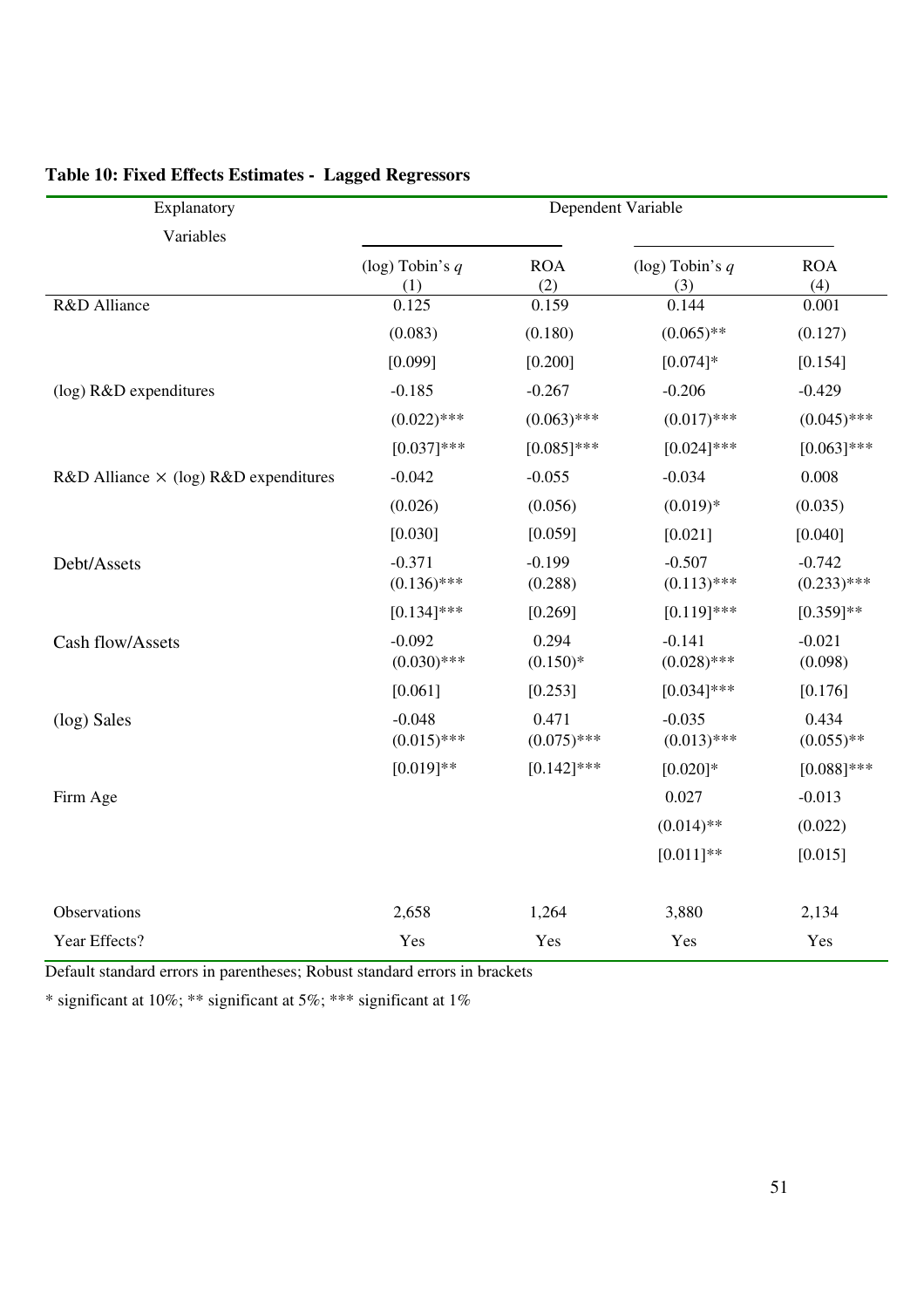**Figure 1A: IPOs by Industry, 1990-2000** 



**Figure 1B: IPOs by Exchange, 1990-2000** 

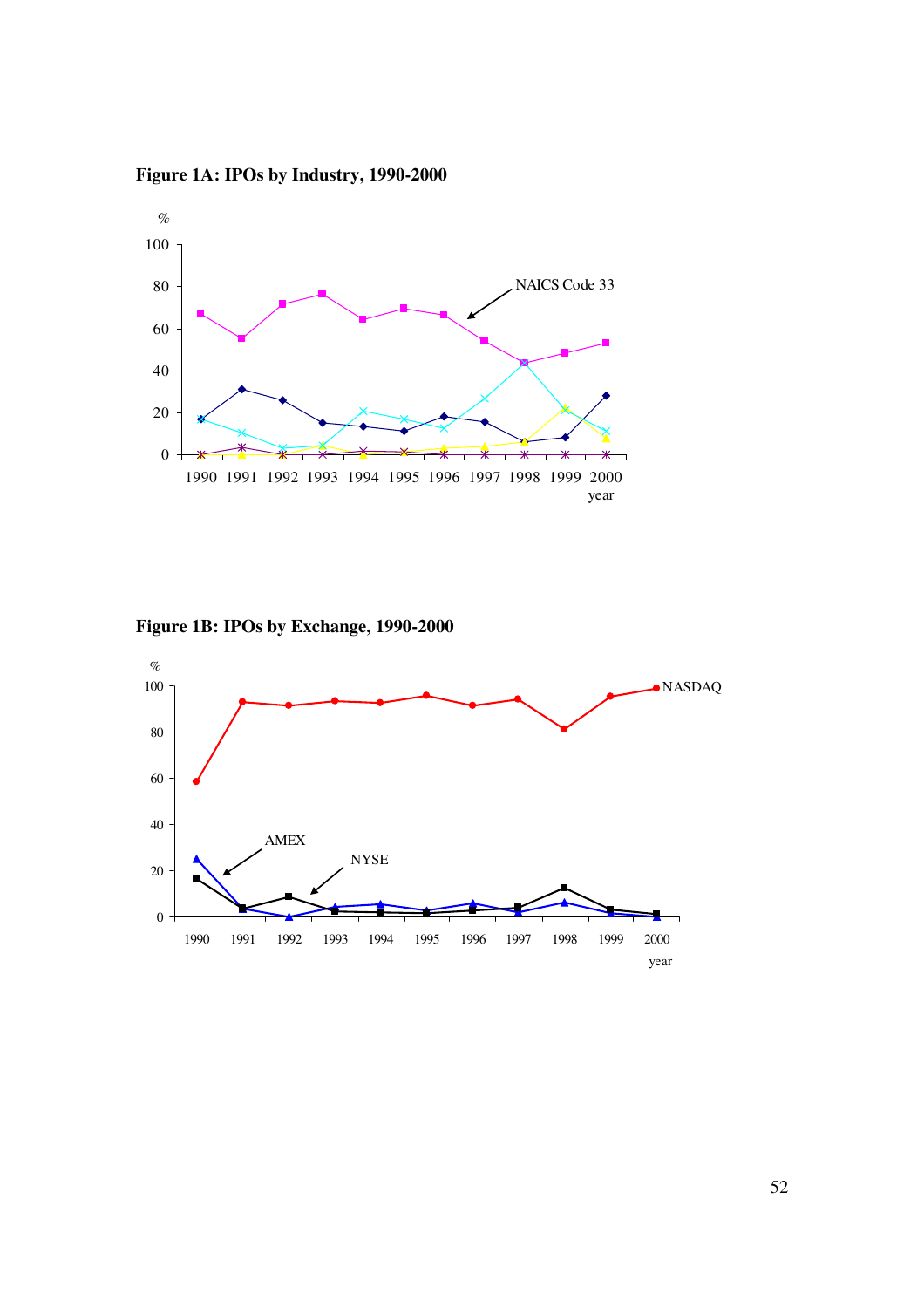**Figure 2A: Firm Failures, 1992-2005** 



**Figure 2B: Firm Failures by Industry** 

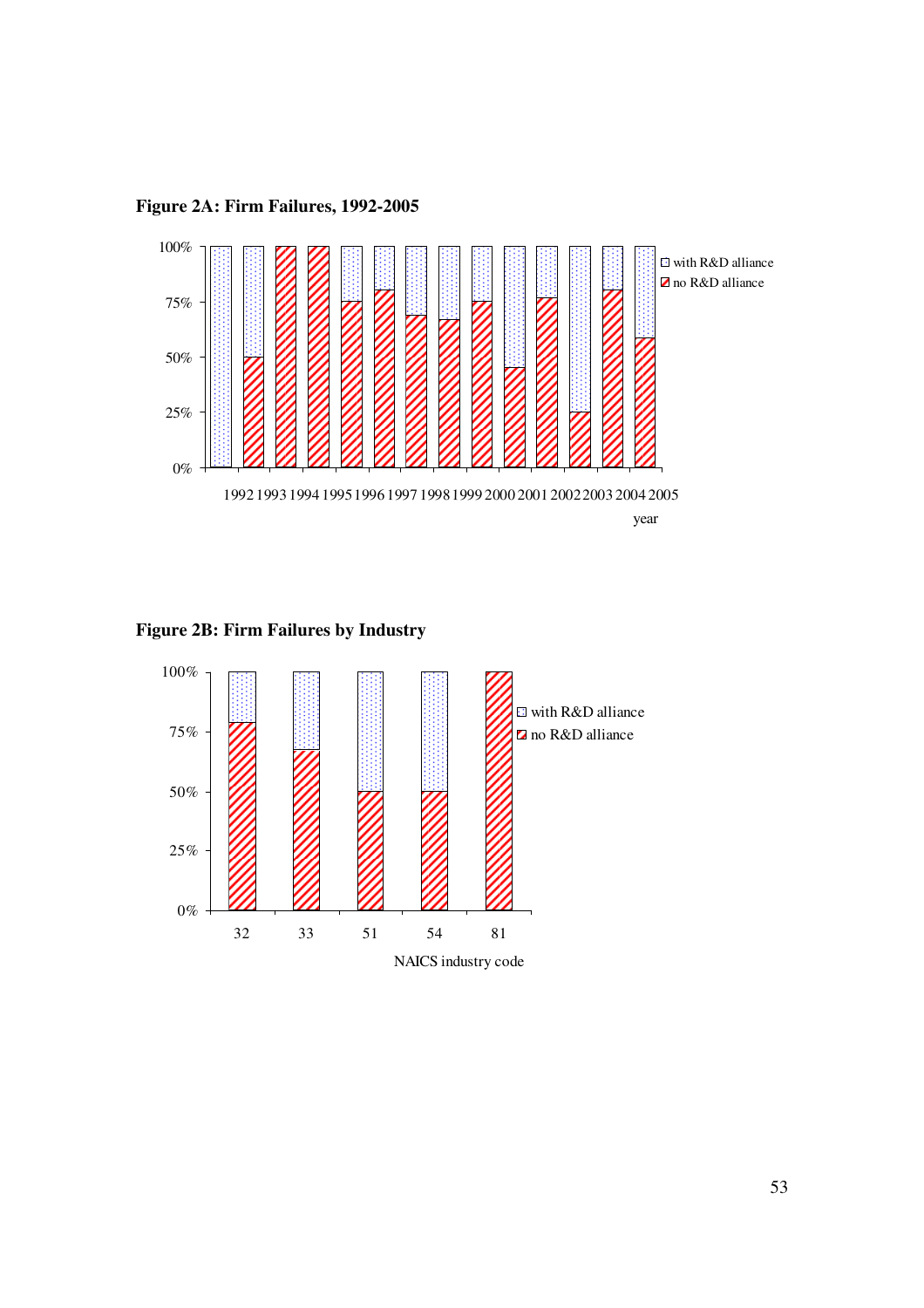**Figure 2C: Firm Failures By Exchange** 



**Figure 3: Number of R&D Alliances Formed, 1990-2005**

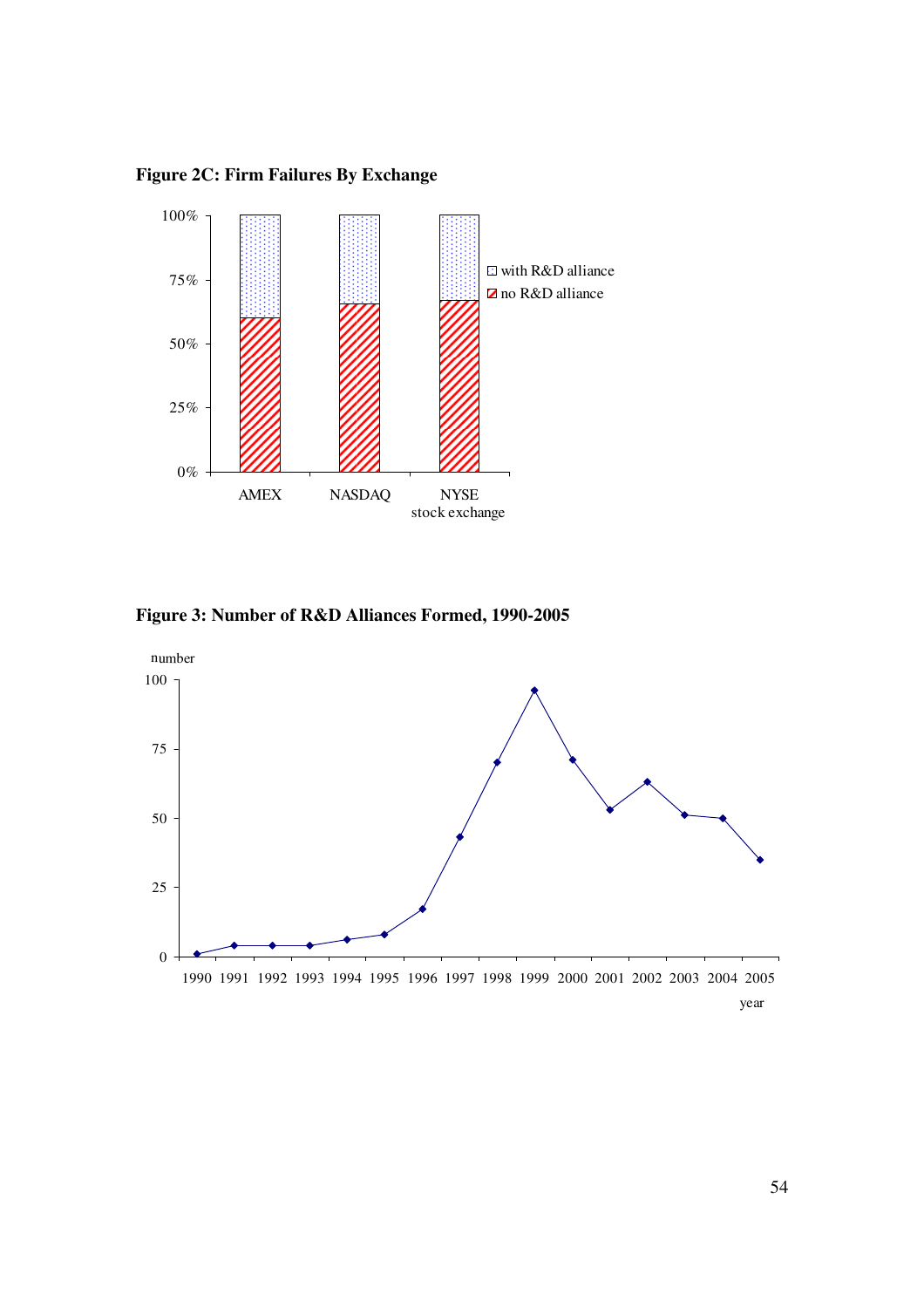**Figure 4: Operating Profits by R&D Alliance Status, 1990-2005** 



**Figure 5: Kaplan-Meier Survival Estimates by R&D Alliance Status**